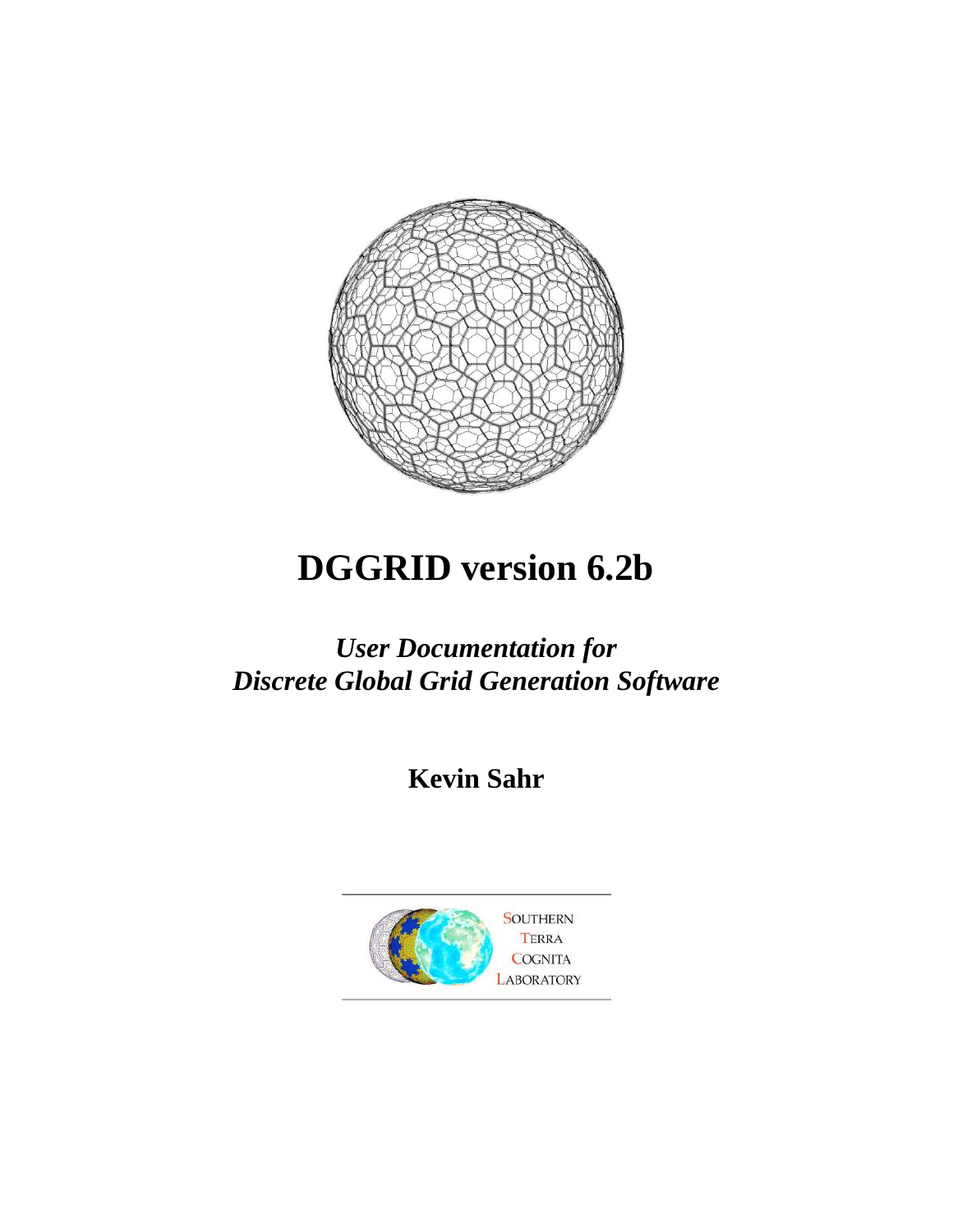# **Terms of Use**

**DGGRID** is provided purely as a research tool. While we believe it performs as described in this documentation, we do not guarantee or warranty **DGGRID** for any specific use or purpose. Users of **DGGRID** must agree to take full responsibility for any damages that may occur through such use and agree not to hold the creators of **DGGRID** liable for any such damages.

**DGGRID** is fully in the public domain and may be used for any purpose with no restrictions. We do, however, ask that you acknowledge your use of **DGGRID** as applicable.

# **Credits**

**DGGRID** was entirely written in C++ by Kevin Sahr with the following exceptions:

**• DGGRID** uses a (slightly modified) version of Alan Murta's General Polygon Clipping (GPC) library. See http://www.cs.man.ac.uk/aig/staff/alan/software/ for more details.

- Lian Song wrote the original versions of some of the spherical trigonometry routines and the original implementation of the ISEA projection.
- The gnomonic projection code is adapted from Gerald Evanden's PROJ.4 library. See http:// everest.hunter.cuny.edu/mp/software.html for more details.

**• DGGRID** uses George Marsaglia's multiply-with-carry "Mother-of-all-RNGs" pseudo-random number generation function.

• Jesse Williamson ported the code to gcc 4.x and added the KML output support.

• The Fuller projection code was written in **R** by Denis White and then ported to C++ by James Scharmann.

• Matthew Gregory added the GeoJSON output support.

The **DGGRID** specifications were developed by (in alphabetical order): A. Ross Kiester, Tony Olsen, Barbara Rosenbaum, Kevin Sahr, Ann Whelan, and Denis White.

**DGGRID** version 6.2b was released September 20, 2015

# *www.discreteglobalgrids.org*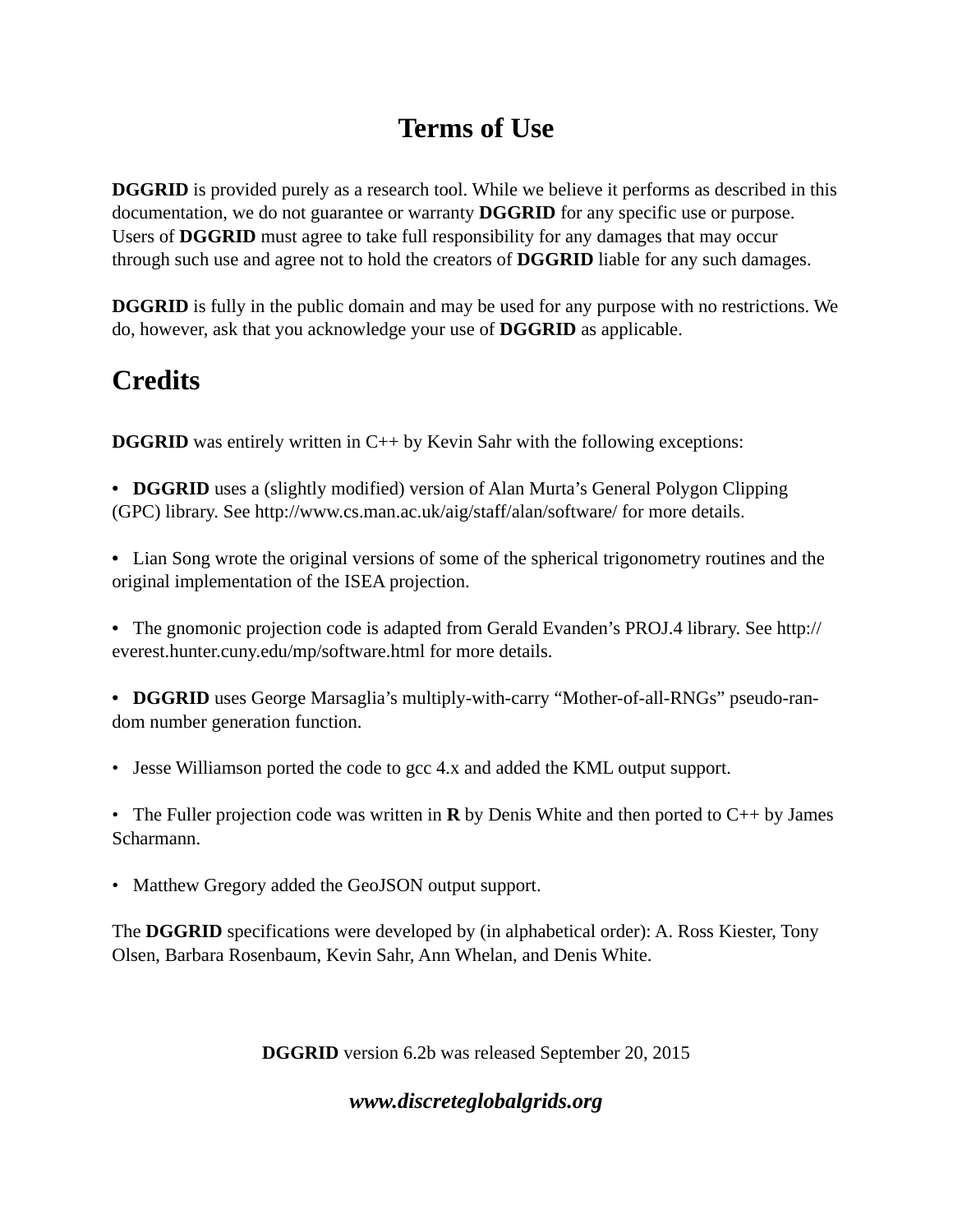# **Table of Contents**

| 1. | Introduction                                                                                                                                         | $\overline{2}$             |
|----|------------------------------------------------------------------------------------------------------------------------------------------------------|----------------------------|
| 2. | Metafile Format                                                                                                                                      | 3                          |
| 3. | <b>General Parameters</b>                                                                                                                            | 4                          |
| 4. | Specifying the DGG                                                                                                                                   | 5                          |
| 5. | <b>Controlling Grid Generation</b>                                                                                                                   | 10                         |
| 6. | Specifying Generated Grid Output                                                                                                                     | 12                         |
| 7. | <b>Outputting Grid Statistics</b>                                                                                                                    | 14                         |
| 8. | Performing Address Conversions                                                                                                                       | 15                         |
| 9. | <b>Binning Point Values</b>                                                                                                                          | 16                         |
|    | 10. Presence/Absence Binning.                                                                                                                        | 17                         |
|    | Appendix A. DGGRID Metafile Parameter                                                                                                                | 18                         |
|    | Appendix B. Default Values for Preset DGG Types                                                                                                      | 24                         |
|    | Appendix C. DGG Address Forms                                                                                                                        | 25                         |
|    | Appendix D. Characteristics of ISEA Hexagonal DGGs<br>Aperture 3 (ISEA3H)<br>Aperture 4 (ISEA4H)<br>Mixed Aperture 4 and 3 (ISEA43H)<br><b>Notes</b> | 26<br>26<br>27<br>28<br>31 |
|    | Appendix E. The Superfund_500m DGG                                                                                                                   | 32                         |
|    | Appendix F. References                                                                                                                               | 38                         |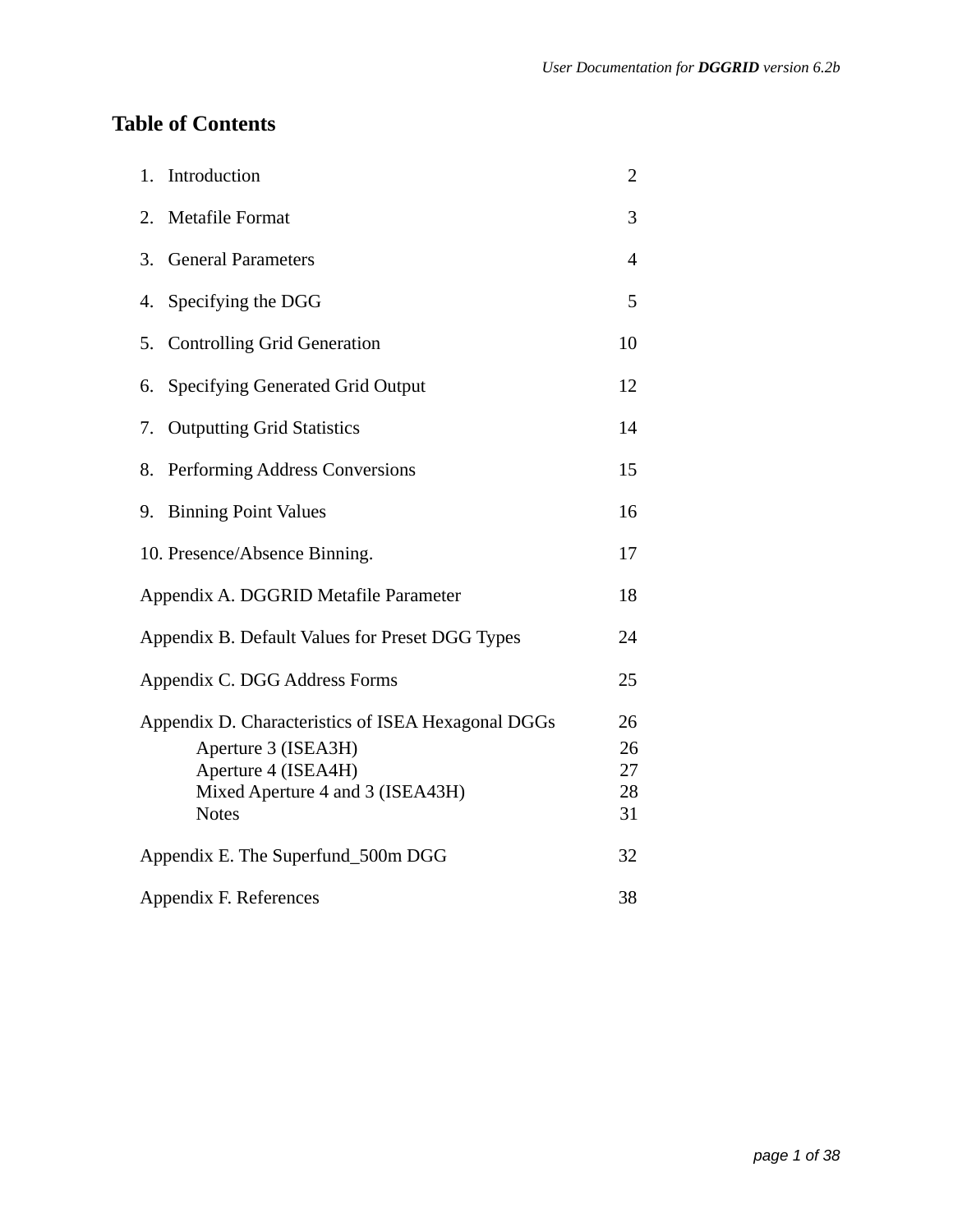### **1. Introduction**

**DGGRID** is a command-line application designed to generate and manipulate icosahedral discrete global grids (DGGs) [Sahr et al., 2003]. A single execution of **DGGRID** can perform one of five distinct operations:

 **1.** *Grid Generation*. Generate the cells of a DGG, either covering the complete surface of the earth or covering only a specific set of regions on the earth's surface.

 **2.** *Address Conversion*. Transform a file of locations from one address form (such as longitude/latitude) to another (such as DGG cell indexes).

 **3.** *Point Value Binning*. Bin a set of floating-point values associated with point locations into the cells of a DGG, by assigning to each DGG cell the arithmetic mean of the values which are contained in that cell.

 **4.** *Presence/Absence Binning*. Given a set of input files, each containing point locations associated with a particular class, **DGGRID** outputs, for each cell of a DGG, a vector indicating whether or not each class is present in that cell.

**5.** *Output Grid Statistics*. Output a table of grid characteristics for the specified DGG.

**DGGRID** is designed to be run from the Unix command line. **DGGRID** requires a single command line argument, the name of a "metafile," which is a text file that describes the actions that **DGGRID** is to perform in that run. Thus **DGGRID** is executed by typing at the command line:

dggrid metaFileName.meta

The metafile consists of a series of key-value pairs that tell **DGGRID** how to proceed. The format of this metafile is described in the next section. The rest of the sections in this documentation give more detail on setting up metafile parameters to control the execution of **DGGRID**.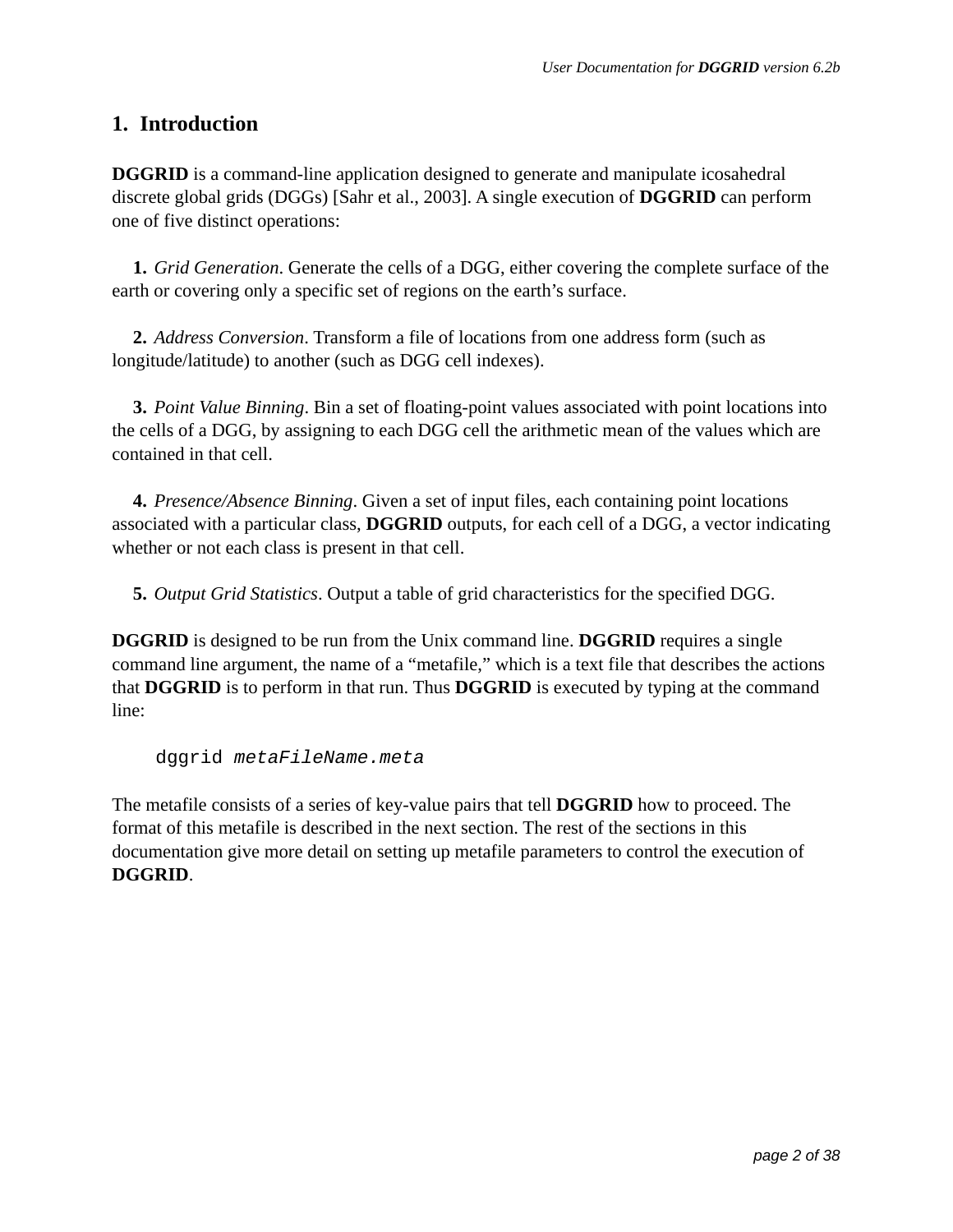### **2. Metafile Format**

Metafiles are text files in which each line is either a comment, a blank line, or a key-value pair that designates the value of a parameter for **DGGRID**. Blank lines are ignored by **DGGRID**. Lines beginning with '#' are comments and are also ignored by **DGGRID**.

A parameter is specified by a single line of the form:

#### *parameterName value*

Parameter names are not case sensitive. A parameter can be of one of five types. The five parameter types, with a description of their legal values, are:

- 1. **boolean**. Legal values are **TRUE** and **FALSE** (case sensitive).
- 2. **integer**. Any integer is a legal value.
- 3. **double**. Any real number, specified in decimal form, is a legal value.

4. **string**. The remainder of the line following the parameter name is interpreted as the value. 5. **choice**. Legal values consist of one of a finite set of keywords specific to that parameter. The values of choice parameters are not case sensitive but by convention are usually written in all capital letters.

Some parameters are only used for specific operations or when specific other parameter conditions prevail. All parameters have a default value which is used if no value is specified. Detailed information on each parameter is given in the following sections and in **Appendix A**. Repeating a parameter specification within the same metafile over-writes the previously specified value; the last value given for a particular parameter will be used.

Note that a number of parameters from previous versions of **DGGRID** are still active in the code but are not described in this documentation; that is because those parameters have not been fully integrated with the new features in this beta release. Those parameters will be fully restored in a future release.

See the example metafiles that come with the **DGGRID** source code distribution for examples of parameter specification.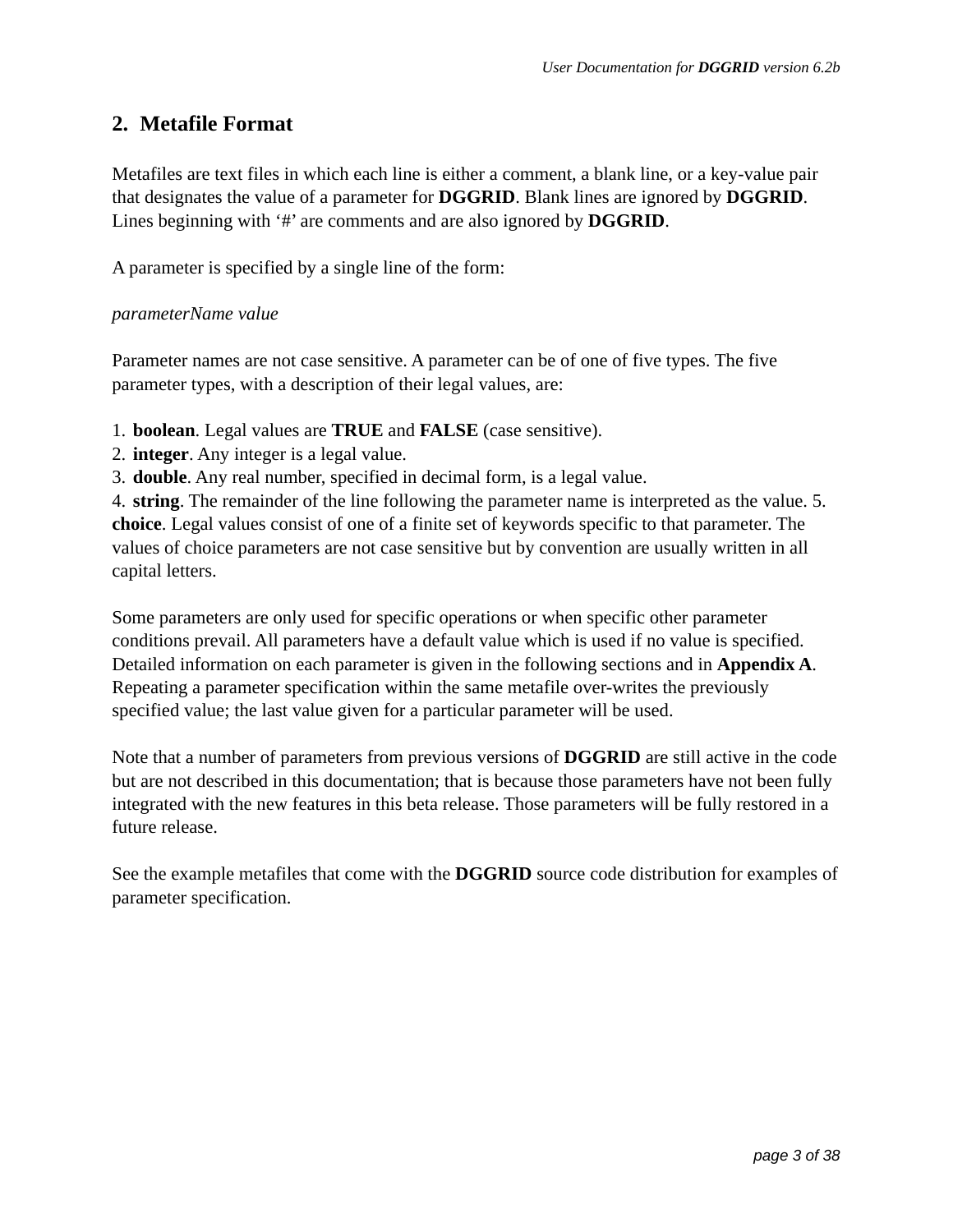### **3. General Parameters**

In this section we describe the parameters which are used by every run of **DGGRID**.

As described in **Section 1**, each run of **DGGRID** consists of one of five distinct modes of operation. The operation is specified using the **choice** parameter dggrid\_operation. The allowable values for this parameter are:

 GENERATE\_GRID - perform grid generation (see **Sections 5** and **6**) TRANSFORM\_POINTS - perform address conversion (see **Section 8**) BIN\_POINT\_VALS - perform point value binning (see **Section 8**) BIN\_POINT\_PRESENCE - perform presence/absence binning (see **Section 9**) OUTPUT\_STATS - output a table of grid characteristics (see **Section 10**)

All operation modes require the specification of a single DGG. The parameters for specifying a DGG are described in **Section 4**.

The **integer** parameter precision specifies the number of digits to the right of the decimal place **DGGRID** is to use when outputting floating point numbers.

The **integer** parameter verbosity is used to control the amount of debugging information which is printed by **DGGRID**. Valid values are from 0 to 3. The default value, 0, gives minimal output, which includes the value of all active parameter settings. It is not recommended that you increase this value.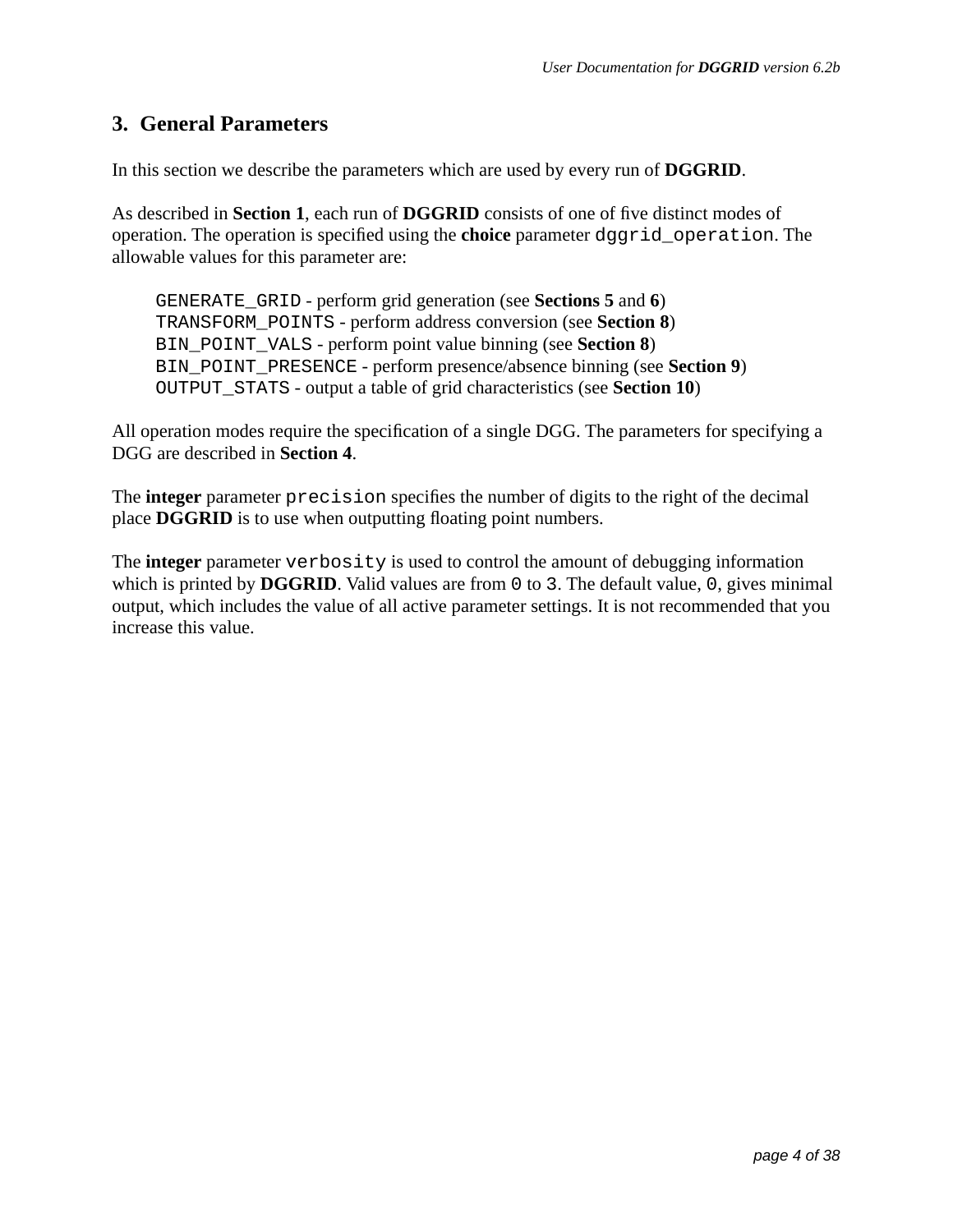# **4. Specifying the DGG**

### **Background**

As described in [Sahr et al., 2003], a DGG system can be specified by a set of independent design choices. The first design choice is the desired base polyhedron; **DGGRID** can generate DGGs that have an icosahedron as their base polyhedron. The remaining primary design choices are:

- **1.** The orientation of the base polyhedron relative to the earth.
- **2.** The hierarchical spatial partitioning method defined symmetrically on a face (or set of faces) of the base polyhedron. This usually includes specifying the cell topology and an *aperture*, which determines the area ratio between cells at sequential resolutions.
- **3.** The transformation between each face and the corresponding spherical surface.
- **4.** The resolution (or degree of recursive partitioning).

The current version of **DGGRID** supports DGGs that use either the Icosahedral Snyder Equal Area (ISEA) projection [Snyder, 1992] or the icosahedral projection of R. Buckminster Fuller [1975] (as developed analytically by Robert Gray [1995] and John Crider [2008]). **DGGRID** can generate grids with cells that are triangles, diamonds, or hexagons. Grids with a triangle or diamond topology must use an aperture of 4, while hexagon grids can use an aperture of 3, 4, or a mixed aperture sequence consisting of some number of aperture 4 resolutions followed by aperture 3 resolutions down to the desired resolution. **DGGRID** can also generate the **Superfund\_500m** DGG (see **Appendix E**), which is a mixed aperture hexagonal grid that uses the Fuller projection and a condensed hierarchical indexing.

Detailed information about the parameters that specify each of the DGG design choices are given below, along with a discussion on specifying the spherical earth radius. **Appendix D** gives a table of DGGs which can be generated by **DGGRID**; the table lists the parameters for each DGG and the corresponding characteristics of each resulting grid.

### **Preset DGG Types**

**DGGRID** provides a number of preset DGG types for your use. A preset type can be chosen by specifying one of the following values for the **choice** parameter dggs\_type:

 CUSTOM (default) - indicates that the grid parameters will be specified manually (see below)

SUPERFUND - the **Superfund\_500m** grid (see **Appendix D**)

ISEA4T - ISEA projection with triangle cells and an aperture of 4

ISEA4D - ISEA projection with diamond cells and an aperture of 4

ISEA3H - ISEA projection with hexagon cells and an aperture of 3

ISEA4H - ISEA projection with hexagon cells and an aperture of 4

 ISEA43H - ISEA projection with hexagon cells and a mixed sequence of aperture 4 resolutions followed by aperture 3 resolutions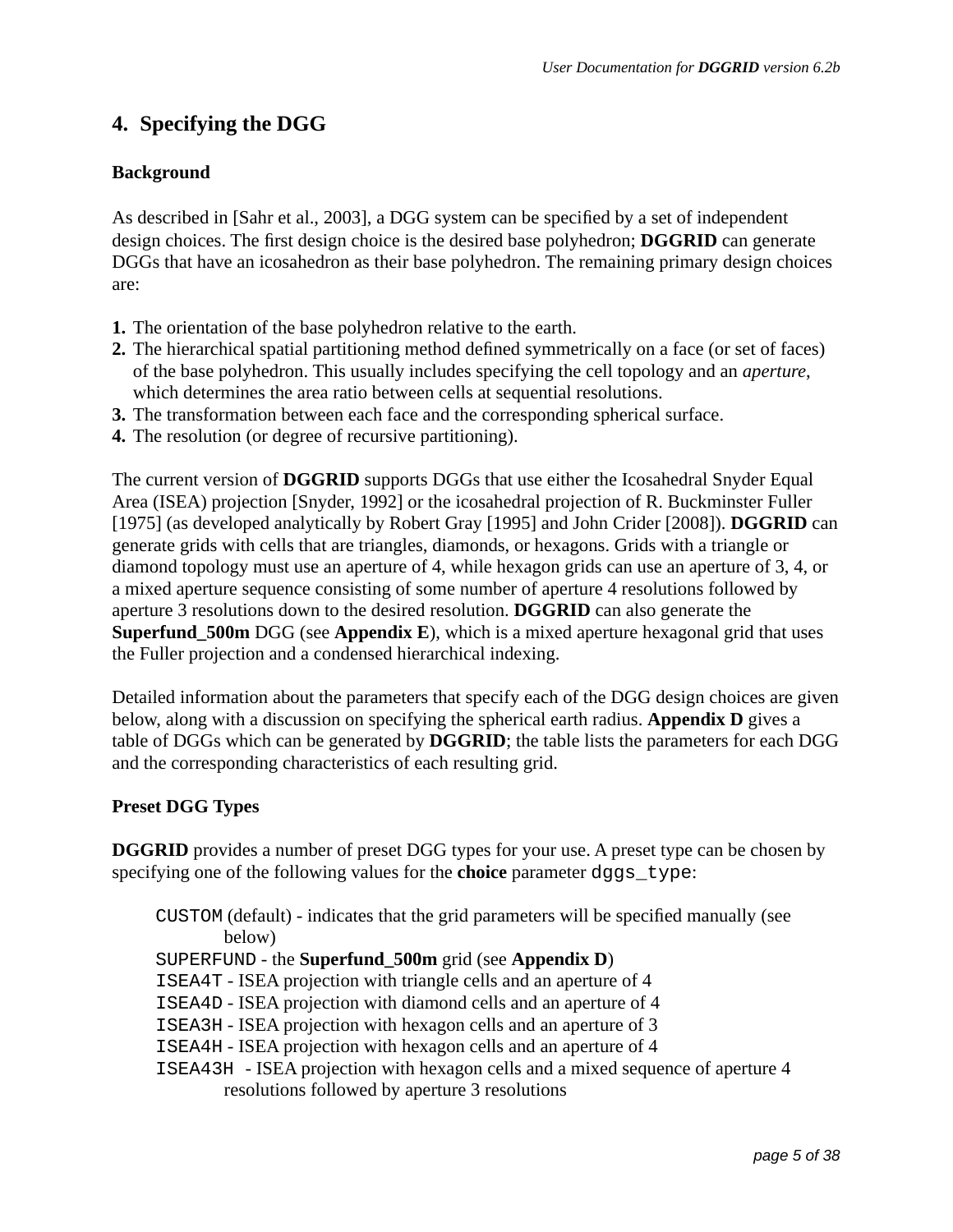FULLER4T - FULLER projection with triangle cells and an aperture of 4 FULLER4D - FULLER projection with diamond cells and an aperture of 4 FULLER3H - FULLER projection with hexagon cells and an aperture of 3 FULLER4H - FULLER projection with hexagon cells and an aperture of 4 FULLER43H - FULLER projection with hexagon cells and a mixed sequence of aperture 4 resolutions followed by aperture 3 resolutions

Each preset grid type sets appropriate values for all of the parameters that specify a DGG. The default values for each preset grid type are given in **Appendix B**. These default preset values can be overridden by explicitly setting the desired individual parameters in your metafile as described below. In particular, note that all preset grid types have a default resolution of 9; a desired DGG resolution can be specified using the parameter dggs\_res\_spec (see below).

#### **Manually Setting DGG Parameters**

The following parameters are used to describe a specific DGG instance.

**1. Specifying the orientation:** The orientation of a DGG base icosahedron relative to the earth can be specified explicitly, randomly determined, or set so that a specified point is maximally distant from icosahedron vertices, by setting the **choice** parameter dggs\_orient\_specify\_type to SPECIFIED, RANDOM, or REGION\_CENTER respectively.

If dggs\_orient\_specify\_type is set to SPECIFIED the DGG orientation is determined by the location of a single icosahedron vertex and the azimuth from that vertex to an adjacent vertex. The **double** parameters dggs\_vert0\_lon and dggs\_vert0\_lat are used to specify the location of the vertex, and the **double** parameter dggs\_vert0\_azimuth to specify the azimuth to an adjacent vertex; all or these parameters are in decimal degrees. Note that the default DGG placement, which is symmetrical about the equator and has only a single icosahedron vertex falling on land, is specified by:

dggs vert0 lon 11.25 dggs\_vert0\_lat 58.28252559 dggs\_vert0\_azimuth 0.0

If dggs\_orient\_specify\_type is set to RANDOM the orientation of the DGG is randomly determined. All parameter values (including the randomly generated values for a vertex location and azimuth used to orient the grid) will be output for your information to the file specified by the **string** parameter dggs\_orient\_output\_file\_name. Some control over the random specification of the grid orientation is afforded by the **choice** parameter rng\_type and the **integer** parameter dggs\_orient\_rand\_seed. The **choice** parameter rng\_type indicates which pseudo-random number generator to use. A value of RAND indicates that the C standard library rand/srand functions should be used. A value of MOTHER (the default) indicates that George Marsaglia's "Mother-of-all-RNGs" function should be used. The seed value for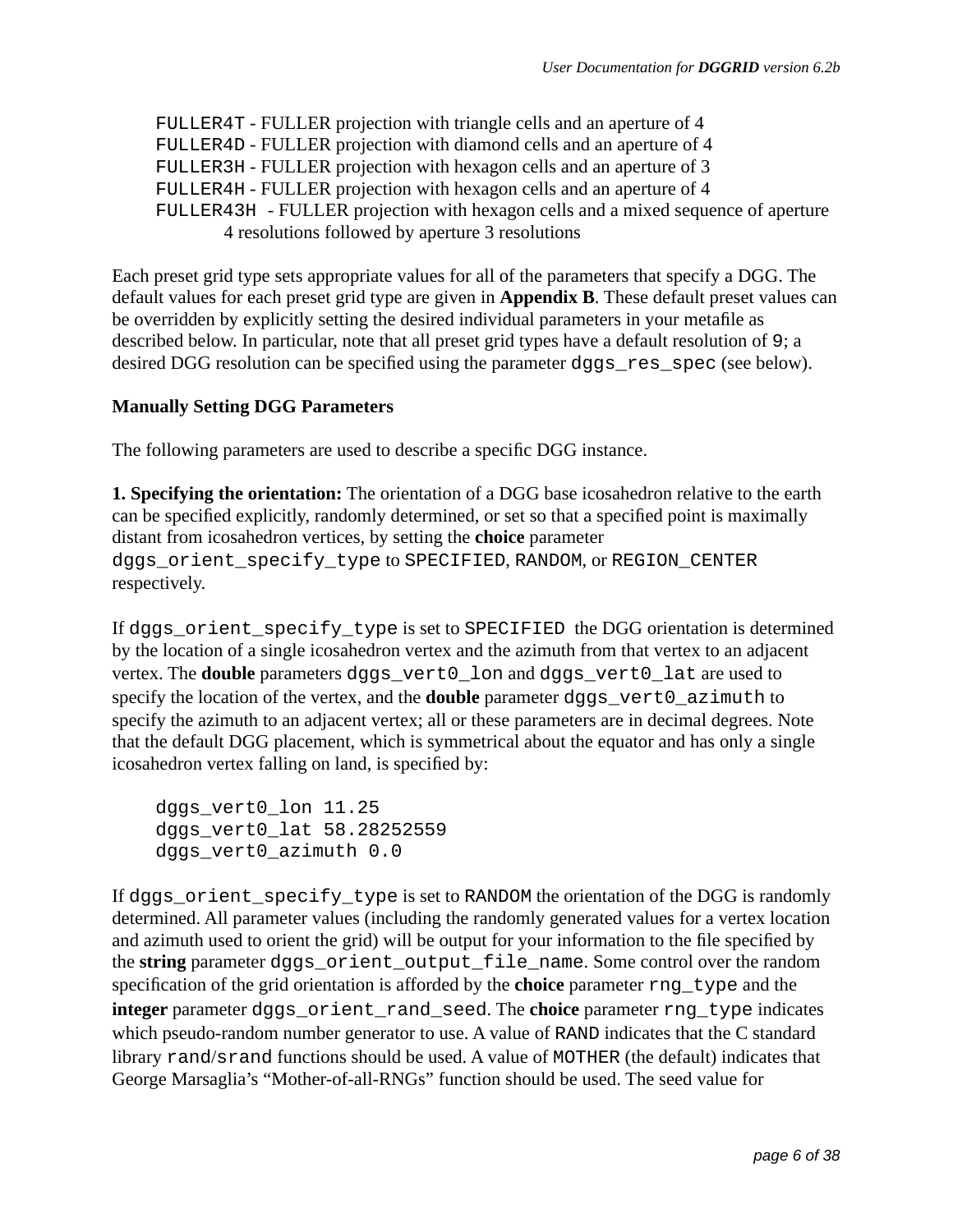**DGGRID** to use to initialize the pseudo-random number sequence can be set using the **integer** parameter dggs\_orient\_rand\_seed.

If the current operation involves only a small region on the earth's surface it is often convenient to orient the grid so that no icosahedron vertices occur in the region of interest. Such an orientation can be specified by setting dggs\_orient\_specify\_type to REGION\_CENTER and then specifying the center point of the region using the **double** parameters region center lon and region center lat (both in decimal degrees).

All operations require that at least one DGG be specified. A single DGG may be used by setting the **integer** parameter dggs\_num\_placements to 1 (the default). Alternatively, you may perform the desired operation on multiple DGGs by setting dggs\_num\_placements to the desired number. If the grid orientation is randomly chosen, this will perform the desired operation on multiple randomly oriented grids. The parameters for each grid will be output to a separate file based on the value of dggs\_orient\_output\_file\_name, with an additional suffix indicating the grid number (0001 to 000*n* where *n* equals the value of dggs\_num\_placements). This suffix will also be used to designate the corresponding output files (as specified in the particular operation being performed). Note that if dggs\_orient\_specify\_type is set to any value other than RANDOM all of the grids generated will have exactly the same orientation.

**2. Specifying the hierarchical spatial partitioning method:** The hierarchical partitioning method used to generate the DGG is specified by choosing a grid topology and aperture (defined as the ratio of areas between cells in a given DGG resolution and the next finer resolution). The topology is specified using the **choice** parameter dggs\_topology with one of the values: HEXAGON (default), TRIANGLE, or DIAMOND.

**DGGRID** can create grids that are produced using a single aperture, as well as hexagon grids produced using a mixed aperture of some number of aperture 4 resolutions followed by aperture 3 resolutions. The type of aperture is specified using the **choice** parameter dggs\_aperture\_type with a value of either PURE (default) or MIXED43. If a PURE aperture type is specified then the desired aperture is specified with the **integer** parameter dggs\_aperture. The valid values for aperture are dependent on the chosen topology. **DGGRID** can create HEXAGON DGGs with an aperture of 3 or 4, and DIAMOND and TRIANGLE DGGs with an aperture of 4.

If a MIXED43 aperture type is specified then the parameter dggs\_aperture is ignored. Instead, the **integer** parameter dggs\_num\_aperture\_4\_res (default 0) specifies the number of resolutions which use aperture 4; the remaining grid resolutions up to the desired grid resolution (see the next subsection) are generated using aperture 3. Note that the parameter dggs\_num\_aperture\_4\_res is ignored with PURE aperture grids. Only HEXAGON topology grids may use the MIXED43 aperture type.

**3. Specifying the projection:** The regular polygon boundaries and points associated with DGG cells are initially created on the planar faces of an icosahedron; they must then be inversely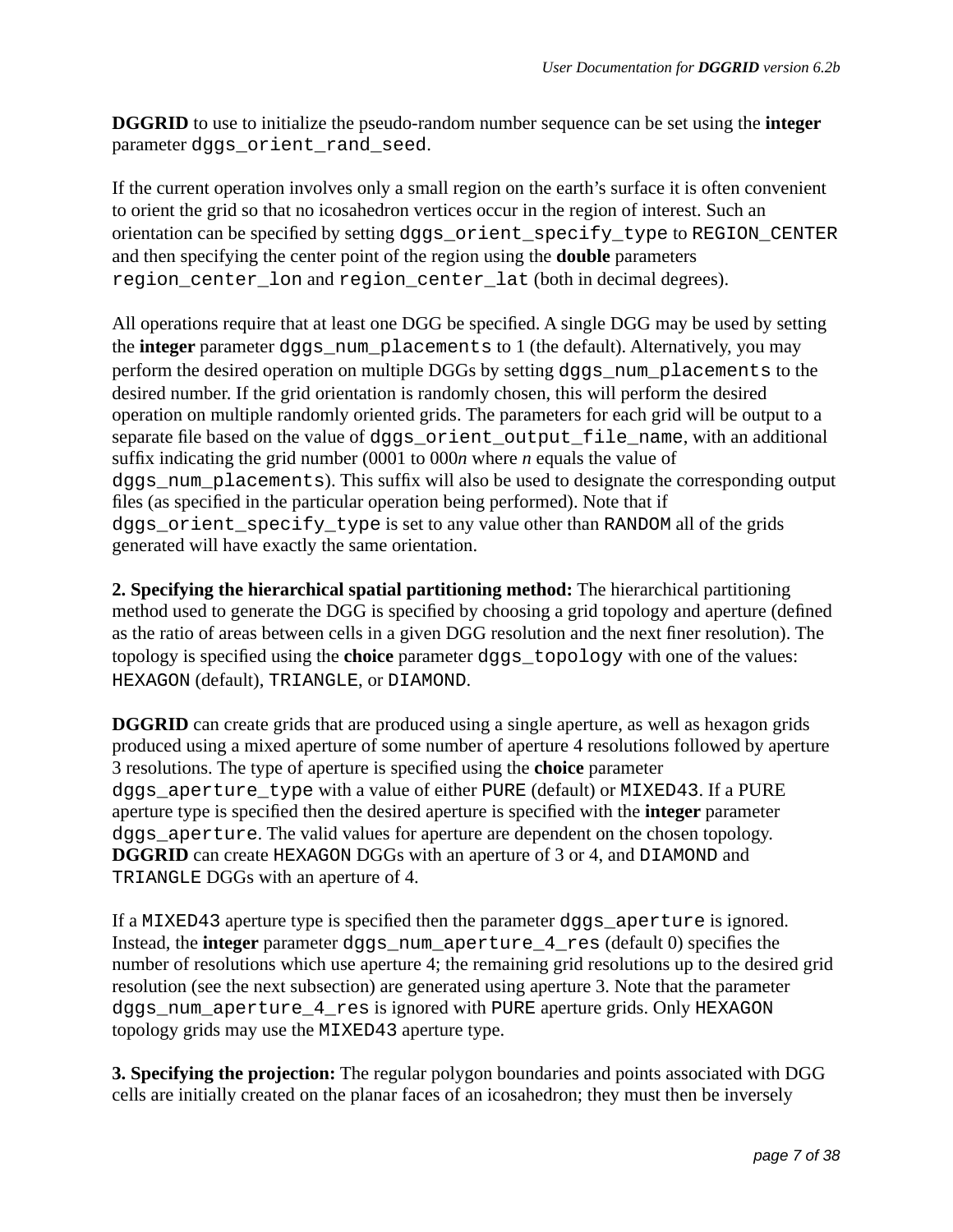projected to the sphere. The desired projection to use for this is specified by the **choice** parameter dggs\_proj. The valid values are ISEA, which specifies the Icosahedral Snyder Equal Area projection [Snyder, 1992], or FULLER, which specifies the icosahedral Dymaxion projection of R. Buckminster Fuller [1975] (as developed analytically by Robert Gray [1995] and John Crider [2008]). The ISEA projection creates equal area cells on the sphere at the expense of relatively high shape distortion, while the Fuller projection strikes a balance between area and shape distortion. See Gregory et al. [2008] for a more detailed discussion of these trade-offs.

**4. Specifying the resolution:** The desired DGG resolution can be specified using one of three methods chosen using the **choice** parameter dggs\_res\_specify\_type with one of the following values:

| SPECIFIED (default) - the desired resolution is explicitly specified by setting the value |
|-------------------------------------------------------------------------------------------|
| of the integer parameter dggs_res_spec (default 9).                                       |
| CELL AREA - the desired resolution is set to the DGG resolution whose cell area is        |
| closest to the area specified by the <b>double</b> parameter                              |
| dggs_res_specify_area (in square kilometers).                                             |
| INTERCELL_DISTANCE - the desired resolution is set to the DGG resolution whose            |
| intercell distance is closest to the distance specified by the <b>double</b> parameter    |
| dggs_res_specify_intercell_distance(in kilometers).                                       |

If CELL\_AREA or INTERCELL\_DISTANCE is specified, then the desired area or intercell distance (as applicable) is rounded up or down to the nearest grid resolution based on the value of the **boolean** parameter dggs\_res\_specify\_rnd\_down; a value of TRUE indicates round down, a value of FALSE indicates round up. The chosen resolution is always output by **DGGRID** for your information. The calculation of cell areas and intercell distances uses the value specified for the earth radius (see **Subsection 5** below).

If the dggs\_type is specified to be SUPERFUND then the only supported value for dggs\_res\_specify\_type is SPECIFIED, and the maximum resolution is 9.

**DGGRID** will attempt to generate grids up to a maximum resolution of **35** (except in the case of SUPERFUND grids, which have a maximum resolution of 9). However, the maximum resolution which can be successfully generated by **DGGRID** is a function of the specified grid topology, projection, the size of data types on the machine on which **DGGRID** is compiled and executed, and the location of the generated grid region relative to the faces of the underlying icosahedron. When generating very high resolution grids the user should be aware that even if **DGGRID** reports success the indexes and output cell geometries should be checked by the user to make sure that they are not degenerate.

**5. Specifying the earth radius:** The **choice** parameter  $proj\_datum$  specifies a datum that **DGGRID** will use to determine the spherical radius of the earth. The legal values for this parameter are given below, along with the earth radius that they indicate:

WGS84\_AUTHALIC\_SPHERE (default): 6371.007180918475 km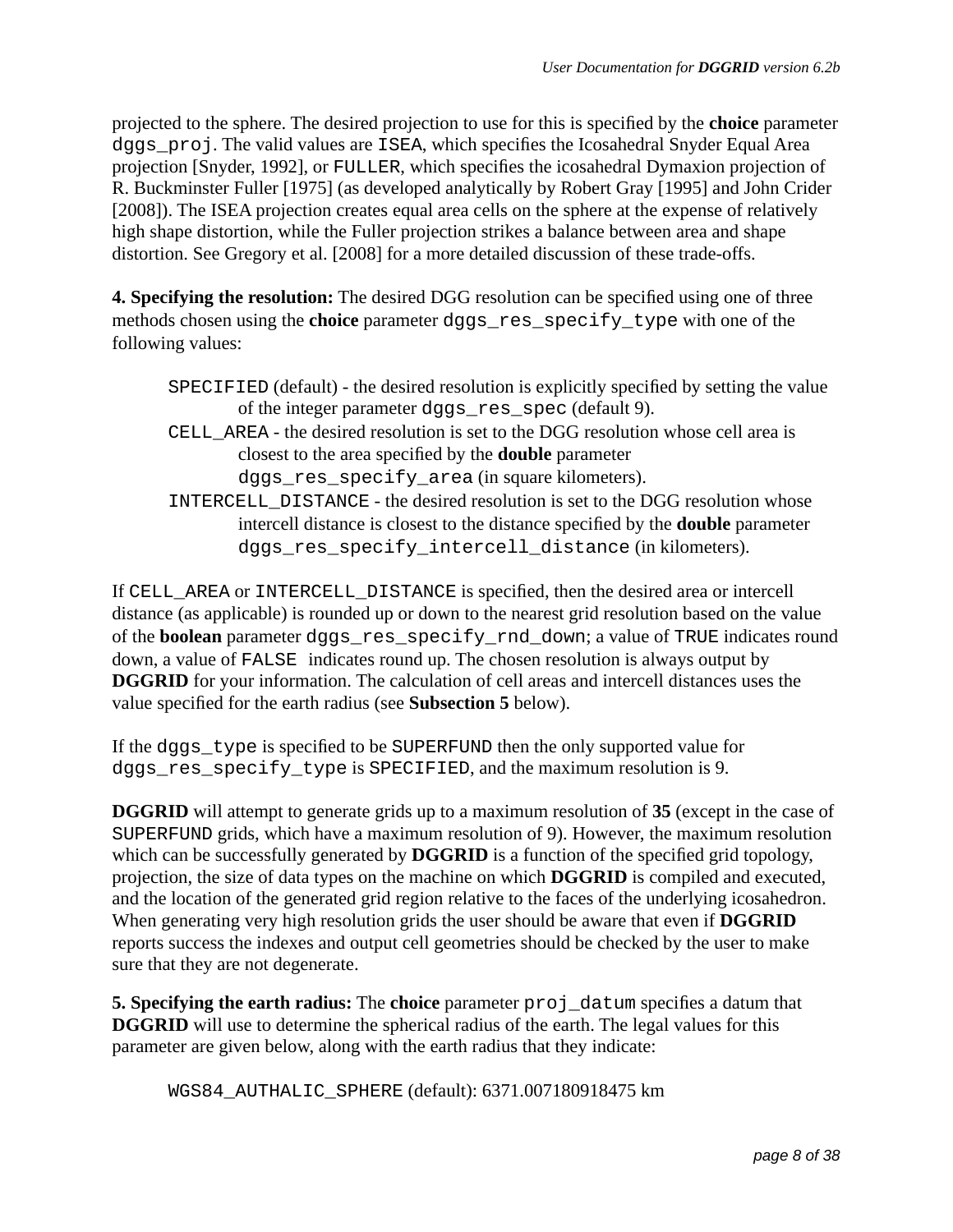```
WGS84_MEAN_SPHERE: 6371.0087714 km
CUSTOM_SPHERE: the earth radius (in kilometers) will be read from the double 
      parameter proj_datum_radius
```
Note that the earth radius is *not* used in the process of generating grid geometries in geodetic coordinates; such generation is performed on a unit sphere. The radius is only used in determining the grid resolution (when dggs\_res\_specify\_type is not SPECIFIED) and in generating grid statistics in kilometers.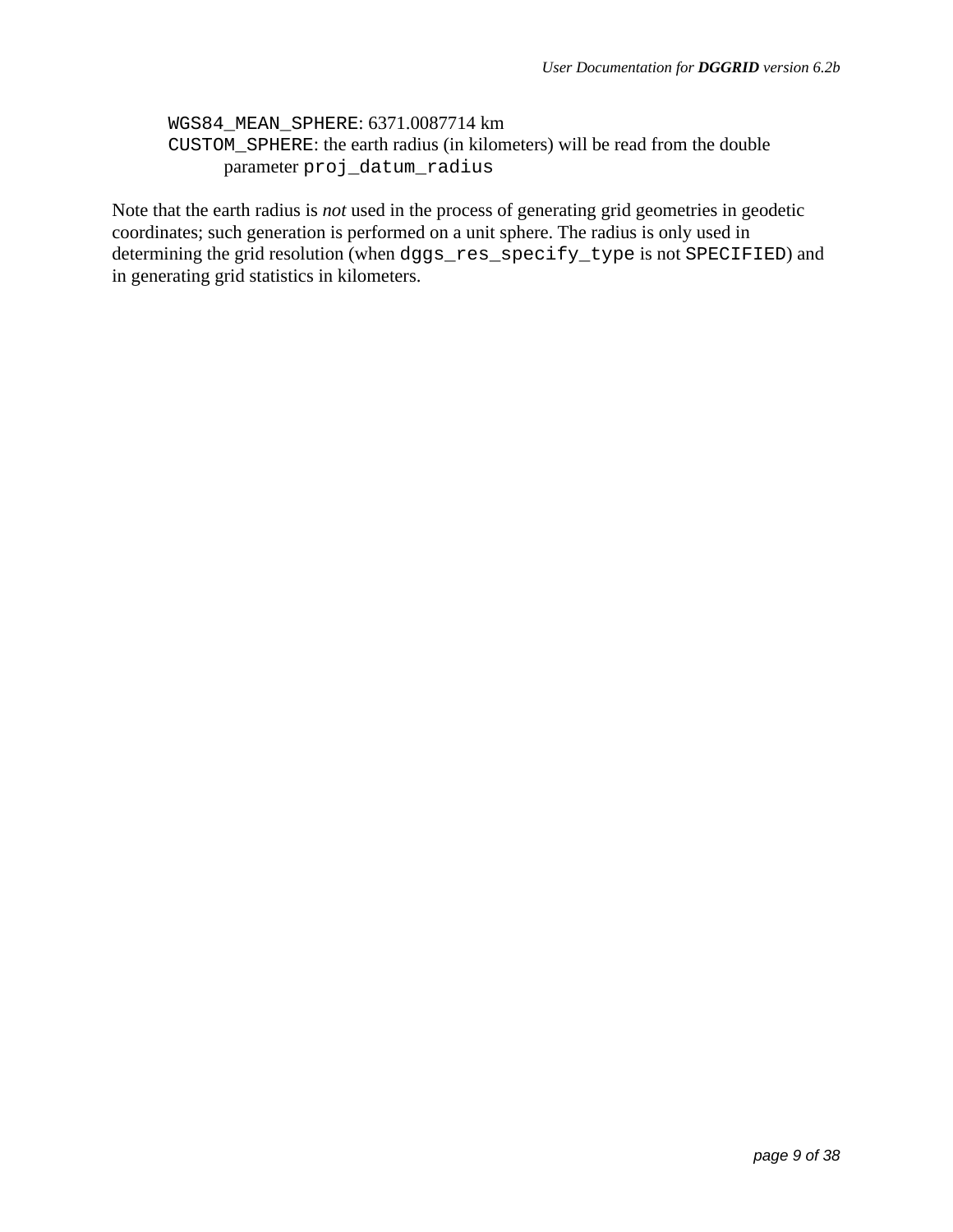# **5. Controlling Grid Generation**

Specifying the value GENERATE\_GRID for the **choice** parameter dggrid\_operation will tell **DGGRID** to create all, or some portion of, the specified DGG (see the previous section). The **choice** parameter clip\_subset\_type controls the amount of the grid that will be generated. Setting the parameter clip\_subset\_type to WHOLE\_EARTH will generate the entire earth at the specified resolution.

To generate just a portion of the earth you must specify one or more files containing polygons which **DGGRID** will use to determine the portion of the grid to generate. **DGGRID** supports two clipping file formats: ARC/INFO Generate files and ESRI Shapefiles. To specify a clipping file format, set the parameter clip\_subset\_type to AIGEN for ARC/INFO Generate files or to SHAPEFILE for ESRI Shapefiles.

The ARC/INFO Generate file format is a text file format that provides a way to create clipping regions manually, using just a text editor. For reference, the ARC/INFO Generate polygon file format consists of a text file containing a series of polygons. Each polygon is described by an entry of the form (assuming *n* vertices, in clockwise order):

```
 integerPolygonID centerPtLon centerPtLat
 vert1Lon vert1Lat
 vert2Lon vert2Lat
     ... 
 vertnLon vertnLat 
 vert1Lon vert1Lat
 END
```
The *centerPtLon* and *centerPtLat* values in the first line of the polygon description can be omitted when creating **DGGRID** clipping files.

To indicate the end of the file the last polygon is followed by an extra:

END

For example, the following ARC/INFO Generate file would specify a single triangular clipping polygon in southern Oregon:

1 -122.7083 42.1947 -121.5000 42.5000 -122.5688 42.4300 -122.7083 42.1947 END END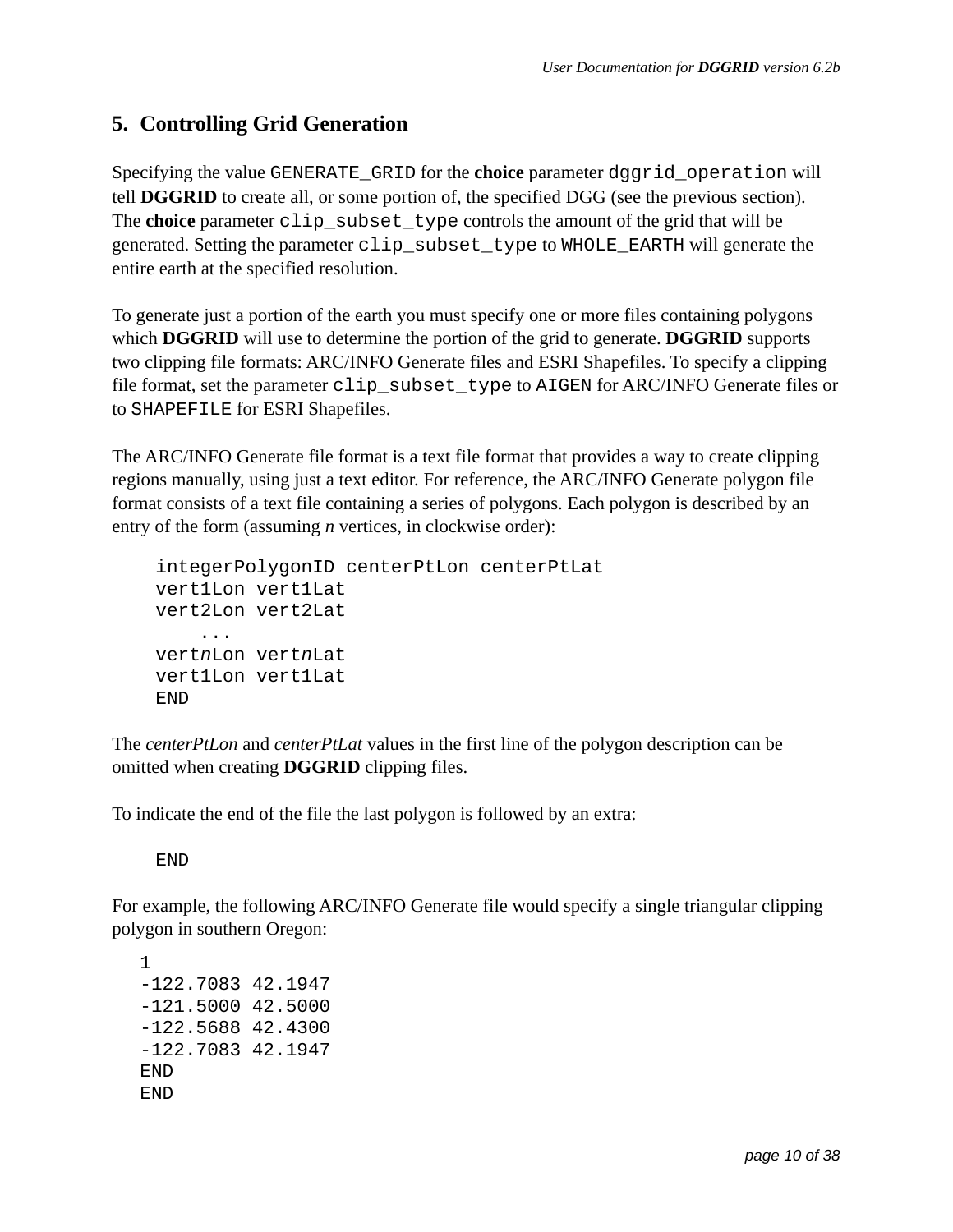Though both the ARC/INFO Generate and ESRI Shapefile formats support holes, **DGGRID** does not. Therefore holes in the clipping files will be interpreted by **DGGRID** as regular polygons.

If clip\_subset\_type is set to AIGEN or SHAPEFILE then the string parameter clip\_region\_files should be set to a space-delimited list of file names containing polygons to use for clipping. These polygons must be specified using geodetic (latitude/ longitude) coordinates. Limitations in **DGGRID** require that each clipping polygon be no more than approximately 60° of great circle arc in extant in any direction. The exact limitation is determined by the relationship between each polygon and the underlying icosahedron; **DGGRID** will let you know if a polygon is too large for the grid generation you are attempting. In that event you must break the polygon into smaller polygons before using it in a clipping file.

Intersections between the clipping polygons and the DGG cells are performed in the specified DGG projection space, with the great circle arcs between adjacent vertices in the original clipping polygons transformed into straight lines on the projection plane. If adjacent vertices in the original clipping polygons are too far apart this may result in an inaccurate representation of the region boundary in the clipping space. This effect can be minimized by introducing additional points into the great circle arcs before projection. Setting the double parameter geodetic\_densify to some arc length (in decimal degrees) will cause **DGGRID** to introduce extra points into each edge arc so that no two vertices are more than the specified distance apart. Setting geodetic\_densify to 0.0 (the default) indicates that no such densification is to be performed.

Note that a single execution of **DGGRID** can take several hours, depending on the resolution of the grid being generated and the number and complexity of the clipping polygons. You can control the frequency of feedback during grid generation by setting the integer parameter update\_frequency. The value of this parameter specifies the number of cells that will be tested for inclusion before outputting a status update. The default value is 100000.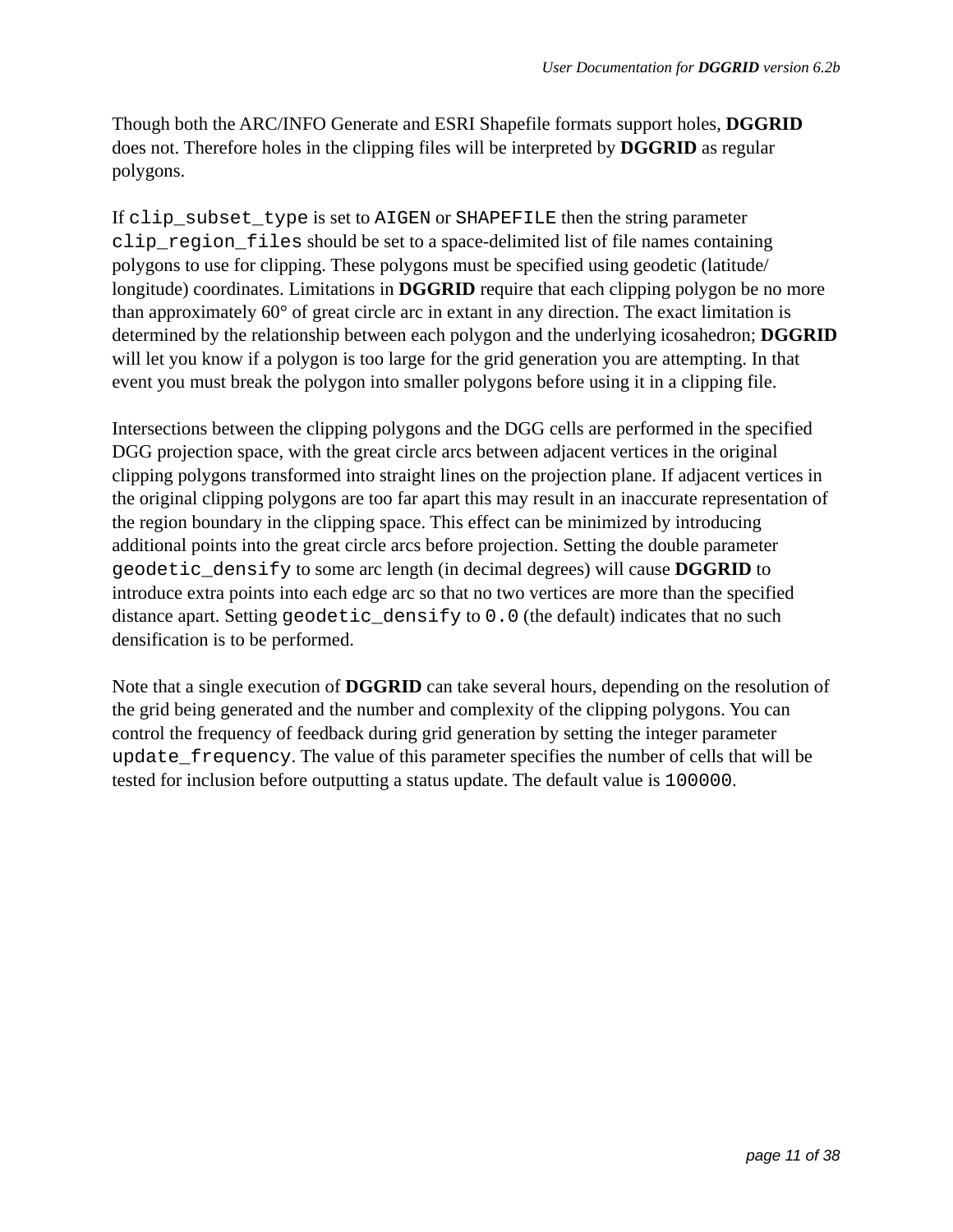# **6. Specifying Generated Grid Output**

The grid cells generated by a **DGGRID** run with the value GENERATE\_GRID specified for the **choice** parameter dggrid\_operation can be output as cell boundaries, cell center points, or both. All DGG output from **DGGRID** is given in geodetic (longitude/latitude) coordinates in decimal degrees.

The **choice** parameters cell\_output\_type and point\_output\_type specify the desired output file format for cell boundaries and cell points respectively. Each of these parameters may have the following values:

NONE - indicates that no output of that type will be performed AIGEN - indicates that the cell/point output should be in ARC/INFO Generate file format SHAPEFILE - indicates that the cell/point output should be in ESRI Shapefile format. KML - indicates that the cell/point output should be in KML (Google Earth) format

The file name prefix to use for the boundary or point output file is specified using the **string** parameter cell\_output\_file\_name or point\_output\_file\_name respectively. **DGGRID** will add the appropriate file suffix to the specified prefix name, depending on the chosen file format.

DGG output files created by **DGGRID** can be quite large, depending on the size of the region being generated and the resolution of the grid. The generated cell boundaries and/or points can be output across multiple files by setting the **integer** parameter max\_cells\_per\_output\_file to the maximum number of cells to output to a single file. Setting the parameter to 0 (the default) will cause **DGGRID** to output all cells to a single file, no matter how large. If max\_cells\_per\_output\_file is greater than 0, output files are distinguished by appending a "\_1", "\_2", etc. to each output file name.

Since cell boundaries are only true regular polygons in the chosen projection space it may be desirable to introduce additional points into the cell edges to better preserve the boundary shape after inverse projection to longitude/latitude coordinates. The number of additional points to introduce into each edge is specified by the **integer** parameter densification. A value of 0 (the default) indicates that no densification should be performed.

A unique integer cell identifier is output along with each cell boundary or point. The integer identifier type is specified using the **choice** parameter output\_cell\_label\_type, which can have one of three values:

GLOBAL\_SEQUENCE (default when dggs\_type is not SUPERFUND) - the identifier is the appropriate value in a linear sequence 1 to *n*, where *n* is the total number of cells in the whole earth DGG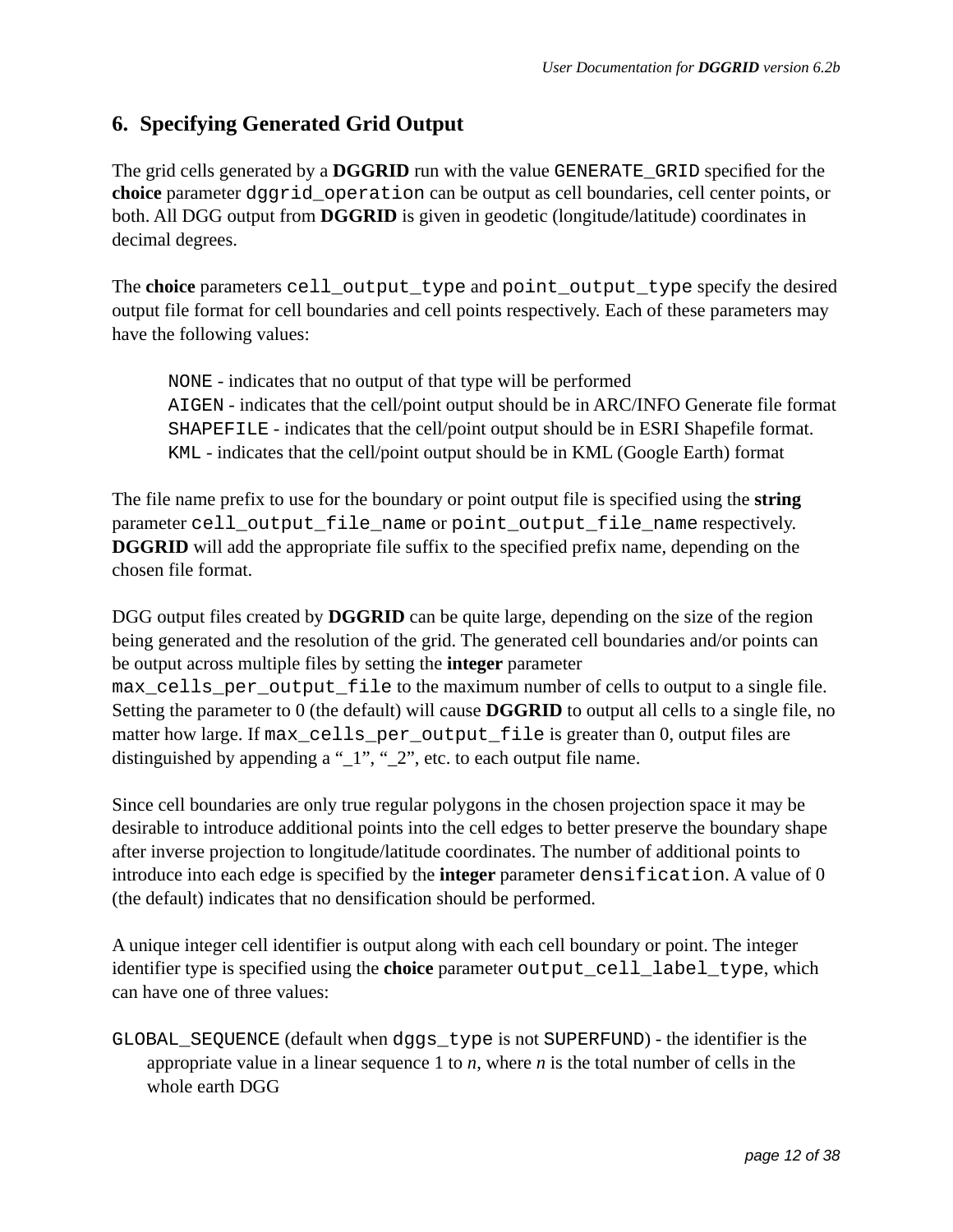- ENUMERATION the generated cells are numbered from 1 to *n*, where *n* is the total number of cells generated
- SUPERFUND (preset default when dggs\_type is SUPERFUND) the identifier is a condensed Superfund\_500m index (see **Appendix D**). This value must be (and can only be) used when dggs\_type is SUPERFUND.

When output is to an ESRI Shapefile the cell identifier is stored in a global id field. The ESRI Shapefile format limits integer fields to 32-bit integer size, which is not sufficient for storing the identifiers associated with high resolution DGGs. Therefore **DGGRID** creates the Shapefile field **global\_id** as a fixed width string with a width specified by the **integer** parameter shapefile\_id\_field\_length (default 11).

The color and width of KML output cell boundaries can be controlled using the **string** parameter kml\_default\_color (default ffffffff or opaque white) and the **integer** parameter kml\_default\_width (default 4) respectively. KML color values are expressed in 8 digit hexadecimal notation of the form *aabbggrr*, with two hexadecimal digits (00 to ff) each for the alpha, blue, green, and red components.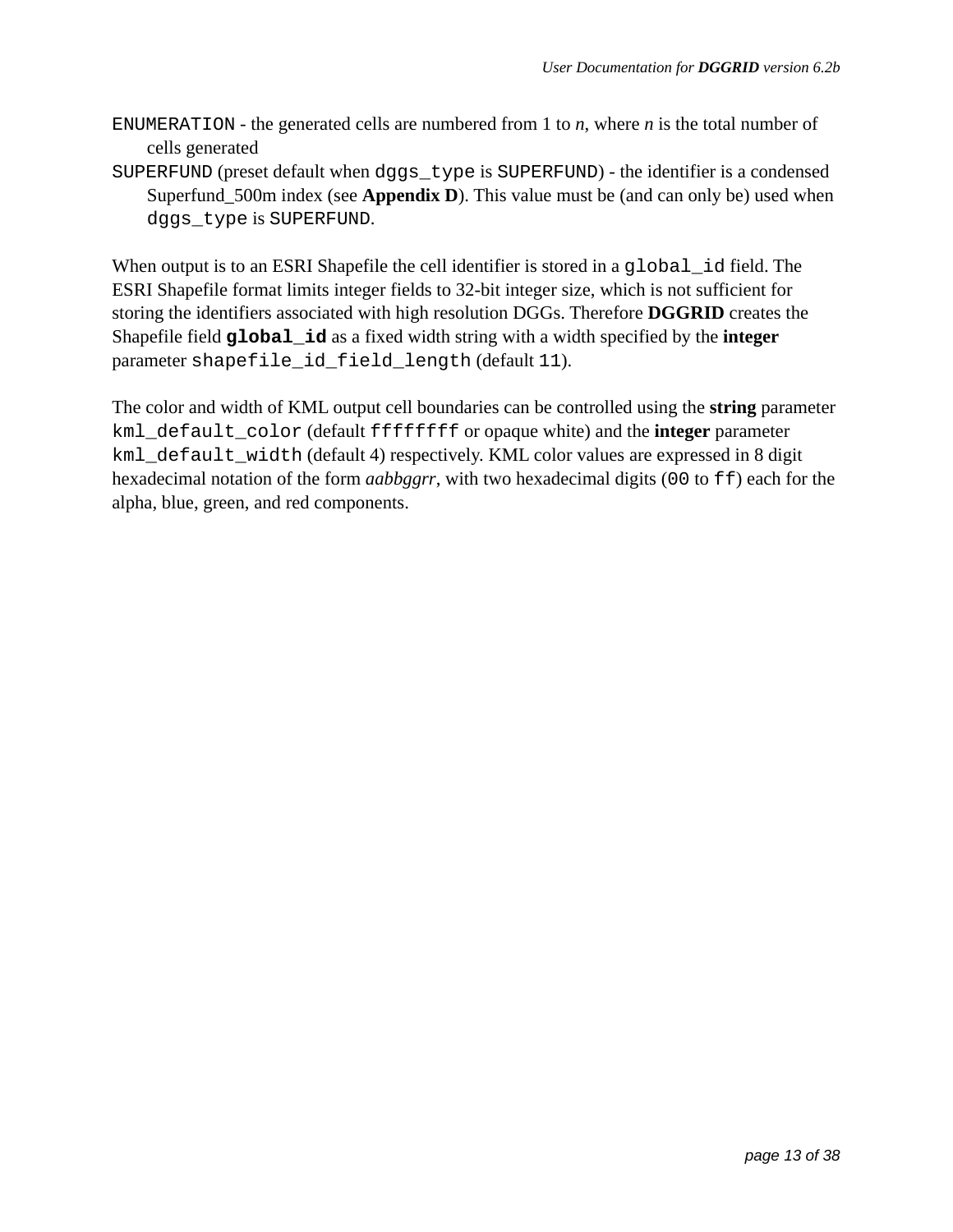# **7. Outputting Grid Statistics**

Specifying the value OUTPUT\_STATS for the **choice** parameter dggrid\_operation causes **DGGRID** to output a table of grid characteristics for the specified DGG (see **Section 4**). The output table will consist of all grid resolutions from 0 up to and including the specified DGG resolution. The values output for each resolution are the number of cells, the area of a hexagonal cell in square kilometers, the intercell distance in kilometers, and the characteristic length scale (CLS). The CLS is the diameter of a spherical cap of the same area as a hexagonal cell of the specified resolution; this metric was suggested by Ralph Kahn. The calculation of cell areas and intercell distances uses the specified earth radius (see **Section 5.5**). Area and distance values are calculated in the projection plane; the actual values for individual cells will vary based on the characteristics of the chosen projection.

The **integer** parameter precision (default 7) specifies the number of digits to the right of the decimal point to output for each floating point value.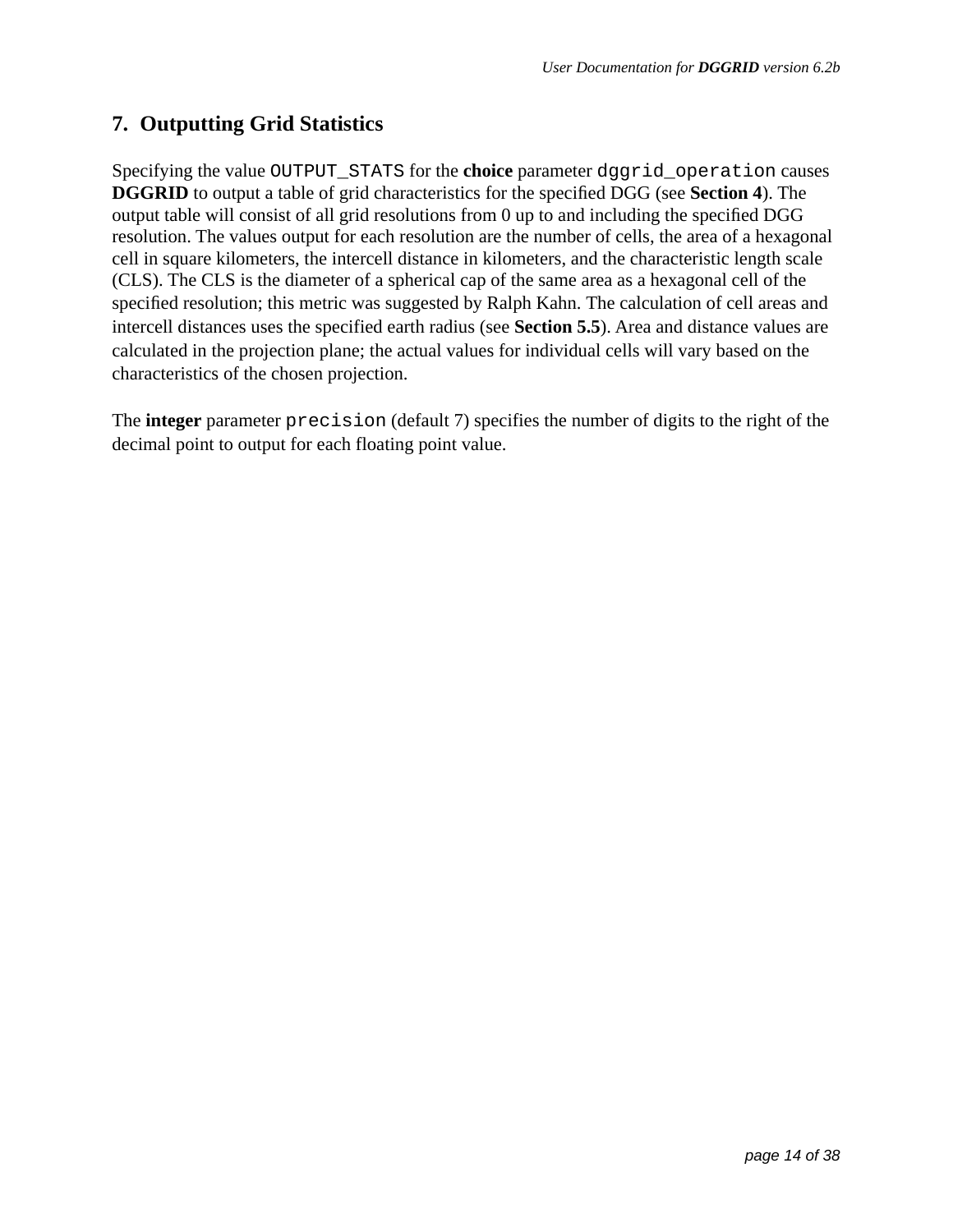### **8. Performing Address Conversions**

Setting the **choice** parameter dggrid\_operation to TRANSFORM\_POINTS tells **DGGRID**  to perform address conversion. **DGGRID** reads the input file specified in the string parameter input file name. It interprets each line of the file as consisting of an address followed by optional arbitrary text. The components of the address (if any) must be delimited by the character indicated within double quotes in the **string** parameter input\_delimiter, and if there is text following the address it must also be separated from the address by that character. The address must be a valid address under the address form indicated in the **choice** parameter input\_address\_type (see **Appendix C**). Addresses of types other than GEO are interpreted as addresses in a DGG specified as per **Section 4**.

Each input address is transformed to an address of the form indicated by the **choice** parameter output\_address\_type. For all values of output\_address\_type except for AIGEN (see below) each transformed address is output using the value of output\_delimiter to separate any address components. The addresses are output to the file specified in the **string** parameter output\_file\_name. If there was additional text on the input line following the address, then an output delimiter followed by that text is appended to the output line.

If output\_address\_type is AIGEN then the output will be in ARC/INFO Generate file format. For each input address, the output will consist of the cell polygon of the DGG cell corresponding to the input address. Any additional text on the input lines following the addresses will be ignored.

The TRANSFORM\_POINTS operation can be used to determine the DGG cells that correspond to a set of input geodetic coordinates by using an input\_address\_type of GEO and an output\_address\_type corresponding to the desired DGG indexing (e.g., SEQNUM). Note that **DGGRID** cannot be used to transform between two different DGGs in a single run, since only one DGG can be defined per run. However, this can be accomplished in two steps by first using **DGGRID** to transform cell addresses in the input DGG into GEO addresses, and then using a second run of **DGGRID** to transform those GEO addresses into the desired output DGG.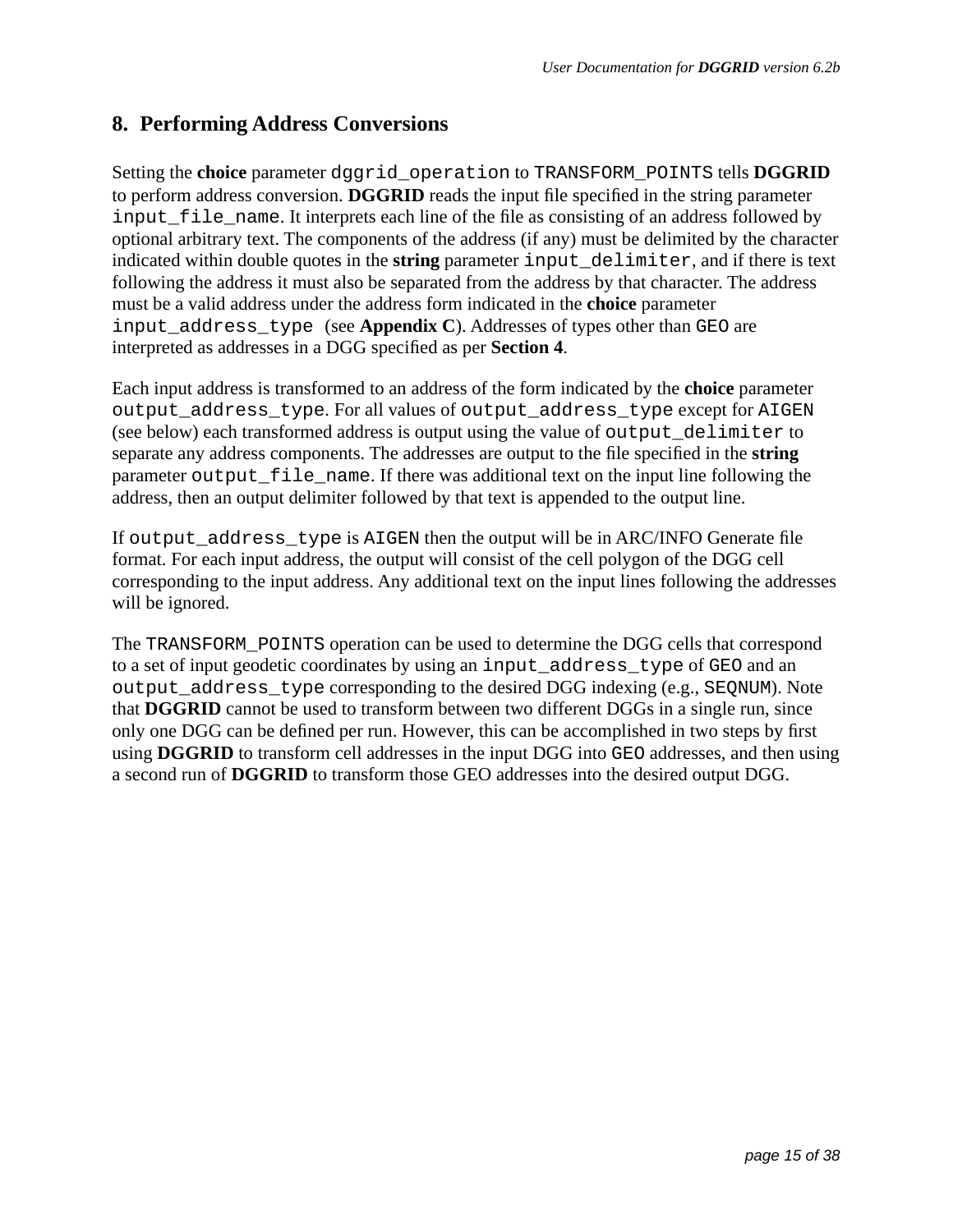### **9. Binning Point Values**

Setting the choice parameter dggrid\_operation to BIN\_POINT\_VALS tells **DGGRID** to bin a set of floating-point data values associated with geodetic coordinates into the cells of a DGG(s) specified as per **Section 4**. The binning is performed by assigning to each DGG cell the arithmetic mean of the values which are contained in that cell.

**DGGRID** reads each of the input files specified in the string parameter input files. Each line in each file should consist of a longitude, a latitude (both in decimal degrees), and a floatingpoint value. These three values must be delimited by the character indicated within double quotes in the string parameter input\_delimiter. **DGGRID** then bins these values into the cells of the specified DGG(s).

**DGGRID** outputs the cell address and value associated with each cell, one cell per line, into the file specified in the string parameter output\_file. The cell addresses are output in the form indicated by the choice parameter output\_address\_type (see **Appendix C**), using the character specified by parameter output\_delimiter to separate any address components and to separate the address from the associated value. By setting the choice parameter cell\_output\_control you can limit **DGGRID** to only outputting those cells which contain values (OUTPUT\_OCCUPIED) or have **DGGRID** output all cells (OUTPUT\_ALL), in which case cells in which no values occurred will be output with a value of 0.0.

If the data to be binned covers a substantial portion of the earth's surface, then the choice parameter bin\_coverage should be set to GLOBAL. If the data covers only a relatively small portion of the earth's surface then bin\_coverage should be set to PARTIAL. This allows **DGGRID** to make trade-offs between speed and memory usage. GLOBAL data sets are binned more quickly, but may fail at higher DGG resolutions due to memory restrictions. PARTIAL data sets are binned more slowly, but can often be binned at higher resolutions (depending on the actual extent of the data set).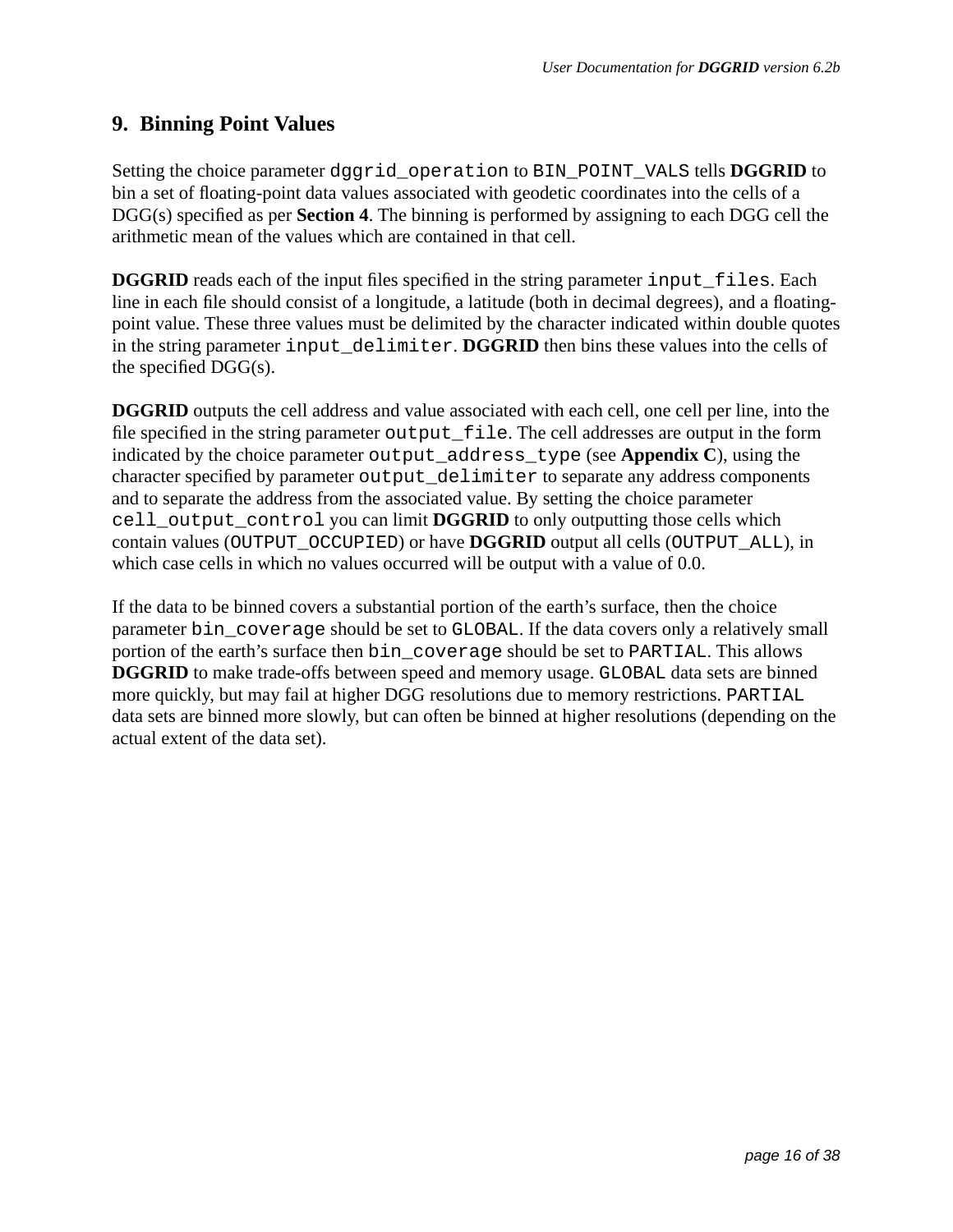### **10. Presence/Absence Binning.**

Setting the choice parameter dggrid\_operation to BIN\_POINT\_PRESENCE tells **DGGRID** to perform presence/absence binning into the DGG(s) specified as per **Section 4**.

The input to this operation is a set of files, with each file containing a set of locations associated with one specific class of objects. The names of the input files are specified as a space-delimited list of file names in the string parameter input\_files. The locations in the files must be specified as longitude/latitude in decimal degrees, one per line, with the components separated by the character indicated within double quotes in the string parameter input\_delimiter. Each location can be followed, on the same line, by arbitrary text which is ignored by **DGGRID**.

**DGGRID** determines which classes occur in which cells in the specified DGG(s). **DGGRID** outputs the results for each cell, one cell per line, into the file specified in the string parameter output\_file. The output for each cell consists of a cell address and a presence/absence vector, separated by the character specified (inside double quotes) in the string parameter output\_delimiter. The cell addresses are output in the form indicated by the choice parameter output\_address\_type (see **Appendix C**), using the value of output\_delimiter to separate any address components. The presence/absence vector consists of a string of 0's and 1's. The length of the string corresponds to the number of input files (and therefore to the number of classes). Each character in the string indicates whether the corresponding class is present (indicated by a 1) or not present (indicated by a 0) in the cell specified on that line. The first character in the string corresponds to the class represented by the first file listed in input files, the second character corresponds to the second file listed in input\_files, and so forth. Additionally, if the boolean parameter output\_count is set to TRUE the number of classes present in a each cell is output in between the address and the presence/absence vector.

By setting the choice parameter cell\_output\_control you can limit **DGGRID** to only out-putting those cells which contain at least one class of object (OUTPUT\_OCCUPIED) or have **DGGRID** output all cells (OUTPUT ALL), in which case cells containing no input-specified locations would have presence/absence vectors consisting entirely of 0's.

If the in put locations cover a substantial portion of the earth's surface, then the choice parameter bin\_coverage should be set to GLOBAL. If the locations covers only a relatively small portion of the earth's surface then bin\_coverage should be set to PARTIAL. This allows **DGGRID** to make trade-offs between speed and memory usage. GLOBAL location sets are processed more quickly, but may fail at higher DGG resolutions due to memory restrictions. PARTIAL location sets are processed more slowly, but can often use higher resolution DGGs (depending on the actual extent of the input locations).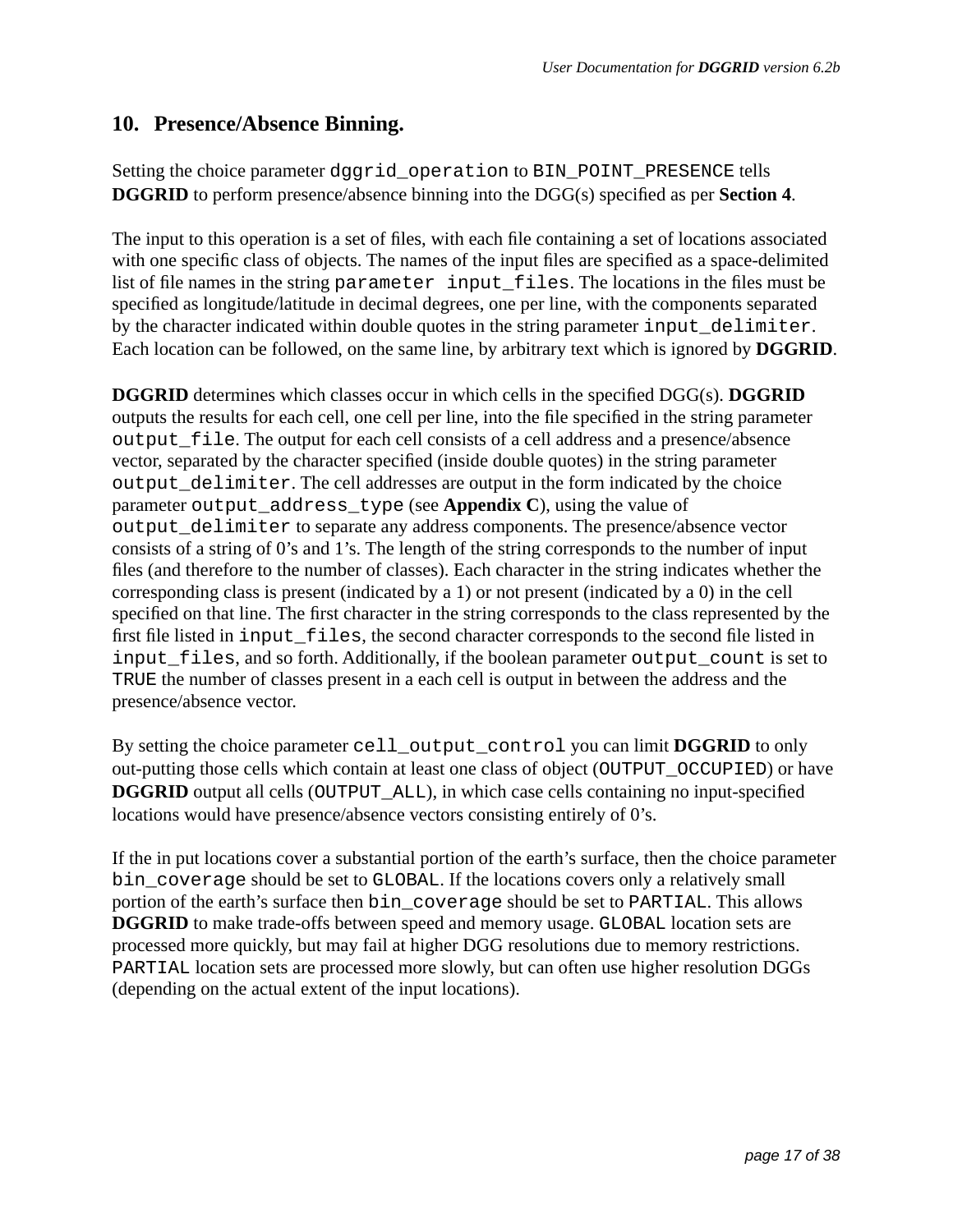| <b>Parameter Name</b><br>(Type)           | <b>Description</b>                                                                             | <b>Allowed Values</b><br>$(\nu)$                                                          | <b>Default</b> | <b>Notes</b>                                                                                                                                                                       | <b>Used When</b>                                                      |
|-------------------------------------------|------------------------------------------------------------------------------------------------|-------------------------------------------------------------------------------------------|----------------|------------------------------------------------------------------------------------------------------------------------------------------------------------------------------------|-----------------------------------------------------------------------|
| bin_coverage<br>(choice)                  | are values<br>distributed over<br>most of the globe<br>or only a relatively<br>small portion?  | GLOBAL<br>PARTIAL                                                                         | GLOBAL         | allows<br><b>DGGRID</b> to<br>determine how<br>to trade-off<br>speed vs.<br>memory usage                                                                                           | dggrid_operation iS<br>BIN_POINT_VALS_OT<br>BIN_POINT_PRESENCE        |
| cell_output_file_name<br>(string)         | cell boundary<br>output file name<br>prefix                                                    | any                                                                                       | "cells"        |                                                                                                                                                                                    | cell_output_type is<br>AIGEN, SHAPEFILE,<br>OT KML                    |
| cell_output_control<br>(choice)           | designates which<br>cells to output                                                            | OUTPUT_ALL<br>OUTPUT_OCCUPIED                                                             | OUTPUT_ALL     | OUTPUT_ALL -<br>output all<br>cells, even if<br>no input<br>values were<br>associated<br>with them<br>OUTPUT_OCCUPIED<br>- output only<br>cells with<br>associated<br>input values | dggrid_operation is<br>BIN POINT VALS OF<br><b>BIN POINT PRESENCE</b> |
| cell_output_type<br>(choice)              | cell boundary<br>output file format                                                            | <b>NONE</b><br>AIGEN<br>SHAPEFILE<br>KML<br><b>GEOJSON</b>                                | AIGEN          |                                                                                                                                                                                    | dggrid_operation is<br>GENERATE_GRID                                  |
| clip_region_files<br>(string)             | space delimited<br>list of files that<br>specify grid<br>clipping                              | any                                                                                       | "test.gen"     |                                                                                                                                                                                    | dggrid_operation is<br>GENERATE_GRID                                  |
| clip_subset_type<br>$\overline{(choice)}$ | specifies how<br>portion of DGG<br>to generate will<br>be determined                           | WHOLE_EARTH<br>AIGEN<br>SHAPEFILE                                                         | WHOLE_EARTH    |                                                                                                                                                                                    | dggrid_operation is<br>GENERATE_GRID                                  |
| clip_type<br>(choice)                     | method for<br>determining<br>whether a cell is<br>included by a<br>clipping polygon            | POLY_INTERSECT                                                                            | POLY_INTERSECT |                                                                                                                                                                                    | dggrid_operation iS<br>GENERATE_GRID                                  |
| densification<br>(integer)                | number of points-<br>per-edge<br>densification to<br>use when<br>generating cell<br>boundaries | $0 \leq v \leq 500$                                                                       | 0              | $v$ of $\theta$<br>indicates no<br>densification                                                                                                                                   | dggrid_operation iS<br>GENERATE_GRID                                  |
| dggrid_operation<br>(choice)              | specifies the<br>operation to be<br>performed by this<br>run of DGGRID                         | GENERATE_GRID<br>BIN_POINT_VALS<br>BIN_POINT_PRESENCE<br>TRANSFORM_POINTS<br>OUTPUT_STATS | GENERATE_GRID  |                                                                                                                                                                                    | always                                                                |

# **Appendix A. DGGRID Metafile Parameter**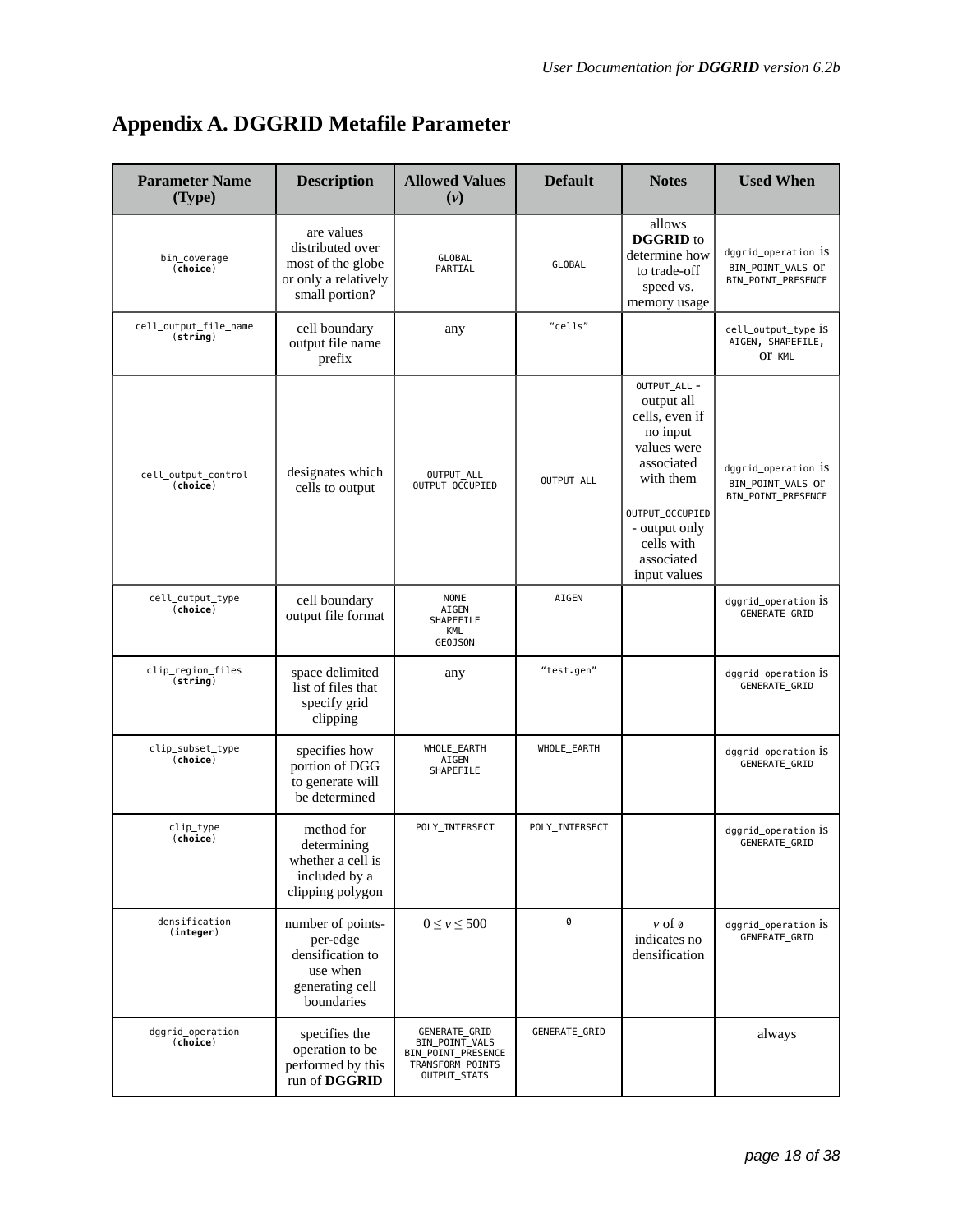| <b>Parameter Name</b><br>(Type)                     | <b>Description</b>                                                           | <b>Allowed Values</b><br>$(\nu)$     | <b>Default</b> | <b>Notes</b>                                                                                    | <b>Used When</b>                                   |
|-----------------------------------------------------|------------------------------------------------------------------------------|--------------------------------------|----------------|-------------------------------------------------------------------------------------------------|----------------------------------------------------|
| dggs_aperture<br>(integer)                          | desired DGGS<br>aperture                                                     | 3, 4                                 | $\overline{4}$ |                                                                                                 | dggs_aperture_type<br>is PURE                      |
| dggs_aperture_type<br>(choice)                      | is the aperture<br>sequence<br>constant or<br>mixed?                         | <b>PURE</b><br>MIXED43               | <b>PURE</b>    |                                                                                                 | dggs_topology is<br><b>HEXAGON</b>                 |
| dggs_num_aperture_4_res<br>(integer)                | number of<br>aperture 4<br>resolutions in a<br>mixed aperture<br>sequence    | $0 \leq v \leq 35$                   | 0              |                                                                                                 | dggs_aperture_type<br>is MIXED43                   |
| dggs_num_placements<br>(integer)                    | number of grid<br>placements to use                                          | $1 \leq v$                           | $1\,$          | if<br>dggs_orient_<br>specify_type<br>is not RANDOM<br>all<br>placements<br>will be the<br>same | dggrid_operation iS<br>GENERATE_GRID               |
| dggs_orient_output_<br>file name<br>(string)        | name of file for<br>output of multiple<br>DGGS placement<br>parameter values | any                                  | "grid.meta"    |                                                                                                 | dggs_num_placements<br>>1                          |
| dggs_orient_rand_seed<br>(integer)                  | seed for<br>orientation<br>random number<br>generator                        | $0 \leq \nu$                         | 77316727       |                                                                                                 | dggs_orient_specify<br>_type is RANDOM             |
| dggs_orient_specify_type<br>(choice)                | how is the DGG<br>orientation<br>specified?                                  | RANDOM<br>SPECIFIED<br>REGION_CENTER | SPECIFIED      |                                                                                                 | dggrid_operation iS<br>GENERATE_GRID               |
| dggs_proj<br>(choice)                               | projection used<br>by the DGGS                                               | <b>ISEA</b><br><b>FULLER</b>         | <b>ISEA</b>    |                                                                                                 | all operations                                     |
| dggs_res_spec<br>(integer)                          | specified DGG<br>resolution                                                  | $0 \leq \nu \leq 35$                 | 9              | $if$ $dgs\_type$<br>is SUPERFUND<br>then<br>$0 \leq v \leq 9$                                   | dggs_res_specify_<br>type is SPECIFIED             |
| dggs_res_specify_area<br>(double)                   | desired cell area                                                            | $1.0 \leq \nu$                       | 100            |                                                                                                 | dggs_res_specify_<br>type IS CELL_AREA             |
| dggs_res_specify_<br>intercell_distance<br>(double) | desired intercell<br>distance                                                | $1.0 \leq \nu$                       | 100            |                                                                                                 | dggs_res_specify_<br>type is<br>INTERCELL DISTANCE |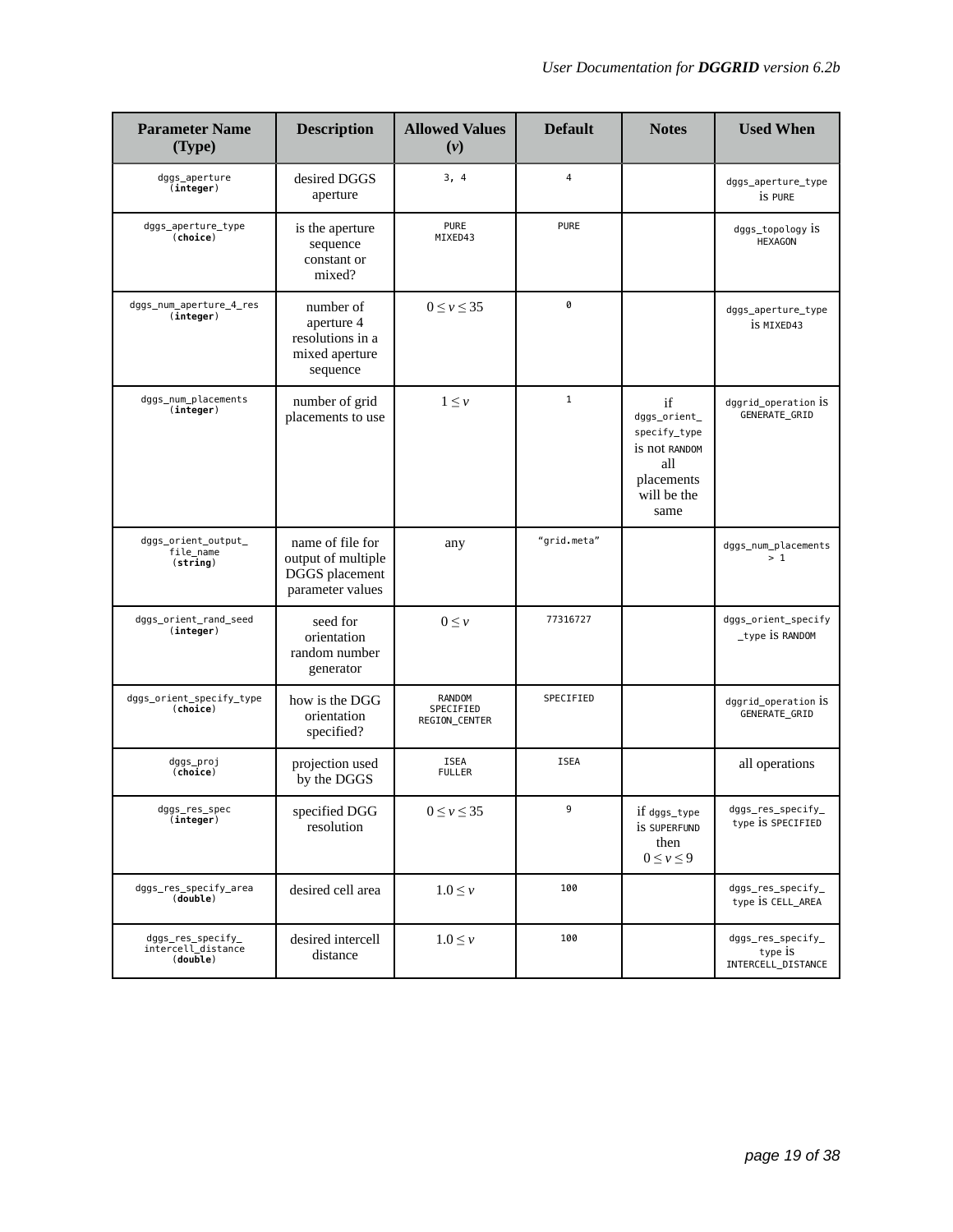| <b>Parameter Name</b><br>(Type)                | <b>Description</b>                                                                                                                     | <b>Allowed Values</b><br>$(\nu)$                                                                                                                  | <b>Default</b>                       | <b>Notes</b>                                                         | <b>Used When</b>                                                                     |
|------------------------------------------------|----------------------------------------------------------------------------------------------------------------------------------------|---------------------------------------------------------------------------------------------------------------------------------------------------|--------------------------------------|----------------------------------------------------------------------|--------------------------------------------------------------------------------------|
| dggs_res_specify_<br>rnd_down<br>(boolean)     | should the<br>desired cell area<br>or intercell<br>distance be<br>rounded down (or<br>up) to the nearest<br><b>DGGS</b><br>resolution? | <b>TRUE</b><br><b>FALSE</b>                                                                                                                       | <b>TRUE</b>                          |                                                                      | dggs_res_specify_<br>type is CELL_AREA Or<br>INTERCELL_DISTANCE                      |
| dggs_res_specify_type<br>(choice)              | how is the DGGS<br>resolution<br>specified?                                                                                            | SPECIFIED<br>CELL_AREA<br>INTERCELL_DISTANCE                                                                                                      | SPECIFIED                            |                                                                      | dggrid_operation is<br>GENERATE_GRID                                                 |
| dggs_topology<br>(choice)                      | desired cell shape                                                                                                                     | <b>HEXAGON</b><br>TRIANGLE<br>DIAMOND                                                                                                             | <b>HEXAGON</b>                       |                                                                      | all operations                                                                       |
| dggs_type<br>(choice)                          | specify a preset<br>DGG type                                                                                                           | <b>CUSTOM</b><br>SUPERFUND<br>ISEA3H<br>ISEA4H<br>ISEA43H<br>ISEA4T<br>ISEA4D<br>FULLER3H<br>FULLER4H<br>FULLER43H<br><b>FULLER4T</b><br>FULLER4D | <b>CUSTOM</b>                        | see<br>Appendix $\bf{B}$<br>for preset<br>parameter<br>value details | all operations                                                                       |
| dggs_vert0_azimuth<br>(double)                 | azimuth from<br>icosahedron<br>vertex 0 to vertex<br>1 (degrees)                                                                       | $0.0 \le v \le 360.0$                                                                                                                             | 0                                    |                                                                      | dggs_orient_<br>specify_type iS<br>SPECIFIED                                         |
| dggs_vert0_lat<br>(double)                     | latitude of<br>icosahedron<br>vertex 0 (degrees)                                                                                       | $-90.0 \le v \le 90.0$                                                                                                                            | 58.28252559                          |                                                                      | dggs_orient_<br>specify_type 1S<br>SPECIFIED                                         |
| dggs_vert0_lon<br>$(\overline{\text{double}})$ | longitude of<br>icosahedron<br>vertex 0 (degrees)                                                                                      | $-180.0 \le v \le 180.0$                                                                                                                          | 11.25                                |                                                                      | dggs_orient_<br>specify_type is<br>SPECIFIED                                         |
| geodetic_densify<br>(double)                   | maximum<br>degrees of arc for<br>a clipping<br>polygon line<br>segment                                                                 | $0.0 \le v \le 360.0$                                                                                                                             | 0                                    | 0.0 indicates<br>no<br>densification                                 | dggrid_operation is<br>GENERATE_GRID                                                 |
| input_address_type<br>(choice)                 | cell address form<br>in input $file(s)$                                                                                                | GE <sub>0</sub><br>Q2DI<br>SEQNUM<br>Q2DD<br>PROJTRI<br>VERTEX2DD                                                                                 | GE <sub>0</sub>                      | see Appendix<br>C                                                    | dggrid_operation 1S<br>TRANSFORM_POINTS,<br>BIN POINT VALS, OT<br>BIN_POINT_PRESENCE |
| input_delimiter<br>(string)                    | character that<br>delimits address<br>components and<br>additional data in<br>the input files                                          | $\nu$ is any single<br>character in double<br>quotes                                                                                              | $\boldsymbol{u}$<br>(a single space) |                                                                      | dggrid_operation iS<br>TRANSFORM_POINTS,<br>BIN_POINT_VALS, OT<br>BIN_POINT_PRESENCE |
| input_file_name<br>(string)                    | name of file<br>containing input<br>addresses                                                                                          | fileName                                                                                                                                          | valsin.txt                           |                                                                      | dggrid_operation 1S<br>TRANSFORM_POINTS                                              |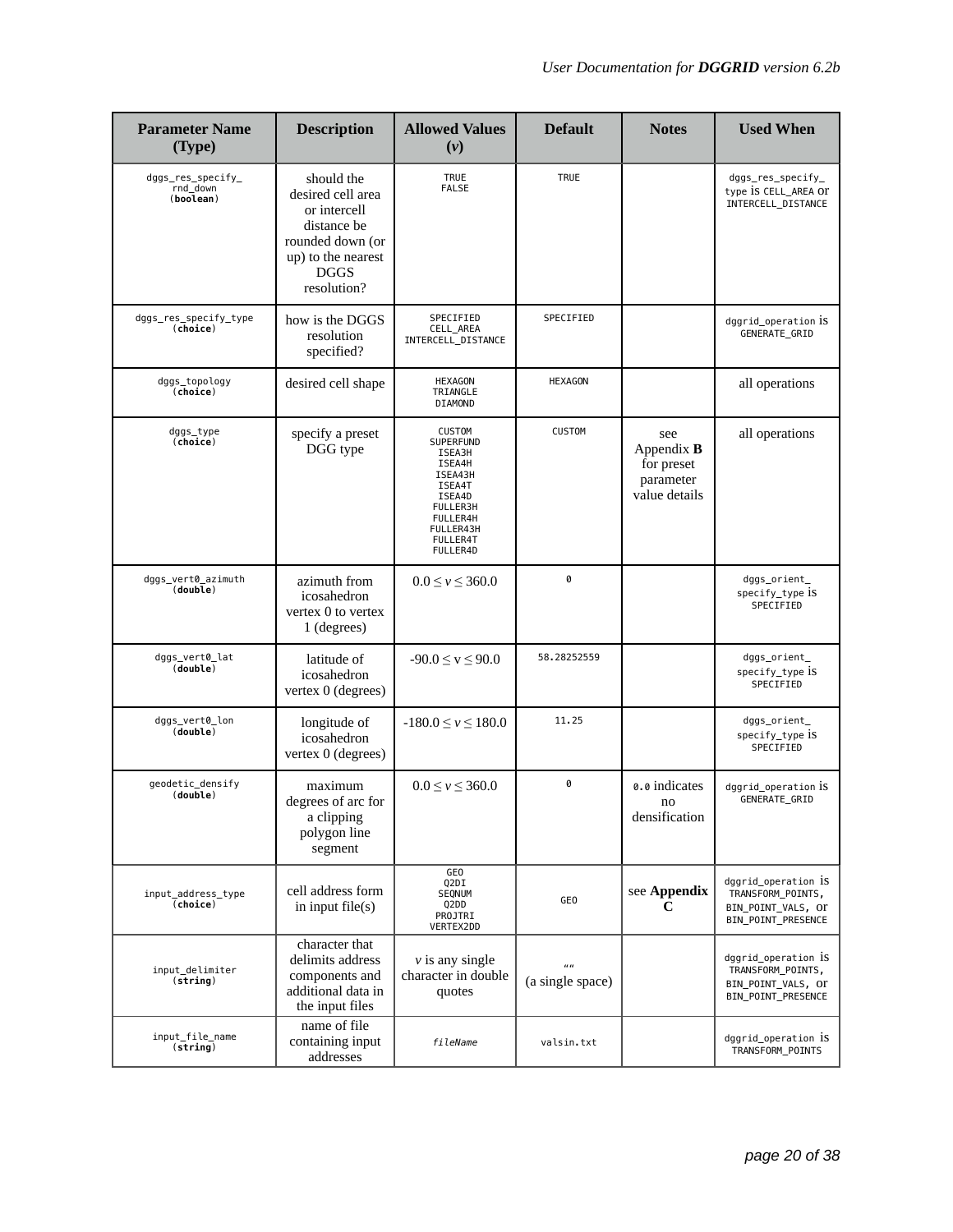| <b>Parameter Name</b><br>(Type)        | <b>Description</b>                                                                                         | <b>Allowed Values</b><br>$(\nu)$                                                                                                  | <b>Default</b>                    | <b>Notes</b>              | <b>Used When</b>                                                                     |
|----------------------------------------|------------------------------------------------------------------------------------------------------------|-----------------------------------------------------------------------------------------------------------------------------------|-----------------------------------|---------------------------|--------------------------------------------------------------------------------------|
| input_files<br>(string)                | $name(s)$ of files<br>containing lon/lat<br>locations with<br>associated values                            | fileName1<br>fileName2<br>fileNameN                                                                                               | vals.txt                          |                           | dggrid_operation iS<br>BIN_POINT_VALS_OT<br>BIN_POINT_PRESENCE                       |
| kml_default_color<br>(string)          | color of cell<br>boundaries in<br><b>KML</b> output                                                        | any valid KML<br>color                                                                                                            | ffffffff                          |                           | cell_output_type iS<br><b>KML</b>                                                    |
| kml_default_width<br>(integer)         | width of cell<br>boundaries in<br><b>KML</b> output                                                        | $1 \leq v \leq 100$                                                                                                               | $\overline{4}$                    |                           | cell_output_type iS<br>KML                                                           |
| kml_description<br>(string)            | description tag<br>value in KML<br>output file                                                             |                                                                                                                                   | Generated by<br>DGGRID 6.2        |                           | cell_output_type iS<br><b>KML</b>                                                    |
| kml_name<br>(string)                   | name tag value in<br>KML output file                                                                       |                                                                                                                                   | the output file<br>name           |                           | cell_output_type iS<br><b>KML</b>                                                    |
| max_cells_per_output_file<br>(integer) | maximum<br>number of cells<br>output to a single<br>output file                                            | $0 \leq \nu$                                                                                                                      | 0                                 | o indicates<br>no maximum | dggrid_operation iS<br><b>GENERATE GRID</b>                                          |
| output_address_type<br>(choice)        | address form to use<br>in output                                                                           | GE <sub>0</sub><br>Q2DI<br>SEQNUM<br>INTERLEAVE<br><b>PLANE</b><br>Q <sub>2</sub> D <sub>D</sub><br>PROJTRI<br>VERTEX2DD<br>AIGEN | SEQNUM                            | see Appendix<br>C         | dggrid_operation iS<br>TRANSFORM_POINTS,<br>BIN_POINT_VALS, OT<br>BIN_POINT_PRESENCE |
| output_cell_label_type<br>(choice)     | output form for<br>generated cell<br>indexes                                                               | GLOBAL_SEQUENCE<br>ENUMERATION<br>SUPERFUND                                                                                       | GLOBAL_SEQUENCE                   |                           | dggrid_operation iS<br>GENERATE_GRID                                                 |
| output_count<br>(boolean)              | output the count of<br>classes which are<br>present between<br>the cell address and<br>the presence vector | <b>TRUE</b><br><b>FALSE</b>                                                                                                       | <b>TRUE</b>                       |                           | dggrid_operation iS<br>BIN_POINT_PRESENCE                                            |
| output_delimiter<br>(string)           | character that<br>delimits address<br>components and<br>additional data in<br>the output file              | $\nu$ is any single<br>character in double<br>quotes                                                                              | $\frac{1}{2}$<br>(a single space) |                           | dggrid_operation iS<br>TRANSFORM_POINTS,<br>BIN_POINT_VALS, OT<br>BIN_POINT_PRESENCE |
| output_file_name<br>(string)           | name of file to use<br>for output                                                                          |                                                                                                                                   | valsout.txt                       |                           | dggrid_operation iS<br>TRANSFORM_POINTS,<br>BIN_POINT_VALS, Or<br>BIN_POINT_PRESENCE |
| point_output_file_name<br>(string)     | cell point output<br>file name prefix                                                                      | any                                                                                                                               | "centers"                         |                           | point_output_type<br>is AIGEN,<br>SHAPEFILE, KML, OT<br><b>TEXT</b>                  |
| point_output_type<br>(choice)          | cell point output<br>file format                                                                           | <b>NONE</b><br>AIGEN<br>KML<br>SHAPEFILE<br>TEXT<br><b>GEOJSON</b>                                                                | <b>NONE</b>                       |                           | dggrid_operation iS<br>GENERATE_GRID                                                 |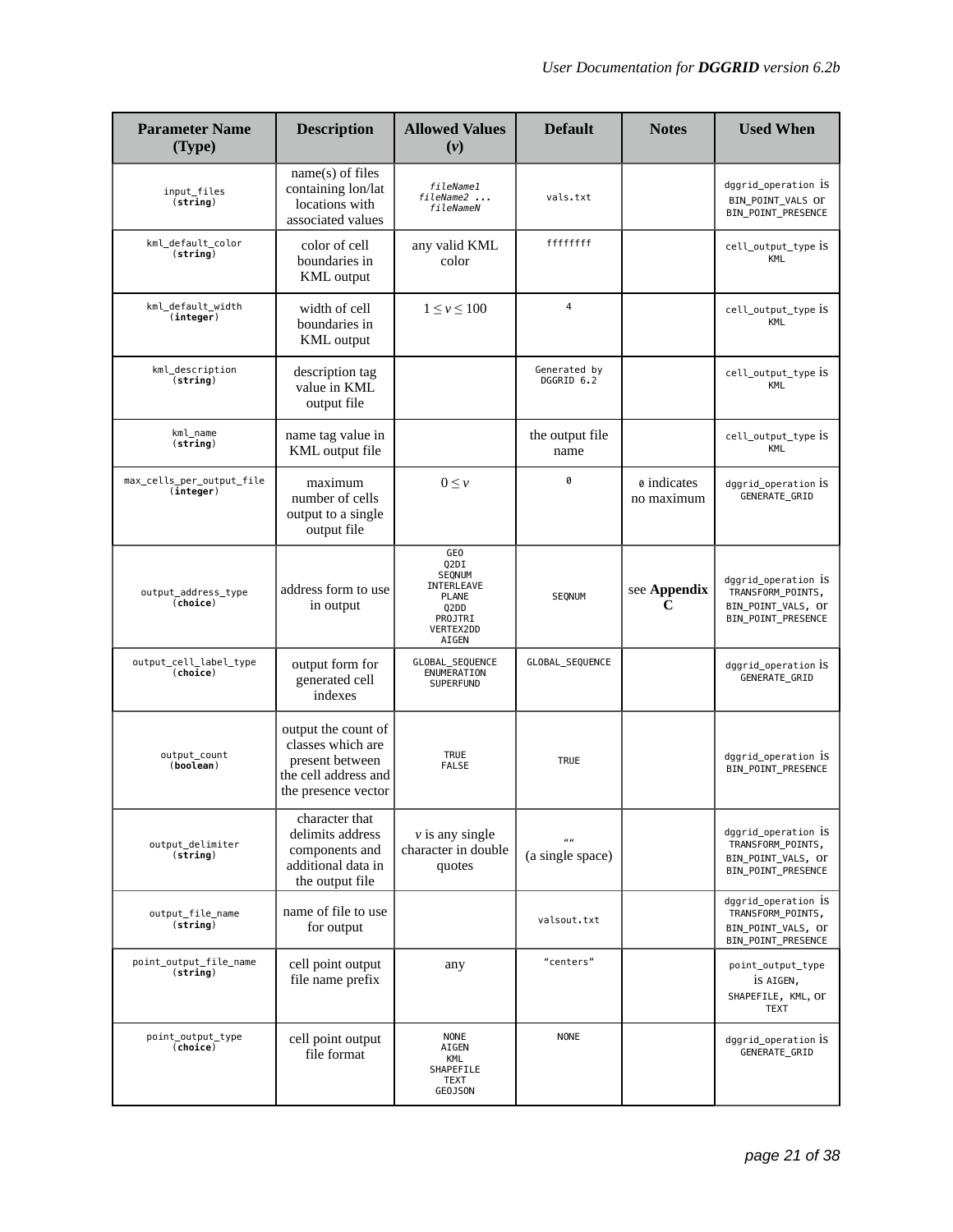| <b>Parameter Name</b><br>(Type)             | <b>Description</b>                                                                               | <b>Allowed Values</b><br>(v)                                           | <b>Default</b>                   | <b>Notes</b>                                                                                                               | <b>Used When</b>                                                                                     |
|---------------------------------------------|--------------------------------------------------------------------------------------------------|------------------------------------------------------------------------|----------------------------------|----------------------------------------------------------------------------------------------------------------------------|------------------------------------------------------------------------------------------------------|
| precision<br>(integer)                      | number of digits<br>to right of<br>decimal point<br>when outputting<br>floating point<br>numbers | $0 \leq v \leq 30$                                                     | $\overline{7}$                   |                                                                                                                            | all operations                                                                                       |
| proj_datum<br>(choice)                      | desired earth<br>radius datum                                                                    | WGS84_AUTHALIC_<br><b>SPHERE</b><br>WGS84_MEAN_SPHERE<br>CUSTOM_SPHERE | WGS84_AUTHALIC_<br><b>SPHERE</b> |                                                                                                                            | all operations                                                                                       |
| proj_datum_radius<br>(double)               | desired earth<br>radius                                                                          | $1.0 \le v \le 10,000.0$                                               | 6371.00718091847                 |                                                                                                                            | proj_datum iS<br>CUSTOM_SPHERE                                                                       |
| randpts_concatenate_<br>output<br>(boolean) | put random<br>points for<br>multiple DGG<br>placements in a<br>single file?                      | <b>TRUE</b><br><b>FALSE</b>                                            | <b>TRUE</b>                      |                                                                                                                            | randpts_output_type<br>IS AIGEN, KML,<br>SHAPEFILE, OT TEXT                                          |
| randpts_num_per_cell<br>(integer)           | number of<br>random points to<br>generate per cell                                               | $0 \leq \nu$                                                           | 0                                |                                                                                                                            | randpts_output_type<br>IS AIGEN, KML,<br>SHAPEFILE, OT TEXT                                          |
| randpts_output_file_name<br>(string)        | random points-in-<br>cell output file<br>name prefix                                             | any                                                                    | "randPts"                        |                                                                                                                            | randpts_output_type<br>IS AIGEN, KML,<br>SHAPEFILE, OT TEXT<br>and<br>$randpts_number{\_}recall > 0$ |
| randpts_output_type<br>(choice)             | random points-in-<br>cell output file<br>format                                                  | <b>NONE</b><br>AIGEN<br>KML<br>SHAPEFILE<br><b>TEXT</b><br>GEOJSON     | <b>NONE</b>                      |                                                                                                                            | dggrid_operation 1S<br>GENERATE_GRID                                                                 |
| randpts_seed<br>(integer)                   | seed for cell<br>points random<br>number generator                                               | $0 \leq \nu$                                                           | 77316727                         |                                                                                                                            | randpts_output_type<br><b>is RANDOM</b>                                                              |
| region center lat<br>(double)               | latitude of study<br>region (degrees)                                                            | $-90.0 \le v \le 90.0$                                                 | 0                                |                                                                                                                            | dggs_orient_<br>specify_type is<br>REGION_CENTER                                                     |
| region_center_lon<br>(double)               | longitude of<br>study region<br>(degrees)                                                        | $-180.0 \le v \le 180.0$                                               | 0                                |                                                                                                                            | dggs_orient_<br>specify_type is<br><b>REGION CENTER</b>                                              |
| rng_type<br>(choice)                        | specifies the<br>random number<br>generator to use                                               | RAND<br><b>MOTHER</b>                                                  | <b>RAND</b>                      | RAND: C<br>standard<br>library rand<br>MOTHER:<br>George<br>Marsaglia's<br>multiply-<br>with-carry<br>"Mother"<br>function |                                                                                                      |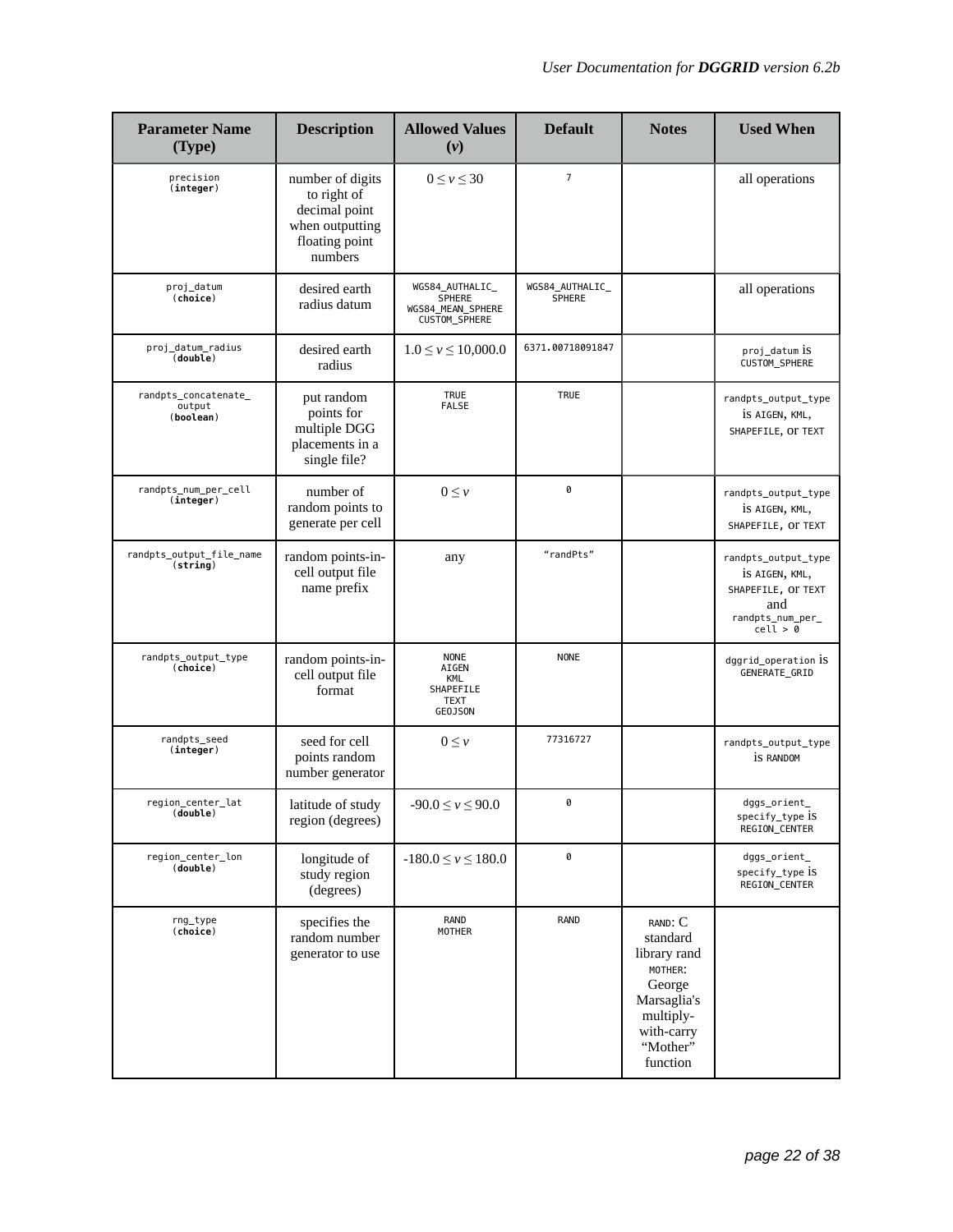| <b>Parameter Name</b><br>(Type)        | <b>Description</b>                                                                      | <b>Allowed Values</b><br>$(\nu)$ | <b>Default</b> | <b>Notes</b> | <b>Used When</b>                                                                            |
|----------------------------------------|-----------------------------------------------------------------------------------------|----------------------------------|----------------|--------------|---------------------------------------------------------------------------------------------|
| shapefile_id_field_length<br>(integer) | number of digits<br>in Shapefile<br>output cell index<br>strings                        | $1 \leq v \leq 50$               | 11             |              | cell_output_type,<br>point_output_type,<br>or<br>randpts_output_type<br><b>IS SHAPEFILE</b> |
| update_frequency<br>(integer)          | number of cell<br>inclusion tests to<br>perform between<br>outputting status<br>updates | $0 \leq \nu$                     | 100000         |              | dggrid_operation 1S<br><b>GENERATE GRID</b>                                                 |
| verbosity<br>(integer)                 | amount of<br>debugging output<br>to display                                             | $0 \leq v \leq 3$                | g              |              | all operations                                                                              |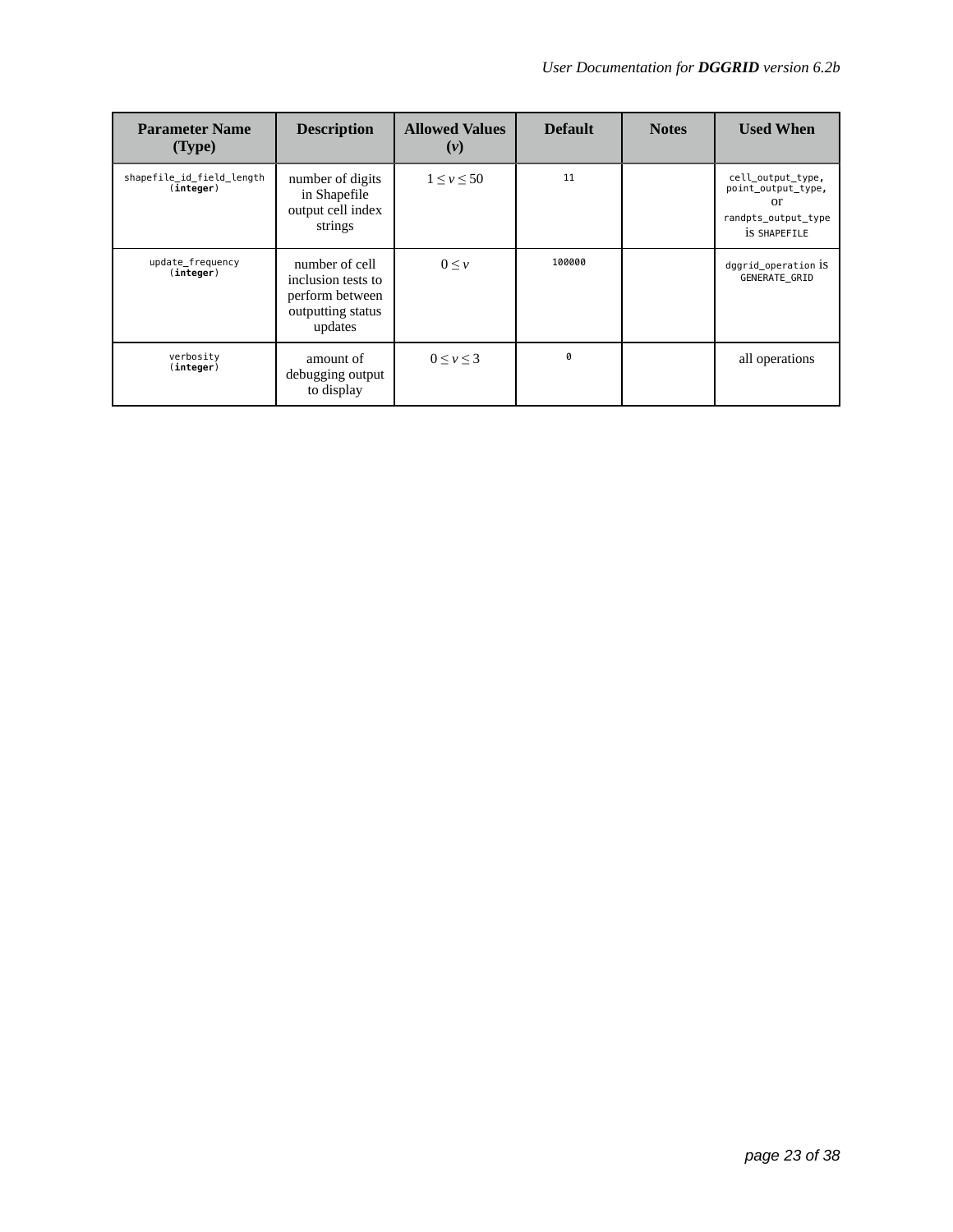# **Appendix B. Default Values for Preset DGG Types**

All preset grid types share the following default parameter values:

```
dggs_orient_specify_type: SPECIFIED
dggs_num_placements: 1 
dggs_vert0_lon: 11.25 
dggs_vert0_lat: 58.28252559 
dggs_vert0_azimuth: 0.0 
dggs_res_specify_type: SPECIFIED
```
The table below gives the values of other parameters that are set by each preset DGG type. In addition to the listed parameters, the preset type SUPERFUND also sets the value of the parameter output\_cell\_label\_type to SUPERFUND. Note that any preset parameter value can be overridden by explicitly specifying a different value for that parameter in the metafile anywhere after the dggs\_type parameter value has been specified.

| dggs_type        | $d$ ggs $\_$<br>topology | dggs<br>proj | $degs$ res<br>spec | dggs_aperture_<br>type | $\text{d} \text{g} \text{g} \text{s}$<br>aperture | dggs_num_<br>aperture<br>4 res |
|------------------|--------------------------|--------------|--------------------|------------------------|---------------------------------------------------|--------------------------------|
| <b>CUSTOM</b>    | HEXAGON                  | <b>ISEA</b>  | 9                  | PURE                   | $\overline{4}$                                    | N/A                            |
| <b>SUPERFUND</b> | HEXAGON                  | FULLER       | 9                  | MIXED43                | N/A                                               | $\overline{2}$                 |
| ISEA3H           | <b>HEXAGON</b>           | <b>ISEA</b>  | 9                  | PURE                   | 3                                                 | N/A                            |
| ISEA4H           | <b>HEXAGON</b>           | <b>ISEA</b>  | 9                  | PURE                   | $\overline{4}$                                    | N/A                            |
| ISEA43H          | <b>HEXAGON</b>           | <b>ISEA</b>  | 9                  | MIXED43                | N/A                                               | $\boldsymbol{0}$               |
| <b>ISEA4T</b>    | TRIANGLE                 | ISEA         | 9                  | PURE                   | $\overline{4}$                                    | N/A                            |
| ISEA4D           | DIAMOND                  | <b>ISEA</b>  | 9                  | PURE                   | 4                                                 | N/A                            |
| <b>FULLER3H</b>  | <b>HEXAGON</b>           | FULLER       | 9                  | PURE                   | 3                                                 | N/A                            |
| <b>FULLER4H</b>  | <b>HEXAGON</b>           | FULLER       | 9                  | PURE                   | 4                                                 | N/A                            |
| <b>FULLER43H</b> | <b>HEXAGON</b>           | FULLER       | 9                  | MIXED43                | N/A                                               | $\mathbf{0}$                   |
| <b>FULLER4T</b>  | TRIANGLE                 | FULLER       | 9                  | PURE                   | $\overline{4}$                                    | N/A                            |
| <b>FULLER4D</b>  | <b>DIAMOND</b>           | FULLER       | 9                  | PURE                   | 4                                                 | N/A                            |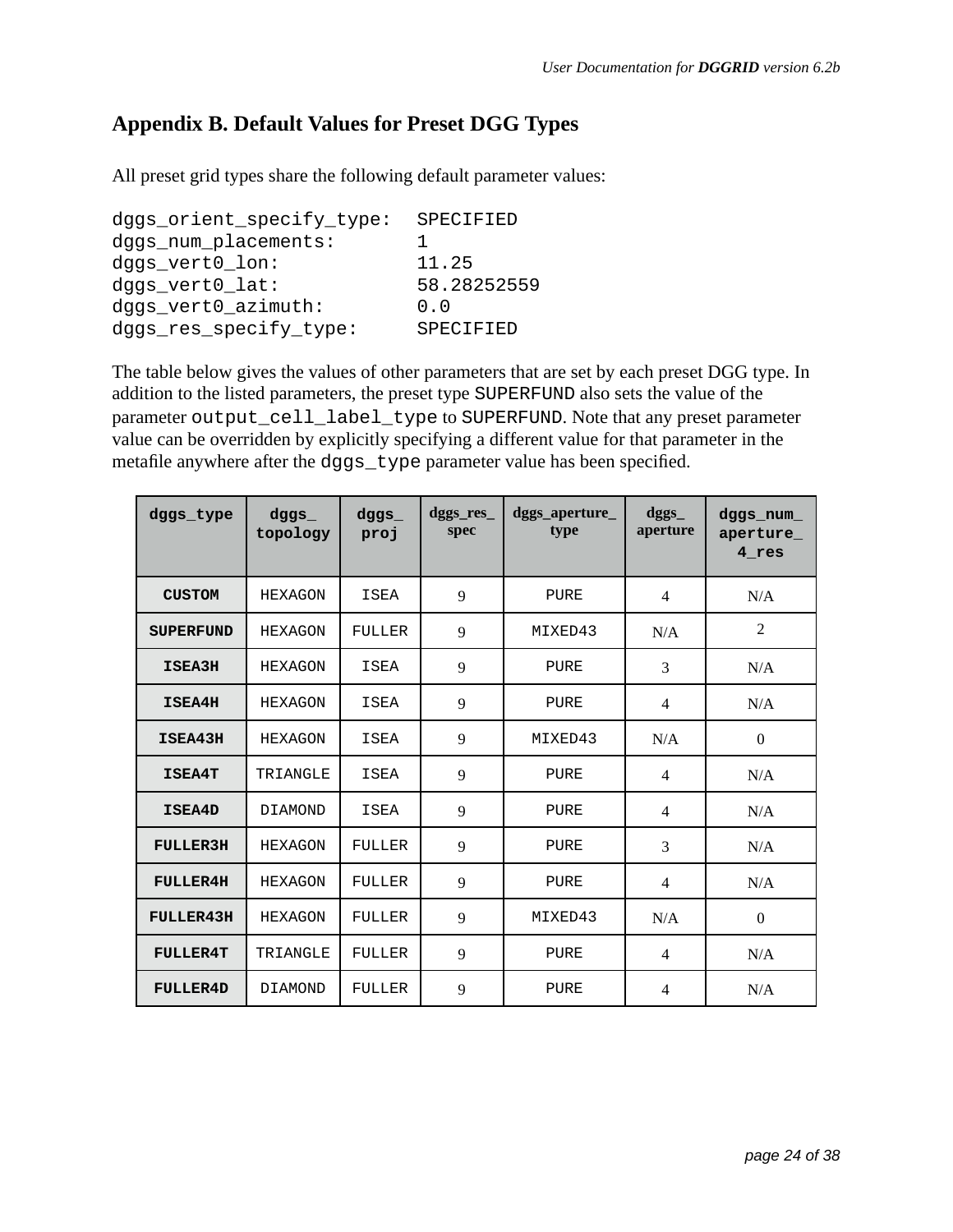# **Appendix C. DGG Address Forms**

In **DGGRID** geographic coordinates are always expressed as:

### *longitude latitude*

in decimal degrees. The parameters input\_address\_type and output\_address\_type refer to this address form as GEO.

**DGGRID** supports a number of address forms for specifying a particular cell in a DGG. These address forms are listed below according to their designation in the input\_address\_type and output\_address\_type parameters:

Q2DI - quad number and (i, j) coordinates on that quad SEQNUM - linear address (1 to size-of-DGG) INTERLEAVE - digit-interleaved form of Q2DI (not supported for input\_address\_type) PLANE - (x, y) coordinates on unfolded ISEA plane (not supported for input\_address\_type)  $Q2DD$  - quad number and  $(x, y)$  coordinates on that quad PROJTRI - triangle number and  $(x, y)$  coordinates within that triangle on the ISEA plane VERTEX2DD - vertex number, triangle number, and (x, y) coordinates on ISEA plane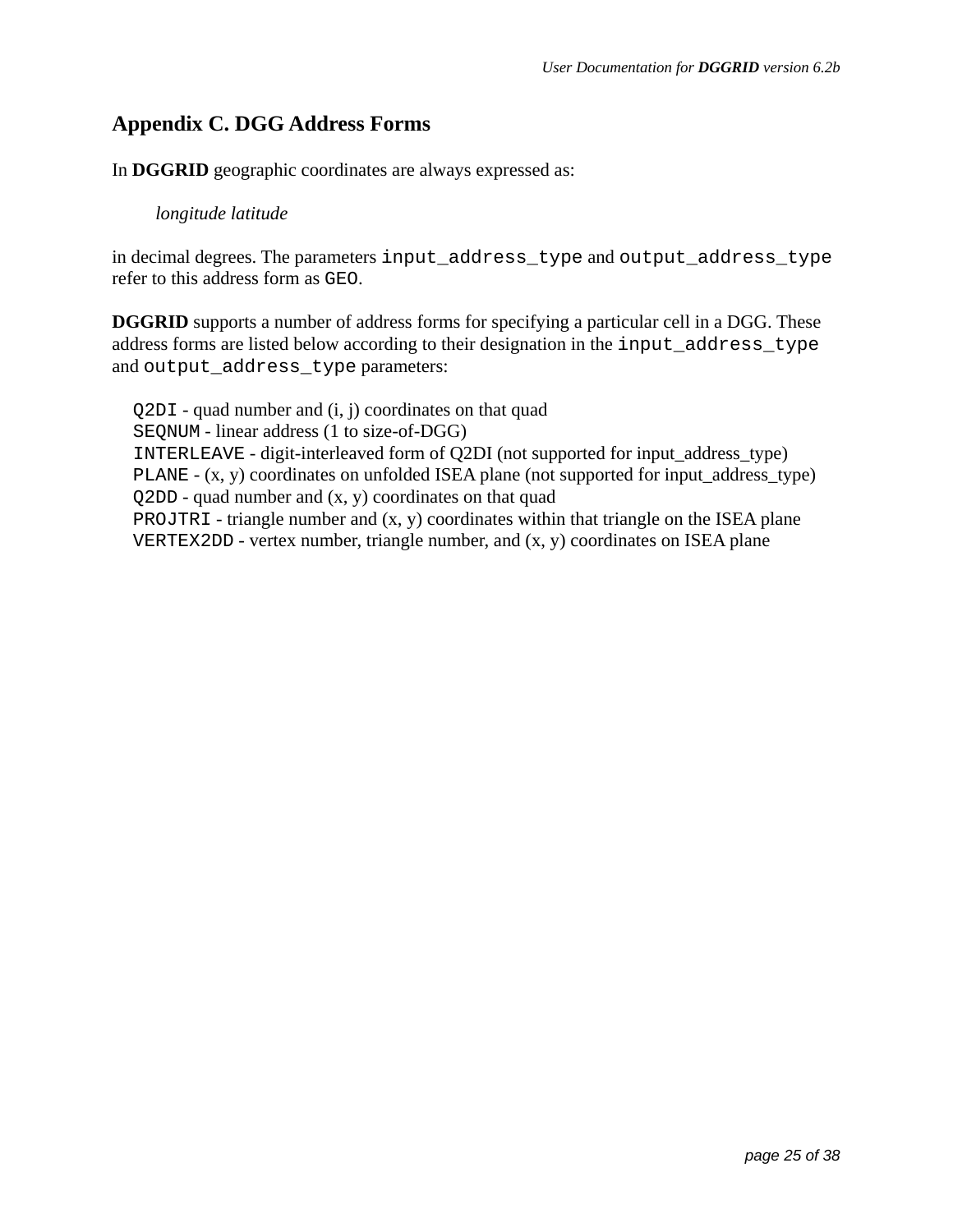# **Appendix D. Characteristics of ISEA Hexagonal DGGs**

This appendix gives a table of characteristics for hexagonal DGGs based on the ISEA projection which can be generated using **DGGRID.** For footnotes refer to the **Notes** following all tables. All measurements assume an earth radius of 6,371.007180918475 km (WGS84 authalic sphere radius).

|              |                  |                    | <b>Internode Spacing (km)</b> |                                     |             |           |  |  |
|--------------|------------------|--------------------|-------------------------------|-------------------------------------|-------------|-----------|--|--|
| res          | Number of Cells* | Hex Area** $(km2)$ | min                           | max                                 | mean        | std.dev.  |  |  |
| $\mathbf{1}$ | 32               | 17,002,187.39080   |                               | 4,156.18000 4,649.10000 4,320.49000 |             | 233.01400 |  |  |
| $\mathbf{2}$ | 92               | 5,667,395.79693    | 2,324.81000                   | 2,692.72000                         | 2,539.69000 | 139.33400 |  |  |
| 3            | 272              | 1,889,131.93231    |                               | 1,363.56000 1,652.27000 1,480.02000 |             | 89.39030  |  |  |
| 4            | 812              | 629,710.64410      | 756.96100                     | 914.27200                           | 855.41900   | 52.14810  |  |  |
| 5            | 2,432            | 209,903.54803      | 453.74800                     | 559.23900                           | 494.95900   | 29.81910  |  |  |
| 6            | 7,292            | 69,967.84934       | 248.80400                     | 310.69300                           | 285.65200   | 17.84470  |  |  |
| 7            | 21,872           | 23, 322.61645      | 151.22100                     | 187.55000                           | 165.05800   | 9.98178   |  |  |
| 8            | 65,612           | 7,774.20548        | 82.31100                      | 104.47000                           | 95.26360    | 6.00035   |  |  |
| 9            | 196,832          | 2,591.40183        | 50.40600                      | 63.00970                            | 55.02260    | 3.33072   |  |  |
| 10           | 590,492          | 863.80061          | 27.33230                      | 35.01970                            | 31.75960    | 2.00618   |  |  |
| 11           | 1,771,472        | 287.93354          | 16.80190                      | 21.09020                            | 18.34100    | 1.11045   |  |  |
| 12           | 5, 314, 412      | 95.97785           | 9.09368                       | 11.70610                            | 10.58710    | 0.66942   |  |  |
| 13           | 15,943,232       | 31.99262           | 5.60065                       | 7.04462                             | 6.11367     | 0.37016   |  |  |
| 14           | 47,829,692       | 10.66421           | 3.02847                       | 3.90742                             | 3.52911     | 0.22322   |  |  |
| 15           | 143,489,072      | 3.55473            | 1.86688                       | 2.35058                             | 2.03789     | 0.12339   |  |  |
| 16           | 430, 467, 212    | 1.18491            | 1.00904                       | 1.30335                             | 1.17638     | 0.07442   |  |  |
| 17           | 1,291,401,632    | 0.39497            | 0.62229                       | 0.78391                             | 0.67930     | 0.04113   |  |  |
| 18           | 3,874,204,892    | 0.13166            | 0.33628                       | 0.43459                             | 0.39213     | 0.02481   |  |  |
| 19           | 11,622,614,672   | 0.04389            | 0.20743                       | 0.26137                             | 0.22643     | 0.01371   |  |  |
| 20           | 34,867,844,012   | 0.01463            | 0.11208                       | 0.14489                             | 0.13071     | 0.00827   |  |  |

### **Aperture 3 (ISEA3H)**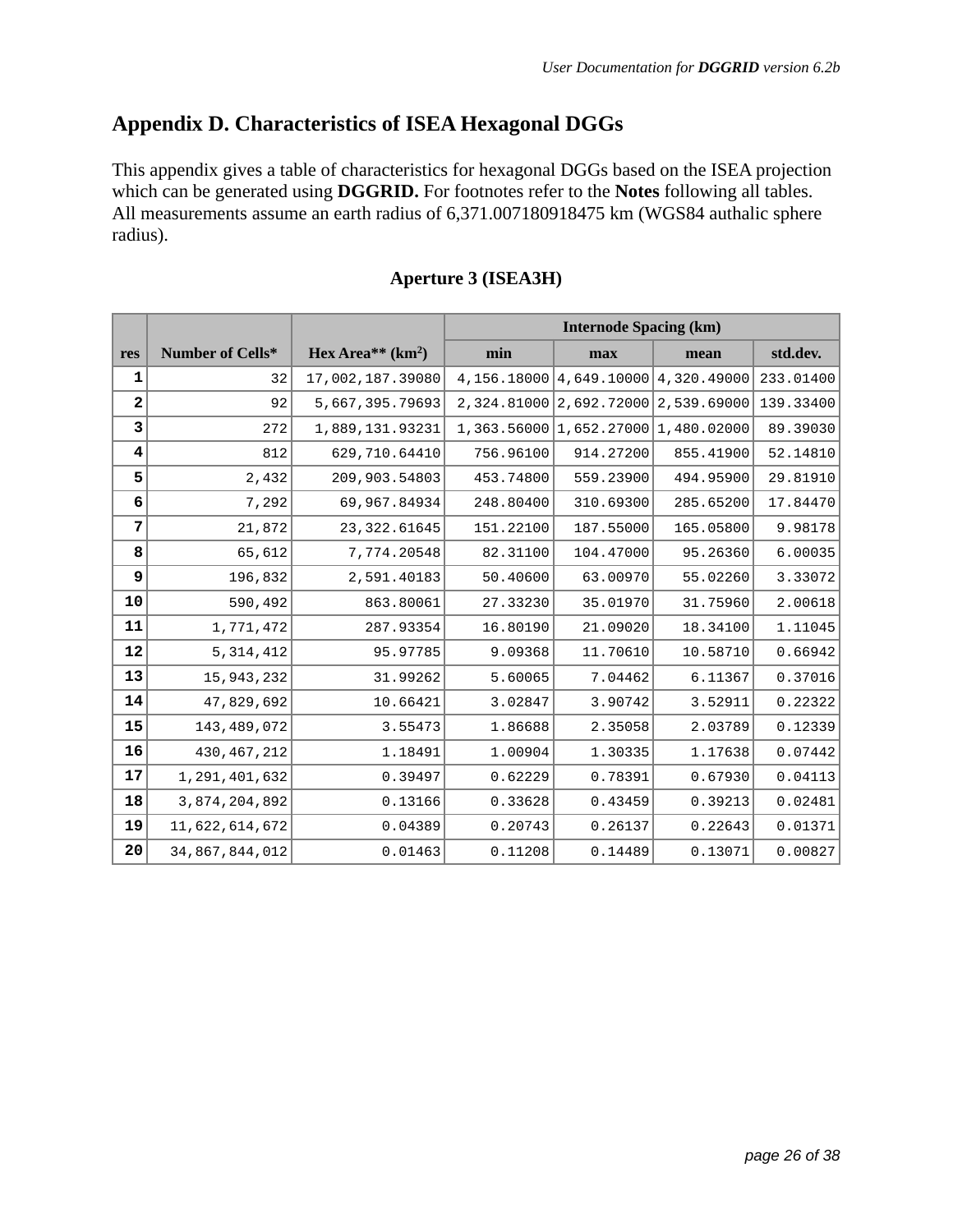|              |                         |                    | <b>Internode Spacing (km)</b> |                         |           |           |  |  |
|--------------|-------------------------|--------------------|-------------------------------|-------------------------|-----------|-----------|--|--|
| res          | <b>Number of Cells*</b> | Hex Area** $(km2)$ | min                           | max                     | mean      | std.dev.  |  |  |
| ı            | 42                      | 12,751,640.54310   | 3,526.83000                   | 4,003.02000 3,764.92000 |           | 238.59500 |  |  |
| $\mathbf{2}$ | 162                     | 3, 187, 910. 13578 | 1,730.20000                   | 2,017.48000 1,913.88000 |           | 116.98200 |  |  |
| 3            | 642                     | 796,977.53394      | 853.05600                     | 1,024.99000             | 961.97800 | 58.98050  |  |  |
| 4            | 2,562                   | 199, 244.38349     | 422.25300                     | 520.74600               | 481.77100 | 29.93870  |  |  |
| 5            | 10,242                  | 49,811.09587       | 209.61200                     | 262.55900               | 241.04700 | 15.09590  |  |  |
| 6            | 40,962                  | 12,452.77397       | 104.30400                     | 131.99100               | 120.56000 | 7.58663   |  |  |
| 7            | 163,842                 | 3, 113. 19349      | 51.98740                      | 66.29560                | 60.28930  | 3.80352   |  |  |
| 8            | 655,362                 | 778.29837          | 25.94120                      | 33.24750                | 30.14700  | 1.90448   |  |  |
| 9            | 2,621,442               | 194.57459          | 12.95380                      | 16.65580                | 15.07410  | 0.95293   |  |  |
| 10           | 10,485,762              | 48.64365           | 6.47162                       | 8.33821                 | 7.53719   | 0.47664   |  |  |
| 11           | 41,943,042              | 12.16091           | 3.23413                       | 4.17238                 | 3.76863   | 0.23837   |  |  |
| 12           | 167, 772, 162           | 3.04023            | 1.61654                       | 2.08723                 | 1.88432   | 0.11919   |  |  |
| 13           | 671,088,642             | 0.76006            | 0.80810                       | 1.04394                 | 0.94217   | 0.05960   |  |  |
| 14           | 2,684,354,562           | 0.19001            | 0.40400                       | 0.52208                 | 0.47108   | 0.02980   |  |  |
| 15           | 10,737,418,242          | 0.04750            | 0.20198                       | 0.26107                 | 0.23554   | 0.01490   |  |  |
| 16           | 42,949,672,962          | 0.01188            | 0.10099                       | 0.13055                 | 0.11777   | 0.00745   |  |  |

# **Aperture 4 (ISEA4H)**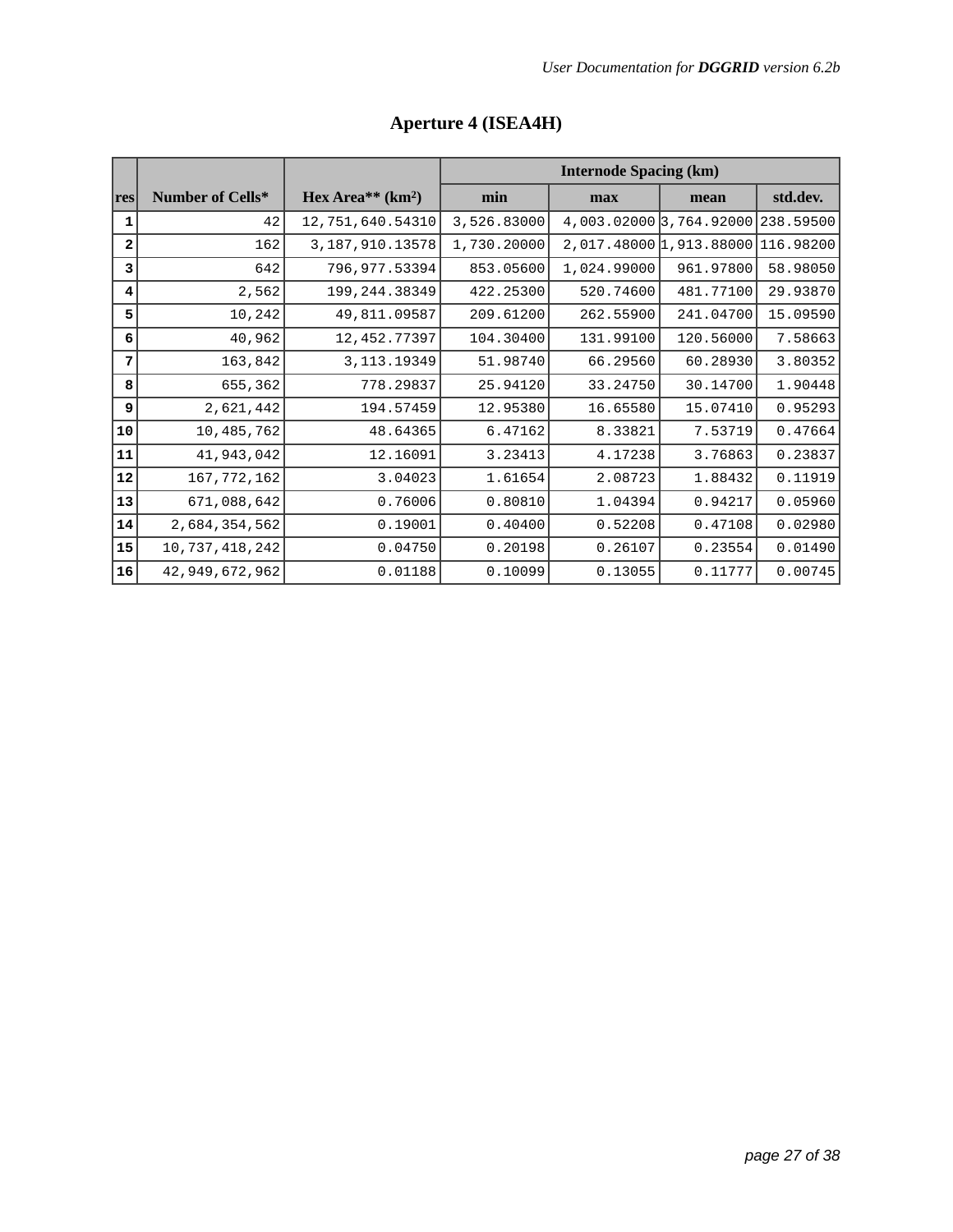| #Ap4                    |    |           |                                                             | <b>Internode Spacing (km)</b> |                                                     |           |          |  |
|-------------------------|----|-----------|-------------------------------------------------------------|-------------------------------|-----------------------------------------------------|-----------|----------|--|
|                         |    |           | Res*** Res Number of Cells*   Hex Area** (km <sup>2</sup> ) | min                           | max                                                 | mean      | std.dev. |  |
| 1                       | 2  |           | 1224, 250, 546.84770                                        |                               | $2,050.27000$ $2,445.80000$ $2,210.50000$ 134.60200 |           |          |  |
| 1                       | 3  |           | 362 1, 416, 848. 94923                                      |                               | $1, 143.10000   1, 360.38000   1, 280.77000$        |           | 76.55180 |  |
| 2                       | 3  |           | 4821,062,636.71193                                          |                               | 1,021.81000 1,246.71000 1,111.74000                 |           | 66.88040 |  |
| 1                       | 4  | 1,082     | 472,282.98308                                               | 680.80200                     | 835.86200                                           | 742.02700 | 44.62200 |  |
| 2                       | 4  | 1,442     | 354, 212. 23731                                             | 565.39700                     | 690.57000                                           | 642.04700 | 39.50560 |  |
| 3                       | 4  | 1,922     | 265,659.17798                                               | 510.49600                     | 628.59000                                           | 556.76100 | 33.52270 |  |
| 1                       | 5  | 3,242     | 157, 427.66103                                              | 374.89400                     | 463.73500                                           | 428.31100 | 26.59520 |  |
| 2                       | 5  | 4,322     | 118,070.74577                                               | 340.28000                     | 420.15500                                           | 371.29600 | 22.39940 |  |
| 3                       | 5  | 5,762     | 88,553.05933                                                | 280.26400                     | 349.09400                                           | 321.32800 | 20.04290 |  |
| 4                       | 5  | 7,682     | 66, 414.79450                                               | 255.19700                     | 315.51700                                           | 278.50600 | 16.82030 |  |
| 1                       | 6  | 9,722     | 52,475.88701                                                | 226.83800                     | 280.57700                                           | 247.56900 | 14.95740 |  |
| 2                       | 6  | 12,962    | 39, 356.91526                                               | 186.14700                     | 233.60700                                           | 214.27900 | 13.42690 |  |
| 3                       | 6  | 17,282    | 29,517.68644                                                | 170.12500                     | 210.75100                                           | 185.68800 | 11.22680 |  |
| 4                       | 6  | 23,042    | 22, 138. 26483                                              | 139.31500                     | 175.54900                                           | 160.73100 | 10.09490 |  |
| 1                       | 7  | 29,162    | 17,491.96234                                                | 123.74300                     | 156.19900                                           | 142.87800 | 8.98060  |  |
| 5                       | 6  | 30,722    | 16,603.69862                                                | 127.59200                     | 158.48900                                           | 139.27000 | 8.42455  |  |
| 2                       | 7  | 38,882    | 13, 118.97175                                               | 113.41500                     | 141.01800                                           | 123.79700 | 7.48970  |  |
| 3                       | 7  | 51,842    | 9,839.22881                                                 | 92.65450                      | 117.43200                                           | 107.16800 | 6.74663  |  |
| 4                       | 7  | 69,122    | 7,379.42161                                                 | 85.06050                      | 105.99400                                           | 92.84930  | 5.61894  |  |
| 1                       | 8  | 87,482    | 5,830.65411                                                 | 75.60920                      | 94.29160                                            | 82.53310  | 4.99505  |  |
| 5                       | 7  | 92,162    | 5,534.56621                                                 | 69.39600                      | 88.24730                                            | 80.38160  | 5.06634  |  |
| 2                       | 8  | 116,642   | 4,372.99058                                                 | 61.65500                      | 78.49940                                            | 71.45200  | 4.50532  |  |
| 6                       | 7  | 122,882   | 4,150.92466                                                 | 63.79510                      | 79.64280                                            | 69.63760  | 4.21501  |  |
| 3                       | 8  | 155,522   | 3, 279. 74294                                               | 56.70670                      | 70.84140                                            | 61.90030  | 3.74689  |  |
| 4                       | 8  | 207,362   | 2,459.80720                                                 | 46.19200                      | 58.96580                                            | 53.59140  | 3.38187  |  |
| 1                       | 9  | 262,442   | 1,943.55137                                                 | 41.04410                      | 52.44340                                            | 47.63750  | 3.00696  |  |
| 5                       | 8  | 276,482   | 1,844.85540                                                 | 42.53000                      | 53.20880                                            | 46.42540  | 2.81045  |  |
| 2                       | 9  | 349,922   | 1,457.66353                                                 | 37.80440                      | 47.32180                                            | 41.26710  | 2.49825  |  |
| 6                       | 8  | 368,642   | 1,383.64155                                                 | 34.61350                      | 44.28150                                            | 40.19490  | 2.53804  |  |
| 3                       | 9  | 466,562   | 1,093.24765                                                 | 30.75780                      | 39.38000                                            | 35.72920  | 2.25652  |  |
| 7                       | 8  | 491,522   | 1,037.73116                                                 | 31.89750                      | 39.95570                                            | 34.81920  | 2.10797  |  |
| $\overline{\mathbf{4}}$ | 9  | 622,082   | 819.93573                                                   | 28.35330                      | 35.53200                                            | 30.95040  | 1.87379  |  |
| 1                       | 10 | 787,322   | 647.85046                                                   | 25.20290                      | 31.59700                                            | 27.51150  | 1.66561  |  |
| 5                       | 9  | 829,442   | 614.95180                                                   | 23.05280                      | 29.56480                                            | 26.79750  | 1.69313  |  |
| 2                       | 10 | 1,049,762 | 485.88784                                                   | 20.48640                      | 26.28940                                            | 23.82020  | 1.50522  |  |
| 6                       | 9  | 1,105,922 | 461.21385                                                   | 21.26500                      | 26.67450                                            | 23.21280  | 1.40539  |  |
| 3                       | 10 | 1,399,682 | 364.41588                                                   | 18.90220                      | 23.71890                                            | 20.63360  | 1.24924  |  |
| 7                       | 9  | 1,474,562 | 345.91039                                                   | 17.27980                      | 22.19230                                            | 20.09850  | 1.27026  |  |
| 4                       | 10 | 1,866,242 | 273.31191                                                   | 15.35680                      | 19.73240                                            | 17.86540  | 1.12925  |  |

# **Mixed Aperture 4 and 3 (ISEA43H)**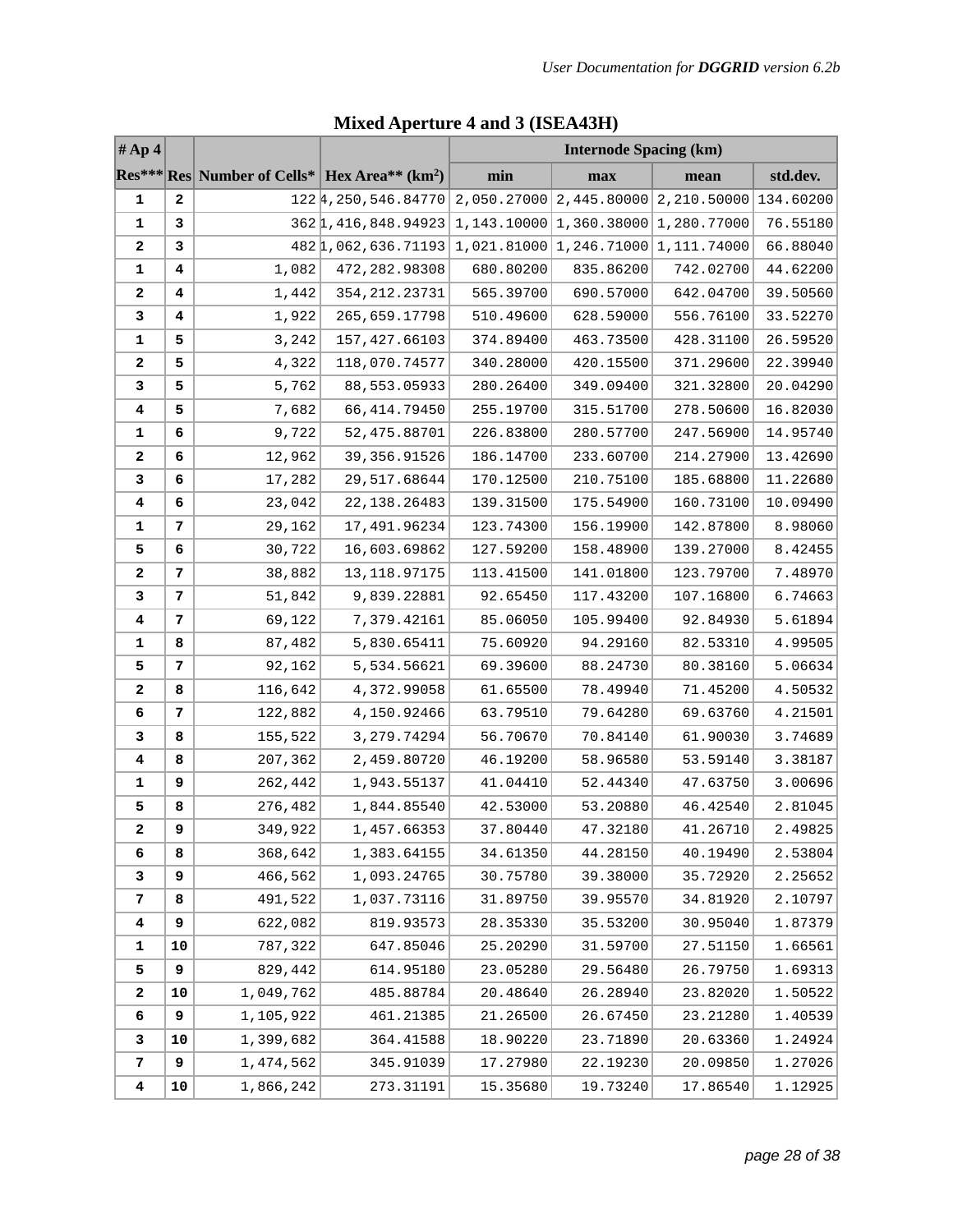| #Ap4                    |           |                                                             |           | <b>Internode Spacing (km)</b> |          |          |          |
|-------------------------|-----------|-------------------------------------------------------------|-----------|-------------------------------|----------|----------|----------|
|                         |           | Res*** Res Number of Cells*   Hex Area** (km <sup>2</sup> ) |           | min                           | max      | mean     | std.dev. |
| 8                       | 9         | 1,966,082                                                   | 259.43279 | 15.94870                      | 20.02190 | 17.40960 | 1.05406  |
| 1                       | 11        | 2,361,962                                                   | 215.95015 | 13.64790                      | 17.54480 | 15.88050 | 1.00387  |
| 5                       | 10        | 2,488,322                                                   | 204.98393 | 14.17660                      | 17.80240 | 15.47520 | 0.93695  |
| 2                       | 11        | 3, 149, 282                                                 | 161.96261 | 12.60150                      | 15.82860 | 13.75580 | 0.83285  |
| 6                       | 10        | 3, 317, 762                                                 | 153.73795 | 11.51260                      | 14.80890 | 13.39920 | 0.84712  |
| 3                       | 11        | 4,199,042                                                   | 121.47196 | 10.23190                      | 13.16650 | 11.91050 | 0.75305  |
| 7                       | 10        | 4,423,682                                                   | 115.30346 | 10.63250                      | 13.36000 | 11.60640 | 0.70272  |
| 4                       | 11        | 5,598,722                                                   | 91.10397  | 9.45109                       | 11.87820 | 10.31680 | 0.62464  |
| 8                       | 10        | 5,898,242                                                   | 86.47760  | 8.63138                       | 11.11270 | 10.04950 | 0.63545  |
| 1                       | 12        | 7,085,882                                                   | 71.98338  | 8.40097                       | 10.56060 | 9.17051  | 0.55524  |
| 5                       | 11        | 7,464,962                                                   | 68.32798  | 7.67135                       | 9.87982  | 8.93293  | 0.56487  |
| 9                       | 10        | 7,864,322                                                   | 64.85820  | 7.97436                       | 10.02520 | 8.70482  | 0.52704  |
| $\mathbf{2}$            | 12        | 9,447,842                                                   | 53.98754  | 6.81818                       | 8.78363  | 7.94040  | 0.50213  |
| 6                       | 11        | 9,953,282                                                   | 51.24598  | 7.08832                       | 8.91291  | 7.73762  | 0.46848  |
| 3                       | 12        | 12,597,122                                                  | 40.49065  | 6.30073                       | 7.92394  | 6.87788  | 0.41643  |
| 7                       | 11        | 13, 271, 042                                                | 38.43449  | 5.75194                       | 7.41293  | 6.69974  | 0.42370  |
| 4                       | 12        | 16,796,162                                                  | 30.36799  | 5.11234                       | 6.59024  | 5.95533  | 0.37664  |
| 8                       | 11        | 17,694,722                                                  | 28.82587  | 5.31624                       | 6.68732  | 5.80321  | 0.35136  |
| 1                       | 13        | 21, 257, 642                                                | 23.99446  | 4.54389                       | 5.85880  | 5.29364  | 0.33480  |
| 5                       | 12        | 22,394,882                                                  | 22.77599  | 4.72555                       | 5.94513  | 5.15841  | 0.31232  |
| 9                       | 11        | 23,592,962                                                  | 21.61940  | 4.31298                       | 5.56160  | 5.02482  | 0.31780  |
| $\mathbf{2}$            | 13        | 28, 343, 522                                                | 17.99585  | 4.20049                       | 5.28525  | 4.58526  | 0.27762  |
| 6                       | 12        | 29,859,842                                                  | 17.08199  | 3.83345                       | 4.94425  | 4.46652  | 0.28250  |
| 10                      | 11        | 31, 457, 282                                                | 16.21455  | 3.98718                       | 5.01714  | 4.35241  | 0.26352  |
| 3                       | 13        | 37,791,362                                                  | 13.49688  | 3.40726                       | 4.39539  | 3.97024  | 0.25112  |
| 7                       | $12\,$    | 39,813,122                                                  | 12.81150  | 3.54416                       | 4.46020  | 3.86881  | 0.23424  |
| 4                       | 13        | 50, 388, 482                                                | 10.12266  | 3.15036                       | 3.96505  | 3.43894  | 0.20822  |
| 8                       | $\bf{12}$ | 53,084,162                                                  | 9.60862   | 2.87459                       | 3.70916  | 3.34990  | 0.21189  |
| 1                       | 14        | 63,772,922                                                  | 7.99815   | 2.80032                       | 3.52485  | 3.05684  | 0.18508  |
| 5                       | 13        | 67, 184, 642                                                | 7.59200   | 2.55504                       | 3.29734  | 2.97769  | 0.18835  |
| 9                       | 12        | 70,778,882                                                  | 7.20647   | 2.65812                       | 3.34599  | 2.90161  | 0.17568  |
| 2                       | 14        | 85,030,562                                                  | 5.99862   | 2.27101                       | 2.93122  | 2.64684  | 0.16742  |
| 6                       | 13        | 89,579,522                                                  | 5.69400   | 2.36277                       | 2.97448  | 2.57921  | 0.15616  |
| 10                      | 12        | 94, 371, 842                                                | 5.40485   | 2.15564                       | 2.78247  | 2.51243  | 0.15892  |
| 3                       | 14        | 113, 374, 082                                               | 4.49896   | 2.10024                       | 2.64420  | 2.29263  | 0.13881  |
| 7                       | 13        | 119, 439, 362                                               | 4.27050   | 1.91602                       | 2.47350  | 2.23327  | 0.14127  |
| 11                      | 12        | 125,829,122                                                 | 4.05364   | 1.99359                       | 2.51002  | 2.17621  | 0.13176  |
| $\overline{\mathbf{4}}$ | 14        | 151, 165, 442                                               | 3.37422   | 1.70305                       | 2.19883  | 1.98513  | 0.12557  |
| 8                       | 13        | 159, 252, 482                                               | 3.20287   | 1.77208                       | 2.23129  | 1.93441  | 0.11712  |
| 1                       | 15        | 191, 318, 762                                               | 2.66605   | 1.51376                       | 1.95464  | 1.76456  | 0.11162  |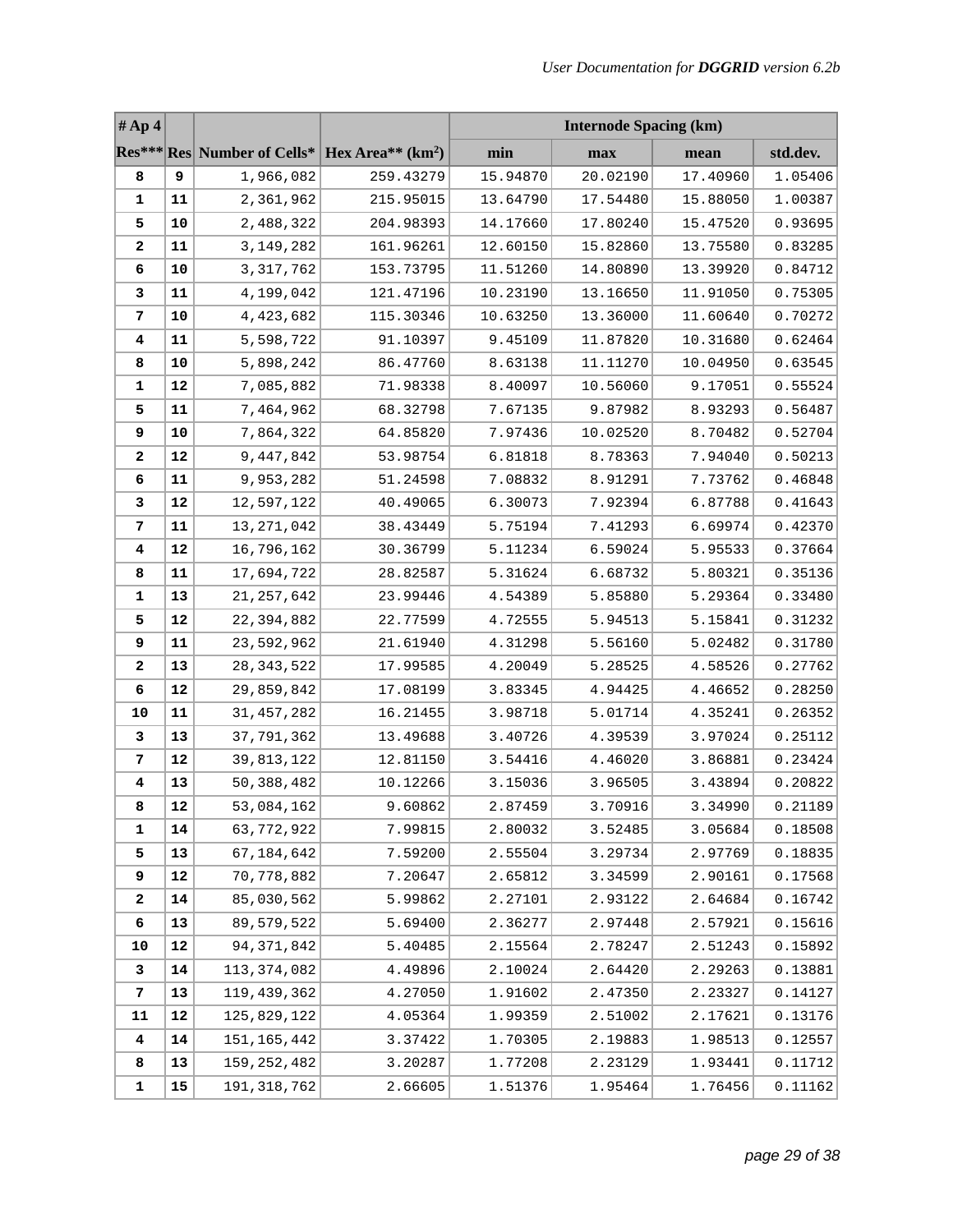| #Ap4         |    |                  |                                                             | <b>Internode Spacing (km)</b> |         |         |          |
|--------------|----|------------------|-------------------------------------------------------------|-------------------------------|---------|---------|----------|
|              |    |                  | Res*** Res Number of Cells*   Hex Area** (km <sup>2</sup> ) | min                           | max     | mean    | std.dev. |
| 5            | 14 | 201,553,922      | 2.53067                                                     | 1.57518                       | 1.98351 | 1.71947 | 0.10411  |
| 9            | 13 | 212,336,642      | 2.40216                                                     | 1.43686                       | 1.85544 | 1.67496 | 0.10595  |
| 2            | 15 | 255,091,682      | 1.99954                                                     | 1.40016                       | 1.76323 | 1.52842 | 0.09254  |
| 6            | 14 | 268,738,562      | 1.89800                                                     | 1.27716                       | 1.64937 | 1.48885 | 0.09418  |
| 10           | 13 | 283, 115, 522    | 1.80162                                                     | 1.32906                       | 1.67373 | 1.45080 | 0.08784  |
| 3            | 15 | 340, 122, 242    | 1.49965                                                     | 1.13521                       | 1.46619 | 1.32342 | 0.08372  |
| 7            | 14 | 358, 318, 082    | 1.42350                                                     | 1.18139                       | 1.48785 | 1.28960 | 0.07808  |
| 11           | 13 | 377, 487, 362    | 1.35121                                                     | 1.07755                       | 1.39177 | 1.25622 | 0.07947  |
| 4            | 15 | 453, 496, 322    | 1.12474                                                     | 1.05012                       | 1.32260 | 1.14631 | 0.06941  |
| 8            | 14 | 477, 757, 442    | 1.06762                                                     | 0.95779                       | 1.23719 | 1.11664 | 0.07064  |
| 12           | 13 | 503, 316, 482    | 1.01341                                                     | 0.99679                       | 1.25547 | 1.08810 | 0.06588  |
| 1            | 16 | 573,956,282      | 0.88868                                                     | 0.93344                       | 1.17570 | 1.01895 | 0.06169  |
| 5            | 15 | 604,661,762      | 0.84356                                                     | 0.85134                       | 1.09977 | 0.99257 | 0.06279  |
| 9            | 14 | 637,009,922      | 0.80072                                                     | 0.88604                       | 1.11602 | 0.96720 | 0.05856  |
| 2            | 16 | 765, 275, 042    | 0.66651                                                     | 0.75673                       | 0.97762 | 0.88228 | 0.05581  |
| 6            | 15 | 806, 215, 682    | 0.63267                                                     | 0.78759                       | 0.99206 | 0.85974 | 0.05205  |
| 10           | 14 | 849, 346, 562    | 0.60054                                                     | 0.71829                       | 0.92799 | 0.83748 | 0.05298  |
| 3            | 16 | 1,020,366,722    | 0.49988                                                     | 0.70008                       | 0.88187 | 0.76421 | 0.04627  |
| 7            | 15 | 1,074,954,242    | 0.47450                                                     | 0.63847                       | 0.82491 | 0.74443 | 0.04709  |
| 11           | 14 | 1,132,462,082    | 0.45040                                                     | 0.66453                       | 0.83710 | 0.72540 | 0.04392  |
| 4            | 16 | 1,360,488,962    | 0.37491                                                     | 0.56751                       | 0.73328 | 0.66171 | 0.04186  |
| 8            | 15 | 1,433,272,322    | 0.35587                                                     | 0.59069                       | 0.74412 | 0.64480 | 0.03904  |
| 12           | 14 | 1,509,949,442    | 0.33780                                                     | 0.53869                       | 0.69605 | 0.62811 | 0.03973  |
| 1            | 17 | 1,721,868,842    | 0.29623                                                     | 0.50445                       | 0.65182 | 0.58819 | 0.03721  |
| 5            | 16 | 1,813,985,282    | 0.28119                                                     | 0.52506                       | 0.66146 | 0.57316 | 0.03470  |
| 9            | 15 | 1,911,029,762    | 0.26691                                                     | 0.47883                       | 0.61873 | 0.55832 | 0.03532  |
| 13           | 14 | 2,013,265,922    | 0.25335                                                     | 0.49840                       | 0.62788 | 0.54405 | 0.03294  |
| $\mathbf{2}$ | 17 | 2, 295, 825, 122 | 0.22217                                                     | 0.46672                       | 0.58798 | 0.50947 | 0.03085  |
| 6            | 16 | 2,418,647,042    | 0.21089                                                     | 0.42562                       | 0.55000 | 0.49628 | 0.03140  |
| 10           | 15 | 2,548,039,682    | 0.20018                                                     | 0.44302                       | 0.55813 | 0.48360 | 0.02928  |
| 3            | 17 | 3,061,100,162    | 0.16663                                                     | 0.37832                       | 0.48890 | 0.44114 | 0.02791  |
| 7            | 16 | 3, 224, 862, 722 | 0.15817                                                     | 0.39380                       | 0.49613 | 0.42987 | 0.02603  |
| 11           | 15 | 3, 397, 386, 242 | 0.15013                                                     | 0.35910                       | 0.46408 | 0.41874 | 0.02649  |
| 4            | 17 | 4,081,466,882    | 0.12497                                                     | 0.35004                       | 0.44101 | 0.38210 | 0.02314  |
| 8            | 16 | 4,299,816,962    | 0.11862                                                     | 0.31920                       | 0.41252 | 0.37221 | 0.02355  |
| 12           | 15 | 4,529,848,322    | 0.11260                                                     | 0.33226                       | 0.41862 | 0.36270 | 0.02196  |
| 1            | 18 | 5,165,606,522    | 0.09874                                                     | 0.31115                       | 0.39202 | 0.33965 | 0.02056  |
| 5            | 17 | 5, 441, 955, 842 | 0.09373                                                     | 0.28373                       | 0.36670 | 0.33086 | 0.02093  |
| 13           | 15 | 6,039,797,762    | 0.08445                                                     | 0.26932                       | 0.34808 | 0.31405 | 0.01987  |
| $\mathbf{2}$ | 18 | 6,887,475,362    | 0.07406                                                     | 0.25220                       | 0.32596 | 0.29409 | 0.01860  |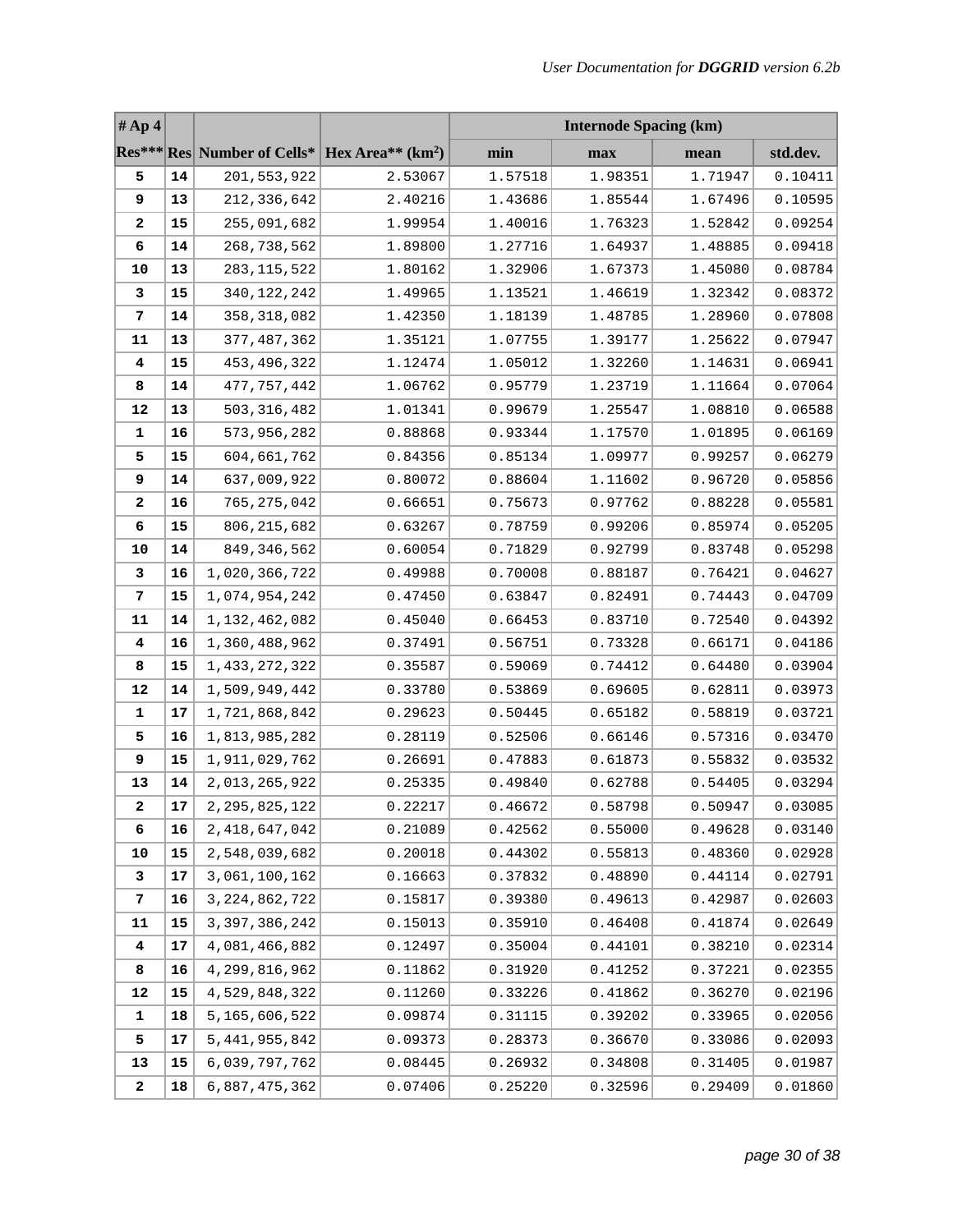### **Notes**

- \* At every resolution 12 of the cells are pentagons and the remainder are hexagons.
- \*\* The 12 pentagons at each resolution have an area exactly 5/6 the area of a hexagon.
- \*\*\* Specified in a metafile using parameter dggs\_num\_aperture\_4\_res.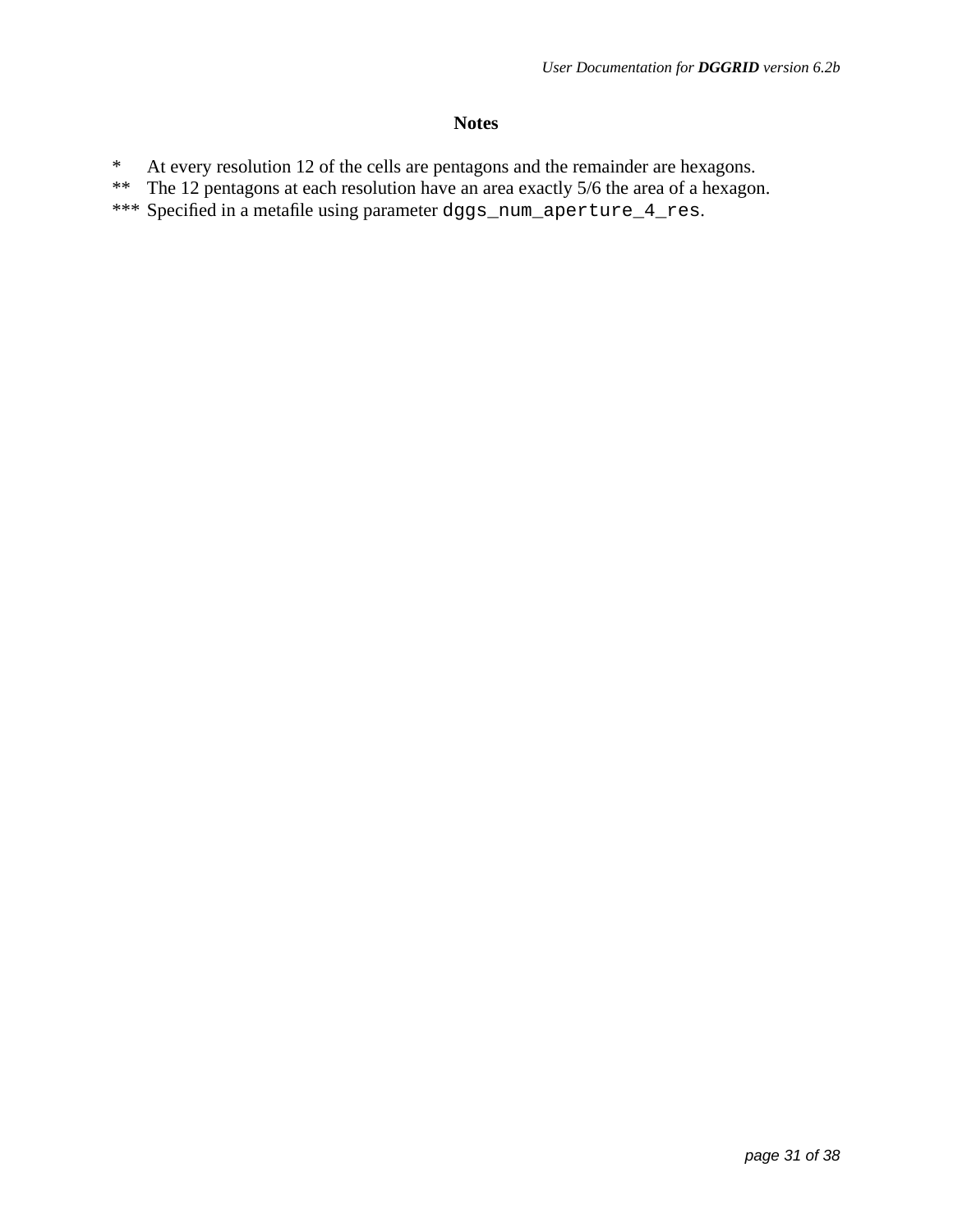# **Appendix E. The Superfund\_500m DGG**

#### **Kevin Sahr**

Department of Computer Science, Southern Oregon University, Ashland, OR 9752 email: sahrk@sou.edu

#### **Denis White**

US Environmental Protection Agency (retired) email: whitede@onid.orst.edu

### **Introduction**

The **Superfund 500m** grid was commissioned by the US Environmental Protection agency for use in developing its Superfund Emergency Response Atlas. The grid is a hierarchically indexed icosahedral hexagonal discrete global grid (DGG) (Sahr et al. 2003) consisting of approximately 22 hectare hexagons, with approximately 500 meter distance between hexagon centers. This cell size is generated geometrically by creating a mixed aperture sequence of two aperture 4 subdivisions followed by 15 aperture 3 subdivisions.

It is not possible to create a network of equal area, equal shape, and equally spaced grid cells greater than twenty in number on the surface of a sphere. Thus one or more, often two or all three, of these characteristics are distorted to varying degrees across the surface. The approach used here starts with the twenty triangular faces of the icosahedron, creates a regular, equal area, equal shape, and equally spaced network of hexagons of the desired size on one or more of the planar triangles and then projects these cells to the surface of the globe. The distortion characteristics of this approach have been investigated by Kimerling et al. (1999) and Gregory et al. (2008).

Grid characteristics for the 10 addressable **Superfund\_500m** resolutions are given in Table 1.

### **Grid Construction**

The cells are generated as regular hexagons (and pentagons) on the surface of an icosahedron, oriented relative to the globe so as to be symmetrical about the equator. The cells are projected to longitude and latitude on a sphere with the authalic WGS84 radius (NAD 83 datum) using the inverse icosahedral projection of R. Buckminster Fuller (1975) as developed analytically by Robert Gray (1995) and John Crider (2008).

The **Superfund\_500m** cell identifiers are an instance of Central Place Indexing (CPI). CPI (Sahr, 2011; Sahr & White, in preparation) is a class of hierarchical indexing systems for pure and mixed aperture hexagonal DGGs, where the linear index assigned to each cell is constructed as a path address (Sahr 2008) on a multi-resolution discrete global grid system with the specified aperture sequence. A CPI addressing system was used in the initial design for a sampling system for the EPA's Environmental Monitoring and Assessment Program (White et al. 1992).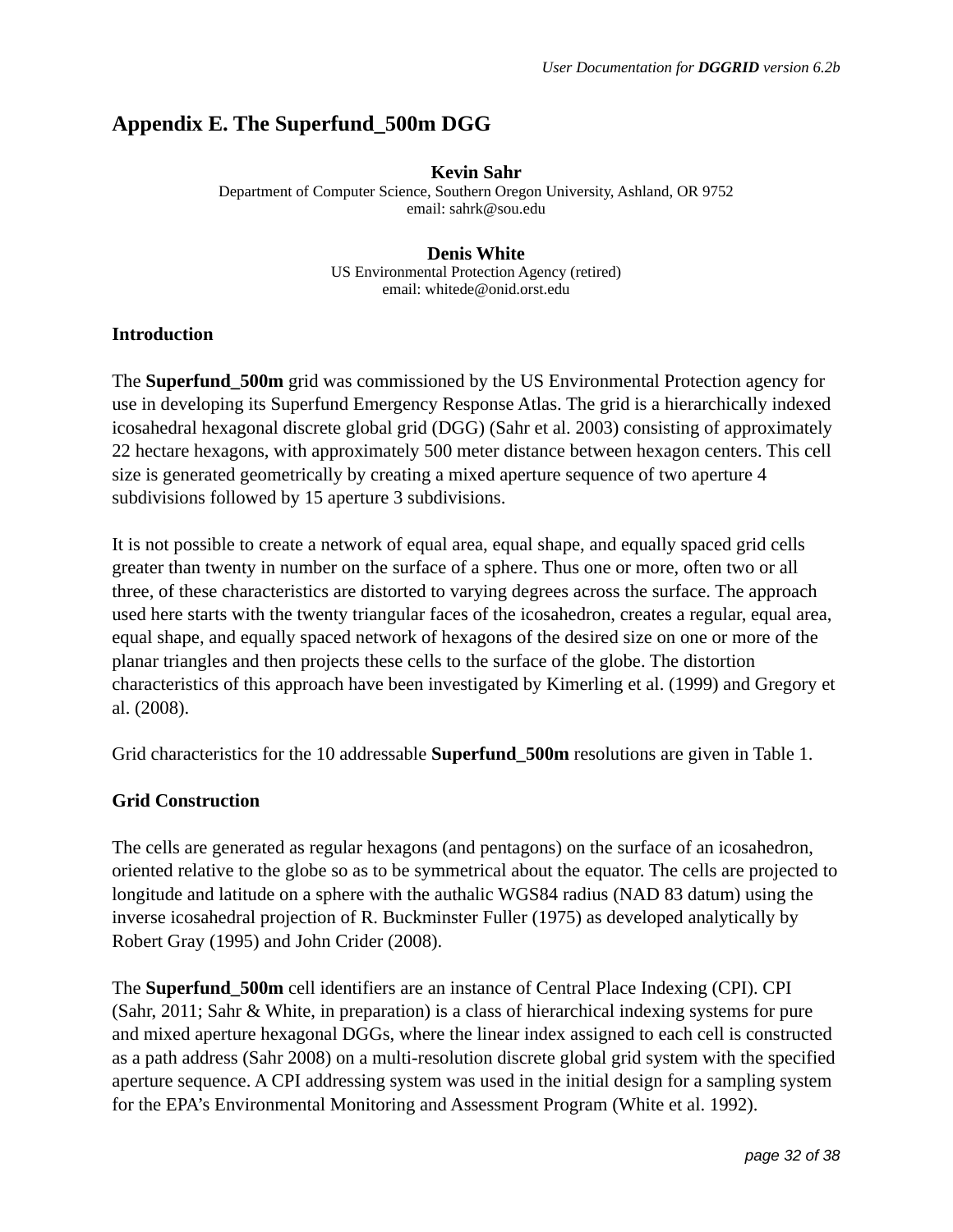| <b>Resolution</b> | # Cells <sup>1</sup> | Hex Area <sup>2</sup> | <b>Intercell Distance<sup>3</sup></b> | CLS <sup>4</sup> |
|-------------------|----------------------|-----------------------|---------------------------------------|------------------|
|                   |                      | (sq, km)              | (km)                                  | (km)             |
| $\Omega$          | 42                   | 12,751,640.5431       | 3,526.8262                            | 4,046.3596       |
|                   | 162                  | 3,187,910.1358        | 1,763.4131                            | 2,016.7939       |
| 2                 | 1,442                | 354,212.2373          | 587.8044                              | 671.6409         |
| 3                 | 12,962               | 39,356.9153           | 195.9348                              | 223.8573         |
| 4                 | 116,642              | 4,372.9906            | 65.3116                               | 74.6182          |
| 5                 | 1,049,762            | 485.8878              | 21.7705                               | 24.8727          |
| 6                 | 9,447,842            | 53.9875               | 7.2568                                | 8.2909           |
|                   | 85,030,562           | 5.9986                | 2.4189                                | 2.7636           |
| 8                 | 765,275,042          | 0.6665                | 0.8063                                | 0.9212           |
| 9                 | 2,295,825,122        | 0.2222                | 0.4655                                | 0.5319           |

| Table 1. Superfund_500m DGG Resolutions (see notes after table). |  |
|------------------------------------------------------------------|--|
|------------------------------------------------------------------|--|

#### **Table 1 Notes:**

<sup>1</sup>At every resolution 12 of the cells are pentagons and the remainder are hexagons.

2The 12 pentagons have an area exactly 5/6 the area of a hexagon.

3Measured in the plane of the Fuller projection space.

4Characteristic Length Scale (CLS): the diameter of a spherical cap of the same area as a cell of the specified resolution. This metric was suggested by Ralph Kahn.

The **Superfund\_500m** CPI system was designed to meet two design goals. First, the CPI approach allows the grid to have an intercell spacing of approximately 500 meters, which cannot be achieved with sufficient accuracy using a pure aperture grid system. Second, in order to take advantage of the pre-existing discrete global grid software tool **DGGRID** the cells needed to be hierarchically indexed in such a manner that the Christaller sets of each base cell are each restricted to a single **ij** coordinate system whose axes form two of the edges of a spherical quadrilateral formed by a pair of adjacent icosahedral faces.

These design goals were met by constructing a grid with base cells of valence 5 (i.e., with pentagonal voronoi areas) centered on each of the 12 vertices of an icosahedron and then applying the following aperture sequence:

4, 4, 3ccw, 3cw, 3ccw, 3cw, 3ccw, 3cw, 3ccw, 3cw, 3ccw, 3cw, 3ccw, 3cw, 3ccw, 3cw, 3ccw

To assign a unique hierarchical index to each cell, as well as to achieve the remaining grid design goals, the generator types *A-K* were defined with the following generator string representations:

| $\mathbf{A}$ :                | A123456 |
|-------------------------------|---------|
| $\bm{B}$                      | C123CCC |
| C:                            | D123EED |
| $\mathbf{D}^{\mathbf{\cdot}}$ | F123IK6 |
| $\bm{E}$                      | J123GH6 |
| $\bm{F}$                      | D123EE6 |
| G                             | DD234E6 |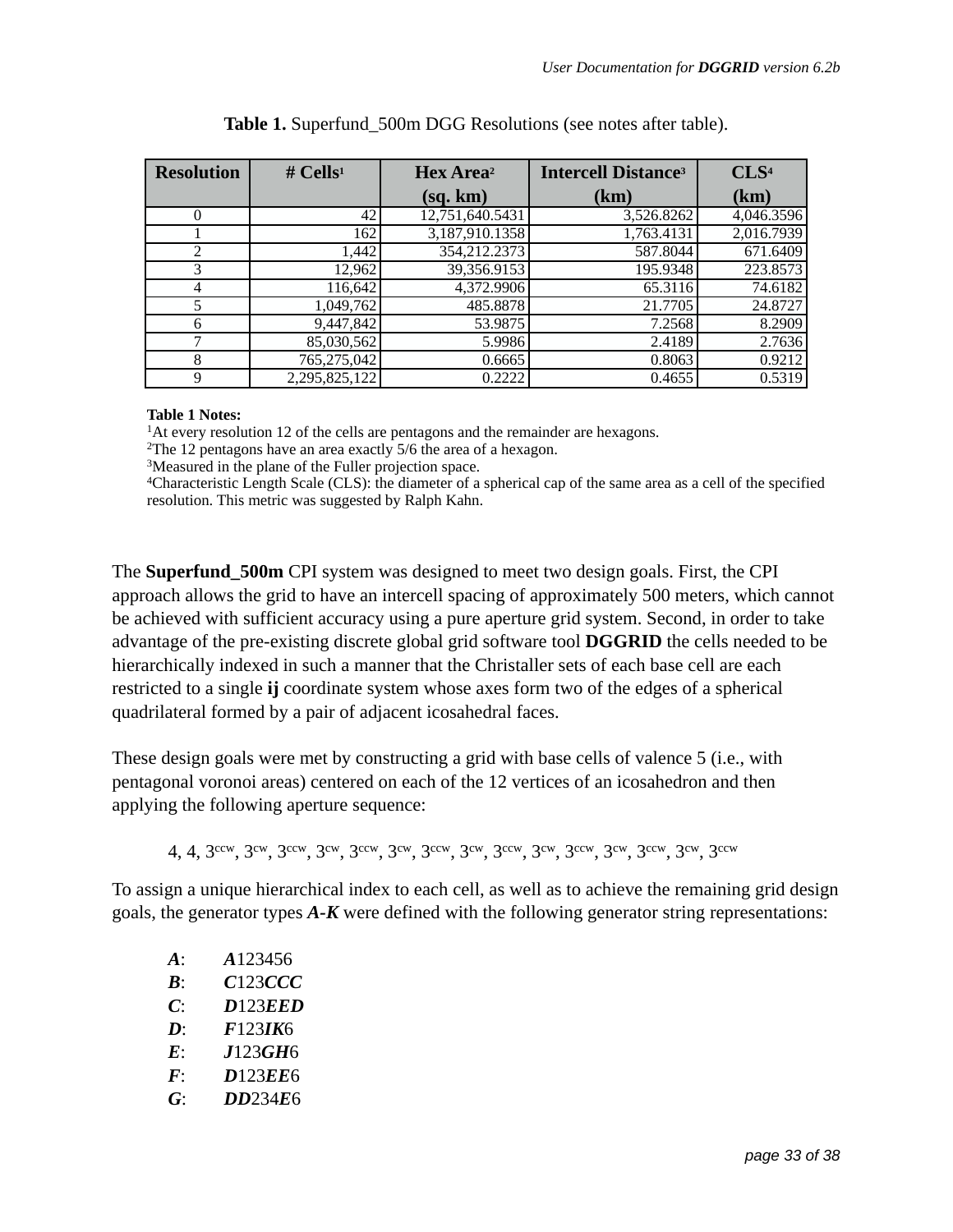| $H^.$        | <i>EE2D456</i> |
|--------------|----------------|
| Ŀ            | E1DD456        |
| $J^{\cdot}$  | E1D345E        |
| $\mathbf{K}$ | D123E5D        |

Two of the base cells on opposing sides of the icosahedron are assigned generator type *A*, while the remaining 10 base cells (centered on the remaining 10 icosahedral vertices) are assigned generator type *B*. Figures 1-3 illustrate the resolution 17 regions corresponding to the resolution 1 grid cells, numbered 10-51 (to avoid leading zeros in indexes). The resolution 0 base tiles centered on the resolution 1 cells labeled 10 and 51 are the two base cells that were assigned generator type *A*, which generates a single pentagonal cell at all resolutions.

### **Index Form**

The base tiles of the **Superfund\_500m** CPI indexes correspond to resolution 1 DGG cells, as illustrated in Figure 1. Base tiles 11-50 each have four hierarchical children at the aperture 4 resolution 2, which are assigned the additional digits 1-4. These resolution 2 cells each have three children at resolution 3, which are assigned the additional digits 1-3; this assignment continues recursively through the aperture 3 resolutions 3-17. The special base tiles 10 and 51 have a single hierarchical child at all resolutions, which is assigned the additional digit 1 at each resolution. In order to reduce the length of indexes, a first order compression is performed by grouping the aperture 3 resolution 3-16 digits into pairs and replacing each pair of digits with a digit value of 1-9.

The assignment of digits has been chosen so that all indexes form integers with the same number of digits, and so that possibly troublesome leading zeros can be avoided, even if redundant leading digits are removed from indexes when working in regions where this is possible.

Thus the full resolution 17 **Superfund\_500m** CPI indexes are condensed into indexes with 11 digits, resulting in 10 addressable grid resolutions (see Table 1).

A **Superfund\_500m** index at full resolution (resolution 9) has the 11-digit form:

### *BB499999993*

where:

- *BB* is the 2-digit resolution 1 base tile cell with values 10-51,
- *4* is the resolution 2 aperture 4 digit with values 1-4,
- each *9* represent two successive combined aperture 3 digits for resolutions 3-16, with values 1-9 each, and
- the final 3 represents the extra aperture 3 at resolution 17, with values 1-3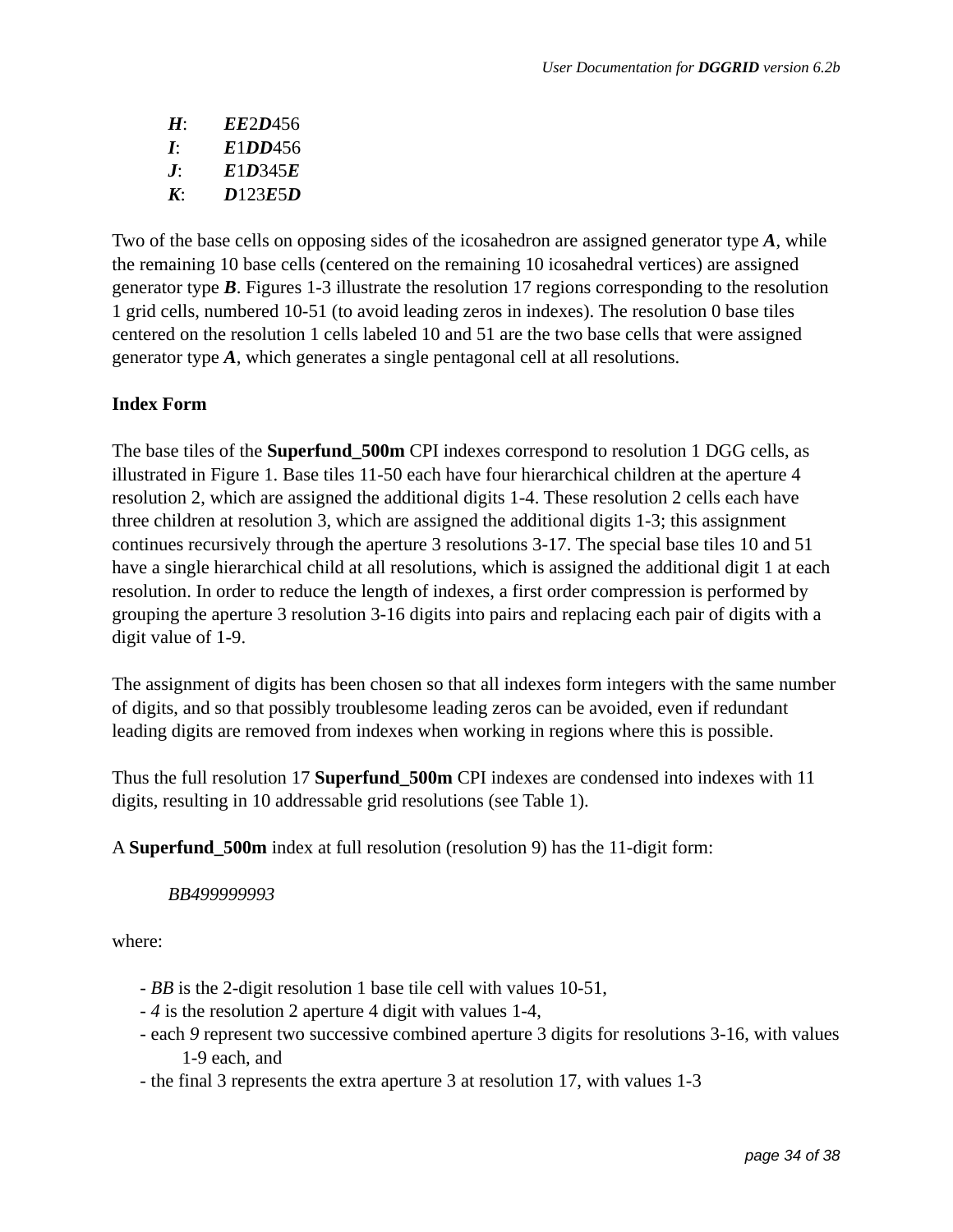Note that the resolution 9 footprint of base tiles 11-50 form approximate spherical diamonds on the surface of the globe, as illustrated in Figure 1. Figures 2 and 3 illustrate the resolution 9 indexing footprints of base tiles adjacent to base tiles 10 and 15 respectively. The hierarchical children at each aperture 3 resolution form a compact triangle; Figure 4 illustrates the pattern formed at resolution 9.



**Figure 1. Superfund\_500m** base tiles on an unfolded icosahedron with corresponding resolution 9 indexing footprints. Cells within the footprint region of a base tile will have that base tile's index as the first two digits of the cell's index. Tiles 10 and 51 index only a single cell at all resolutions, centered on the corresponding base tile. Note that all tiles that are centered on a triangle vertex are actually pentagons on the sphere.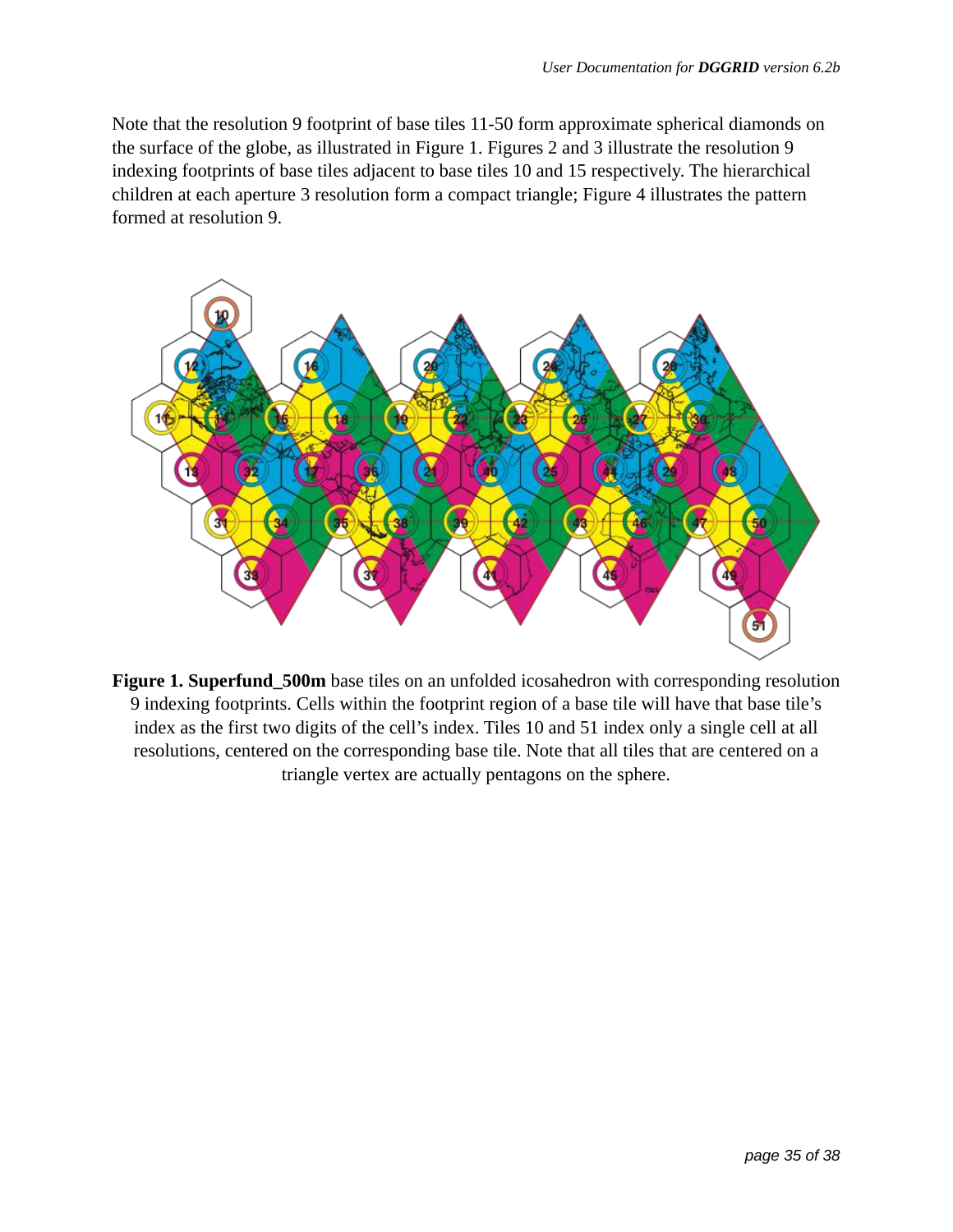

**Figure 2.** Region around base tile 10 at resolution 9.



**Figure 3.** Region around base tile 15 at resolution 9.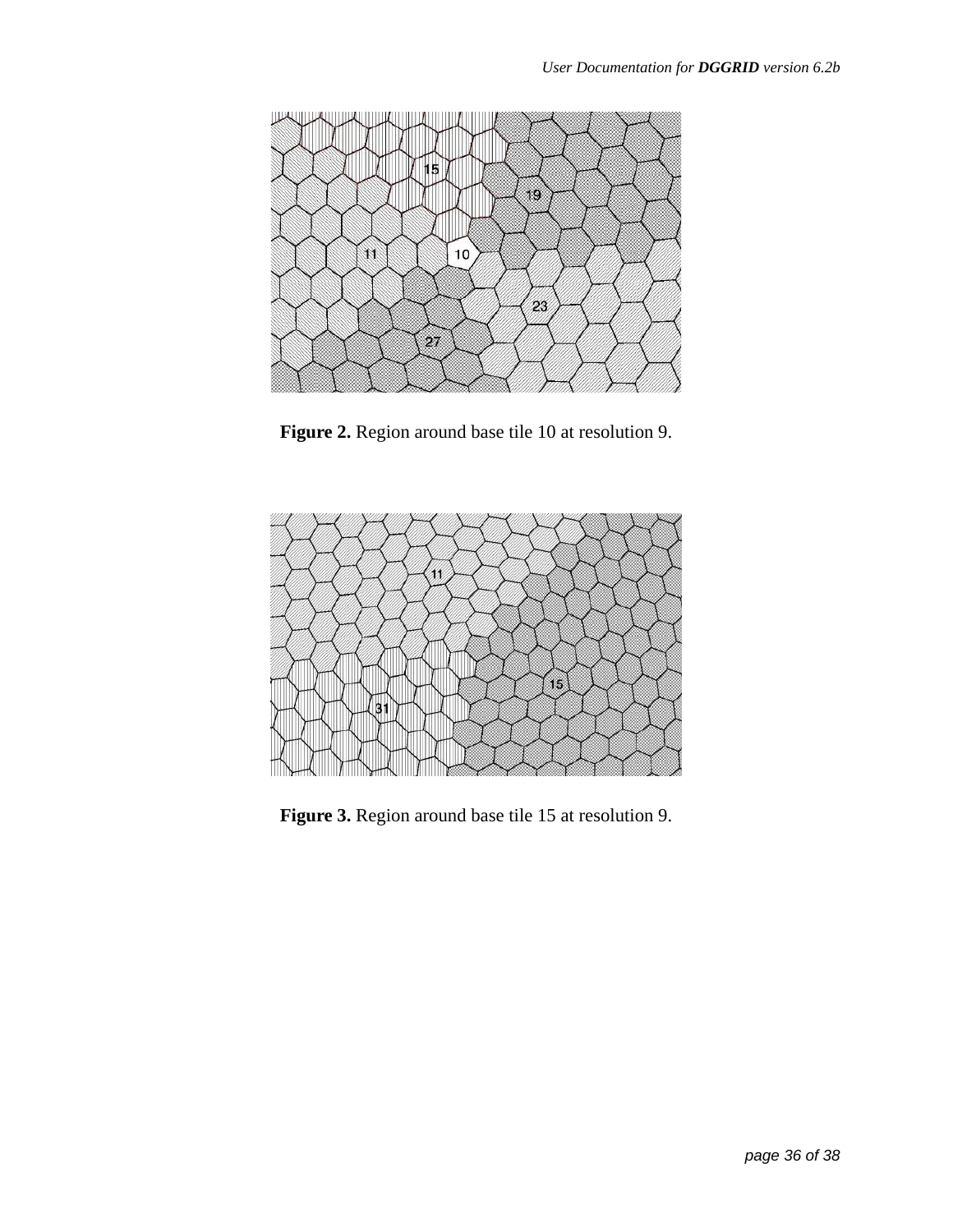

**Figure 4. Superfund\_500m** resolution 9 tiling pattern.